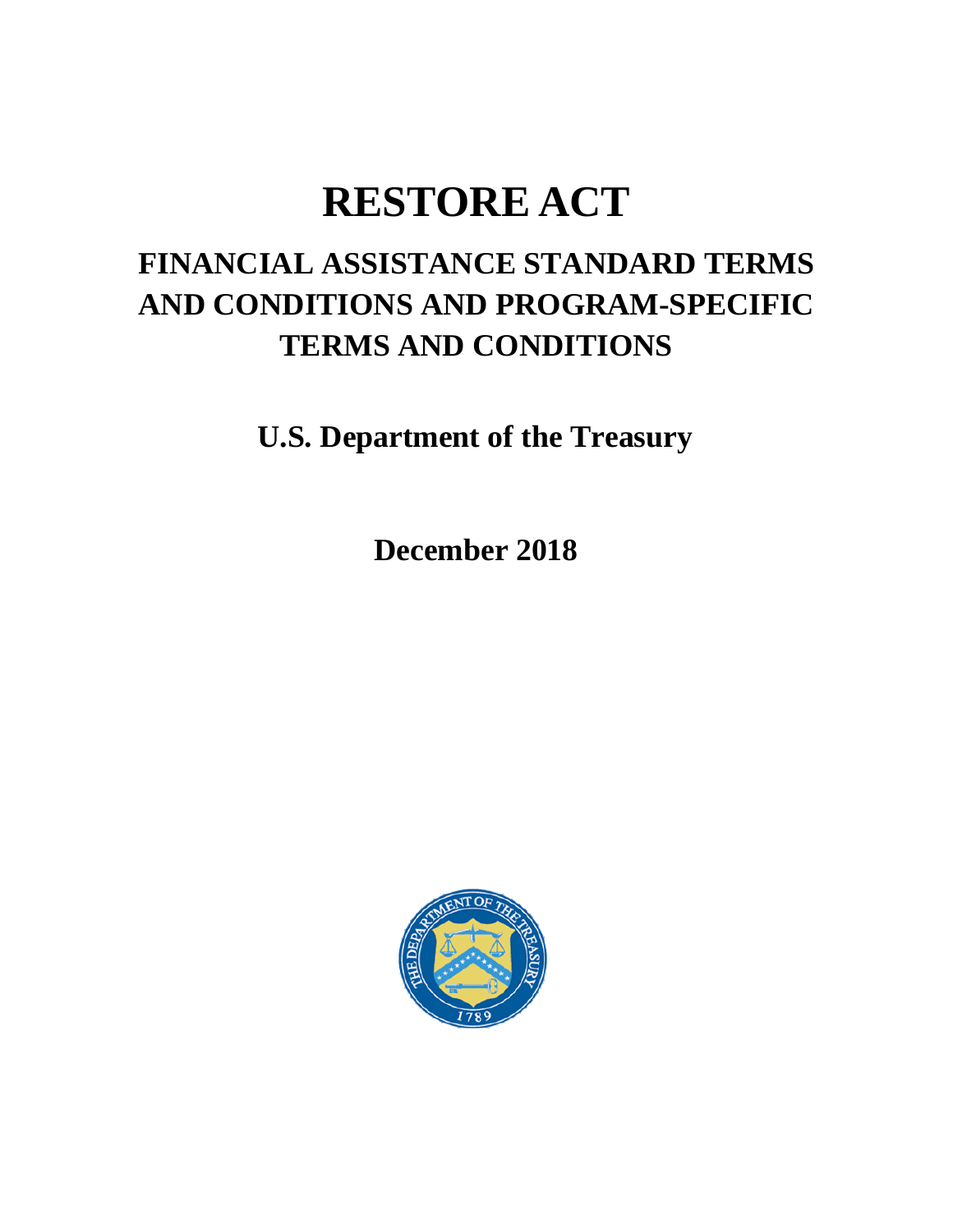### **TABLE OF CONTENTS**

|                                                                                                                                         | RESTORE ACT FINANCIAL ASSISTANCE STANDARD TERMS AND CONDITIONS AND PROGRAM-                                                               |  |
|-----------------------------------------------------------------------------------------------------------------------------------------|-------------------------------------------------------------------------------------------------------------------------------------------|--|
| A                                                                                                                                       | PROGRAM-SPECIFIC TERMS AND CONDITIONS - AWARDS UNDER THE DIRECT                                                                           |  |
| B                                                                                                                                       | PROGRAM-SPECIFIC TERMS AND CONDITIONS - AWARDS UNDER THE CENTERS OF                                                                       |  |
| STANDARD TERMS AND CONDITIONS - AWARDS UNDER THE DIRECT COMPONENT AND<br>AWARDS UNDER THE CENTERS OF EXCELLENCE RESEARCH GRANTS PROGRAM |                                                                                                                                           |  |
| C                                                                                                                                       |                                                                                                                                           |  |
| D                                                                                                                                       |                                                                                                                                           |  |
| E                                                                                                                                       | FINANCIAL MANAGEMENT SYSTEM AND INTERNAL CONTROL REQUIREMENTS  9                                                                          |  |
| F                                                                                                                                       |                                                                                                                                           |  |
| G                                                                                                                                       | THE FEDERAL GOVERNMENT'S RIGHT TO INSPECT, AUDIT, AND INVESTIGATE  11                                                                     |  |
| H                                                                                                                                       |                                                                                                                                           |  |
| $\mathbf{I}$                                                                                                                            | EFFECT OF A GOVERNMENT SHUTDOWN ON DISBURSEMENTS AND THE AVAILABILITY                                                                     |  |
| J                                                                                                                                       |                                                                                                                                           |  |
| K                                                                                                                                       |                                                                                                                                           |  |
| L                                                                                                                                       |                                                                                                                                           |  |
| м                                                                                                                                       |                                                                                                                                           |  |
| N                                                                                                                                       |                                                                                                                                           |  |
| O                                                                                                                                       |                                                                                                                                           |  |
| P                                                                                                                                       | REQUIREMENT TO CHECK DEBARMENT AND SUSPENSION STATUS OF SUBRECIPIENTS,                                                                    |  |
| Q                                                                                                                                       |                                                                                                                                           |  |
| R                                                                                                                                       |                                                                                                                                           |  |
| S                                                                                                                                       |                                                                                                                                           |  |
| T.                                                                                                                                      |                                                                                                                                           |  |
| U                                                                                                                                       |                                                                                                                                           |  |
| V                                                                                                                                       |                                                                                                                                           |  |
|                                                                                                                                         | SUPPLEMENTAL STANDARD TERMS AND CONDITIONS - AWARDS UNDER THE DIRECT<br><b>COMPONENT FOR ACQUISTION AND IMPROVEMENTS TO REAL PROPERTY</b> |  |
| W                                                                                                                                       |                                                                                                                                           |  |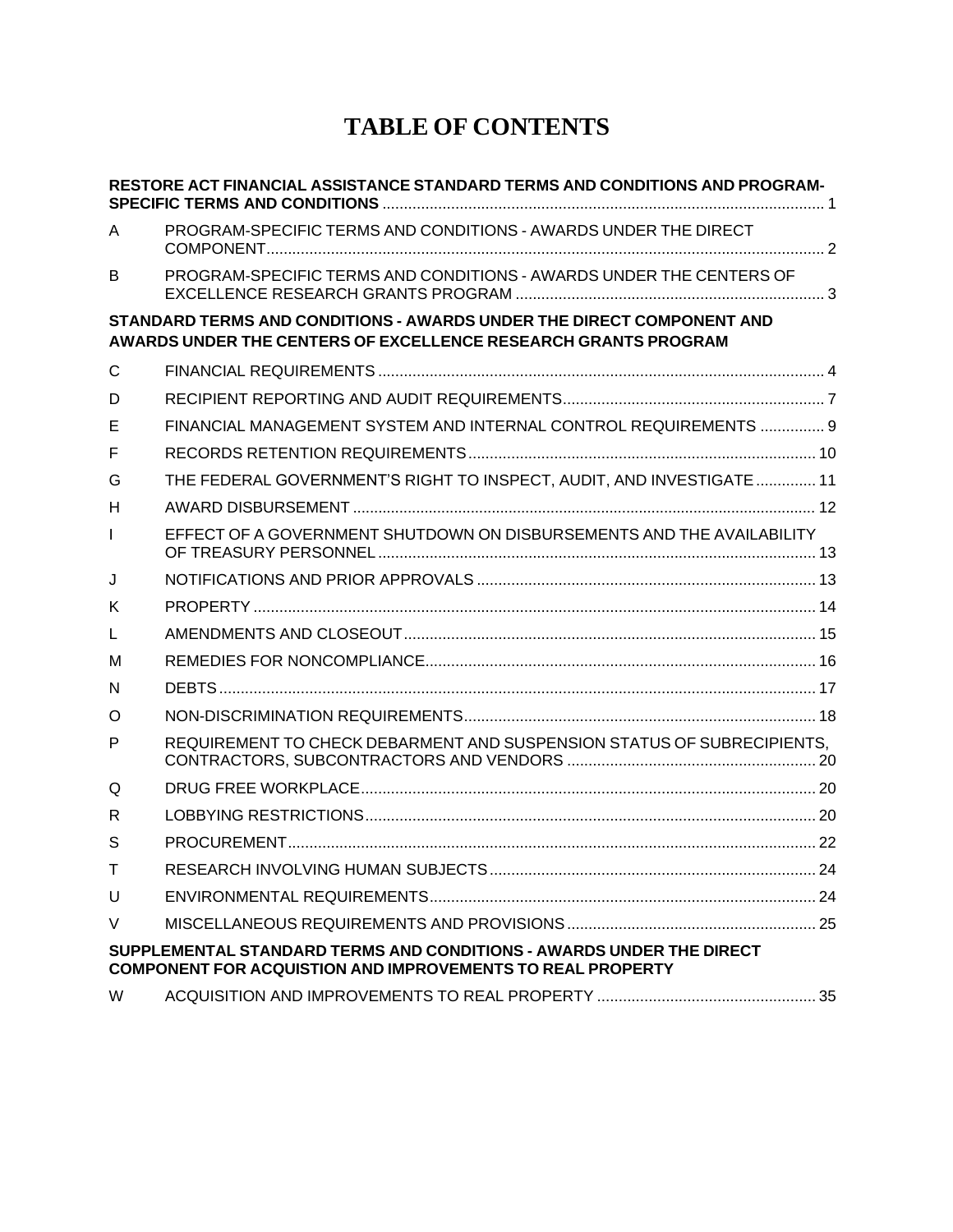### <span id="page-2-0"></span>**RESTORE ACT FINANCIAL ASSISTANCE STANDARD TERMS AND CONDITIONS AND PROGRAM-SPECIFIC TERMS AND CONDITIONS**

#### **PREFACE**

The grant agreement is comprised of the following documents:

- 1. A Notice of Award from the Department of the Treasury ("Treasury");
- 2. The RESTORE Act Financial Assistance Standard Terms and Conditions ("Standard Terms and Conditions");
- 3. The RESTORE Act Financial Assistance Program-Specific Terms and Conditions ("Program-Specific Terms and Conditions");
- 4. The approved application, including all documents, certifications, and assurances that are part of the approved application;
- 5. The approved scope of work;
- 6. The approved budget; and,
- 7. Any special terms and conditions applied by Treasury to the award ("Special Award Conditions").

The recipient must comply, and require each of its subrecipients, contractors, and subcontractors employed in the completion of the activity, project, or program to comply with all federal statutes, federal regulations, executive orders (EOs), Office of Management and Budget (OMB) circulars, Standard Terms and Conditions, Program-Specific Terms and Conditions, and any Special Award Conditions of this federal financial assistance award ("Award"), as applicable, in addition to the certifications and assurances required at the time of application. This Award is subject to the laws and regulations of the United States.

Any inconsistency or conflict in Standard Terms and Conditions, Program-Specific Terms and Conditions, and any Special Award Conditions of this Award will be resolved according to the following order of precedence: federal laws, federal regulations, applicable notices published in the Federal Register, EOs, OMB circulars, Treasury's Standard Terms and Conditions, Program-Specific Terms and Conditions, and any Special Award Conditions. Special Award Conditions may amend or take precedence over Standard Terms and Conditions and Program-Specific Terms and Conditions.

Some of these Standard Terms and Conditions contain, by reference or substance, a summary of pertinent federal statutes, federal regulations published in the Federal Register (Fed. Reg.) or Code of Federal Regulations (C.F.R.), EOs, or OMB circulars. In particular, these Standard Terms and Conditions incorporate many of the provisions contained in OMB's Uniform Guidance for Grants and Cooperative Agreements (2 C.F.R. Part 200), which supersedes former OMB Circular A-102 (the former grants management common rule), OMB Circular A-133 (single audit requirements), and all former OMB circulars containing the cost principles for grants and cooperative agreements. To the extent that it is a summary, such a provision is not in derogation of, or an amendment to, any such statute, regulation, EO, or OMB circular. Unless a definition is provided here, definitions can be found in the RESTORE Act (Public Law No. 112-141 (July 6, 2012)), Treasury's RESTORE Act regulations (79 Fed. Reg. 48039 (Aug. 15, 2014) and 79 Fed. Reg. 61236 (Oct. 10, 2014), codified at 31 C.F.R. Part 34)), and/or 2 C.F.R. Part 200.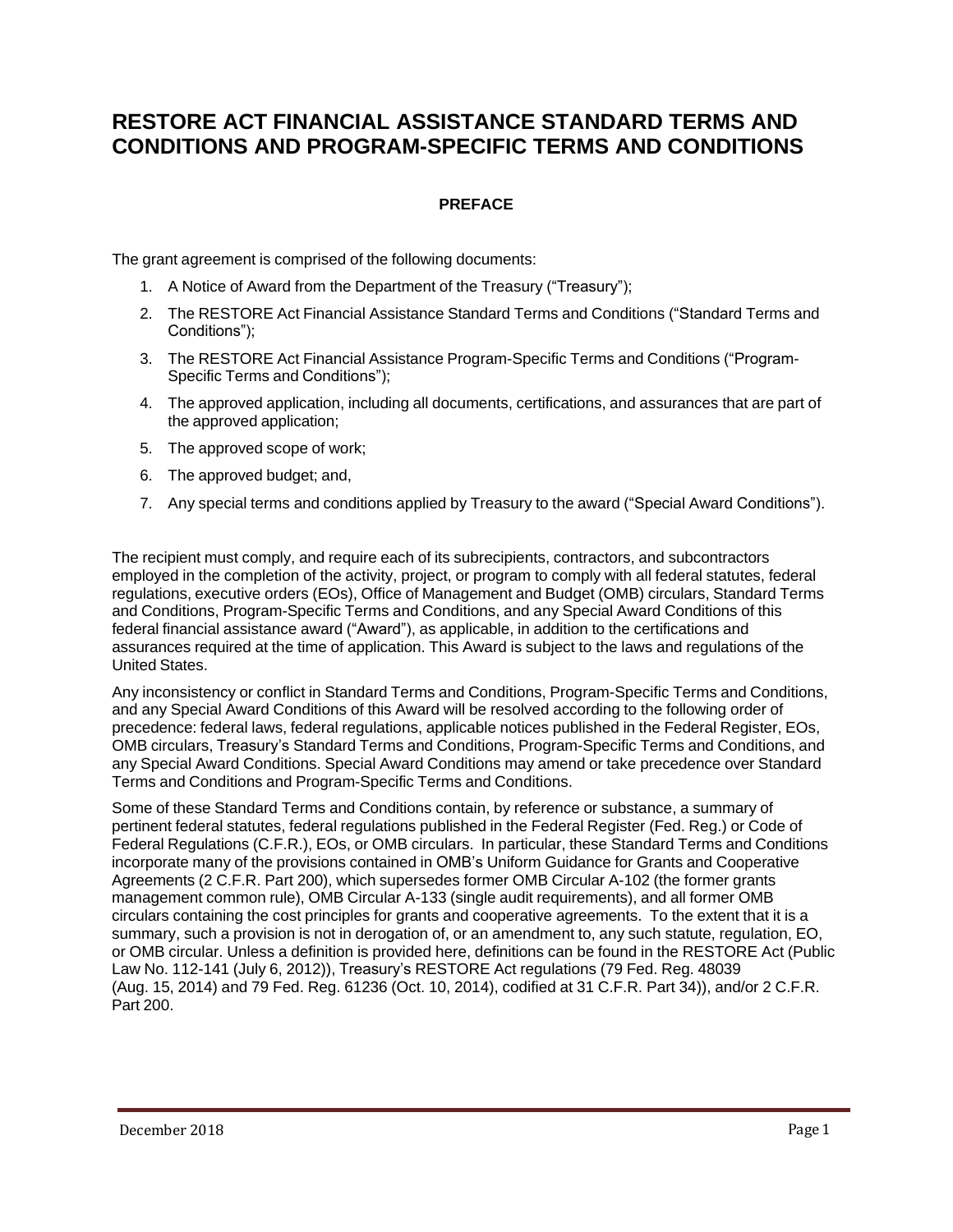#### <span id="page-3-0"></span>**A PROGRAM-SPECIFIC TERMS AND CONDITIONS - AWARDS UNDER THE DIRECT COMPONENT**

In addition to all the Standard Terms and Conditions described in Sections C through V of this document, all Treasury RESTORE Act awards made under the Direct Component include the following Program-Specific Terms and Conditions in this Section A:

#### 1. **Administrative Costs**

- a. Administrative costs are defined at 31 C.F.R. § 34.2.
- b. Under no circumstances may the recipient use more than three percent of the Award funds received for administrative costs. Administrative costs do not include indirect costs that are identified specifically with, or readily assignable to facilities, as defined in 2 C.F.R. § 200.414. Costs borne by subrecipients do not count toward the three percent cap.
- c. Up to 100 percent of program income may be used to pay for allowable administrative costs, subject to the three percent cap.

#### 2. **Oil Spill Liability Trust Fund**

The recipient must not seek any compensation for the approved program or project from the Oil Spill Liability Trust Fund. If the recipient is authorized to make subawards, the recipient must not use Direct Component funds to make subawards to fund activities for which any claim for compensation was filed and paid out by the Oil Spill Liability Trust Fund after July 6, 2012.

#### 3. **Remedies for Noncompliance**

- a. If Treasury determines that the recipient has expended Direct Component funds to cover the cost of any ineligible activities, in addition to the remedies available in Section M of these Standard Terms and Conditions, per 31 C.F.R. § 34.804, Treasury will make no additional payments to the recipient from the Gulf Coast Restoration Trust Fund (Trust Fund), including no payments from the Trust Fund for activities, projects, or programs until the recipient has either (1) deposited an amount equal to the amount expended for the ineligible activities in the Trust Fund, or (2) Treasury has authorized the recipient to expend an equal amount from the recipient's own funds for an activity that meets the requirements of the RESTORE Act.
- b. If Treasury determines the recipient has materially violated the terms of this Award, Treasury will make no additional funds available to the recipient from any part of the Trust Fund until the recipient corrects the violation.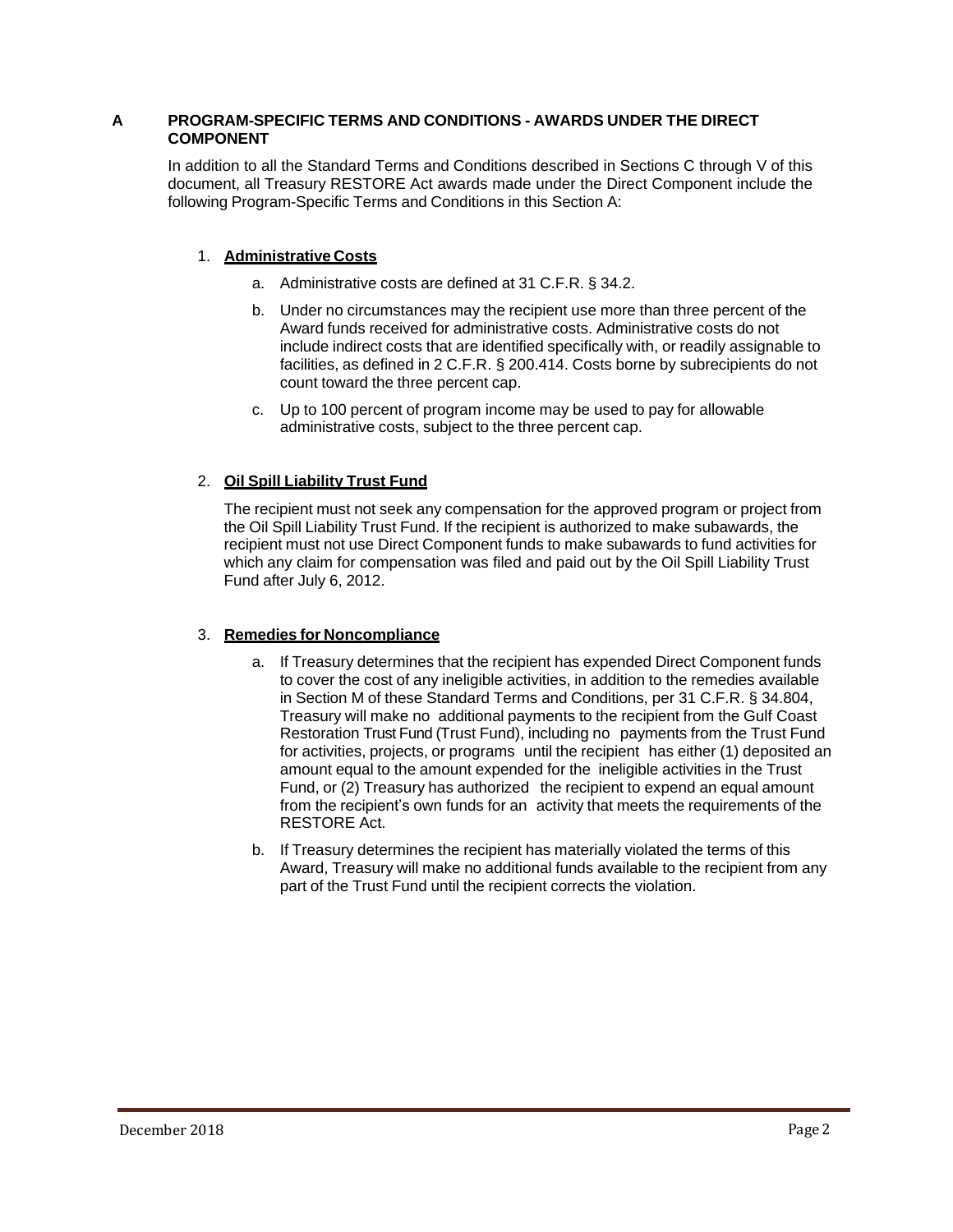#### <span id="page-4-0"></span>**B PROGRAM-SPECIFIC TERMS AND CONDITIONS - AWARDS UNDER THE CENTERS OF EXCELLENCE RESEARCH GRANTS PROGRAM**

In addition to all the Standard Terms and Conditions described in Sections C through V of this document, all Treasury RESTORE Act awards under the Centers of Excellence Research Grants Program include the following Program-Specific Terms and Conditions in this Section B:

#### 1. **Allowable Costs**

In addition to the prohibitions contained in 2 C.F.R. Part 200, Subpart E (*Cost Principles*), the following costs are unallowable unless approved in writing by Treasury:

- a. Construction, including the alteration, repair, or rehabilitation of existing structures. Facilities costs are allowable as indirect costs in a federally approved negotiated indirect cost rate.
- b. Acquisition of land or interests in land.

#### 2. **Notifications**

- a. If the selection of a Center or Centers of Excellence occurs after the start date of this Award, the recipient must promptly inform Treasury of the following:
	- i. Name of the Center of Excellence and the entity selected to administer it, including the names of member organizations if the entity is a consortium;
	- ii. The DUNS Number of the entity;
	- iii. Location of the entity;
	- iv. Discipline or disciplines assigned to the Center of Excellence;
	- v. Description of the actual public input process undertaken, including a summary of any comments received and a description of how they were addressed; and
	- vi. The estimated budget for the Center, including the total allocation of funded dollars for the Center.
- b. The recipient must immediately notify Treasury if it anticipates selecting a new entity or consortium to serve as a Center of Excellence, or making other changes to the initial selection of Center(s) of Excellence described in the scope of work.

#### 3. **Performance Reports**

In addition to the reporting requirements in Section D, the recipient must submit an annual report to the Gulf Coast Ecosystem Restoration Council ("Council"), in a form prescribed by the Council that includes information on subrecipients, subaward amounts, disciplines addressed, and any other information required by the Council. When the subrecipient is a consortium, the annual report must also identify the consortium members. The recipient must provide a copy of this report to Treasury when it submits the report to the Council.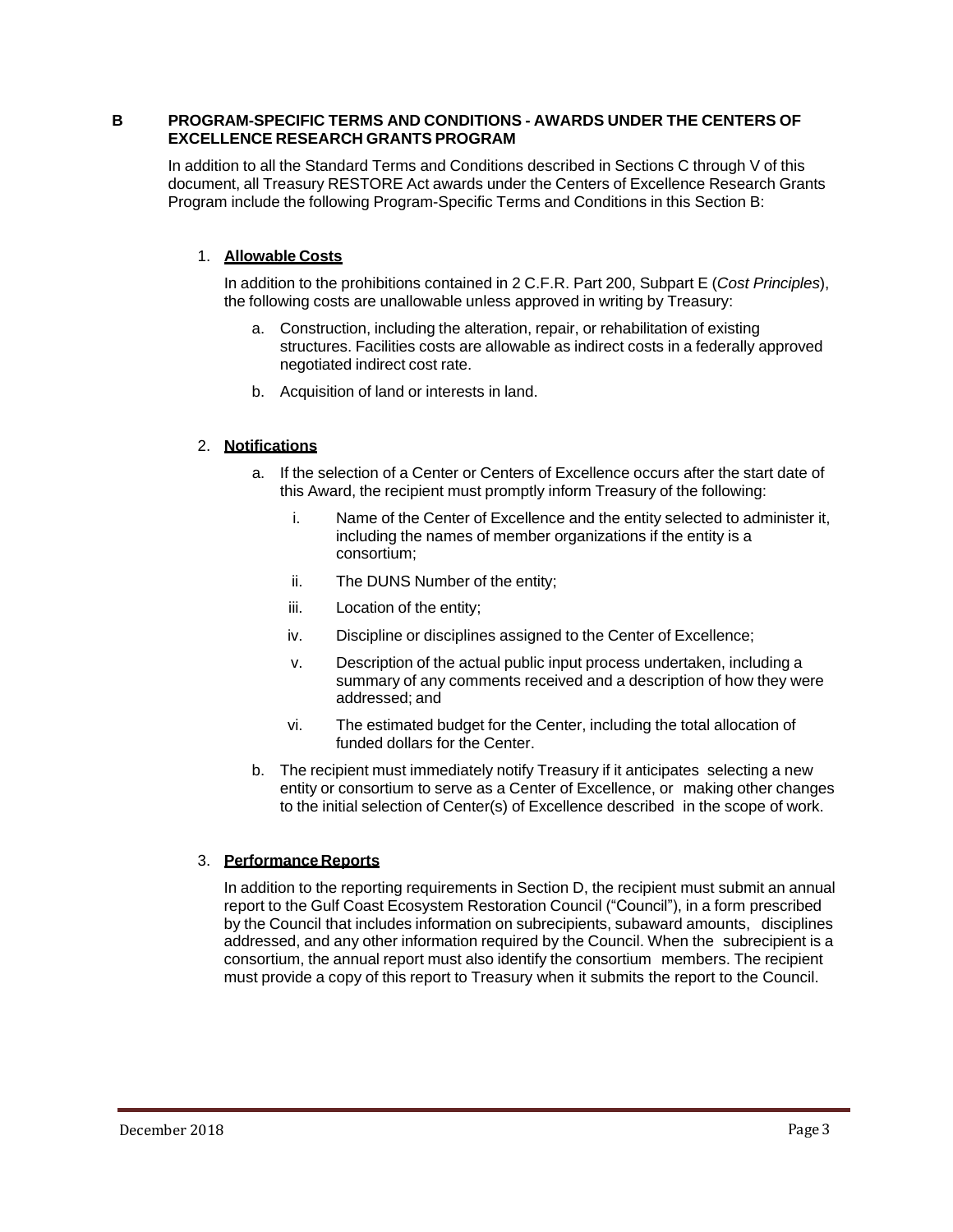#### **STANDARD TERMS AND CONDITIONS**

#### **AWARDS UNDER THE DIRECT COMPONENT AND THE CENTERS OF EXCELLENCE RESEARCH GRANTS PROGRAM**

#### <span id="page-5-0"></span>**C FINANCIALREQUIREMENTS**

#### 1. **Applicable Regulations**

This Award is subject to the following federal regulations and requirements. This list is not exclusive:

- a. Uniform Administrative Requirements, Cost Principles, and Audit Requirements for Federal Awards, 2 C.F.R. Part 200, Subparts A through F, and any Treasury regulations incorporating these requirements.
- b. Treasury's RESTORE Act regulations, 31 C.F.R. Part 34.
- c. Governmentwide Debarment and Suspension, 31 C.F.R. Part 19.
- d. Governmentwide Requirements for Drug-Free Workplace, 31 C.F.R. Part 20.
- e. New Restrictions on Lobbying, 31 C.F.R. Part 21.
- f. Reporting Subaward and Executive Compensation Information, 2 C.F.R. Part 170.
- g. Award Term related to Trafficking in Persons, 2 C.F.R. Part 175.

#### 2. **Scope of Work**

The recipient must only use funds obligated and disbursed under this Award for the purpose of carrying out activities described in the attached approved scope of work. The recipient must not incur or pay any expenses under this Award for activities not related to the attached approved scope of work unless Treasury first approves an Award amendment explicitly modifying the approved scope of work to include those activities.

#### 3. **Period of Performance; Pre-award Costs**

The recipient must use funds obligated and disbursed under this Award only during the period of performance specified in the Notice of Award, which is the time period during which the recipient may incur new obligations and costs to carry out the work authorized under this Award. The only exception is for costs incurred prior to the effective date of this Award, which are allowable only if:

- a. Treasury specifically authorized these costs in writing on or after the issuance date of this Award;
- b. Incurring these costs was necessary for the efficient and timely performance of the scope of work; and
- c. These costs would have been allowable if incurred after the date of the award.

#### 4. **Indirect Costs**

a. The recipient may only charge indirect costs to this Award if these costs are allowable under 2 C.F.R. Part 200, subpart E (*Cost Principles*).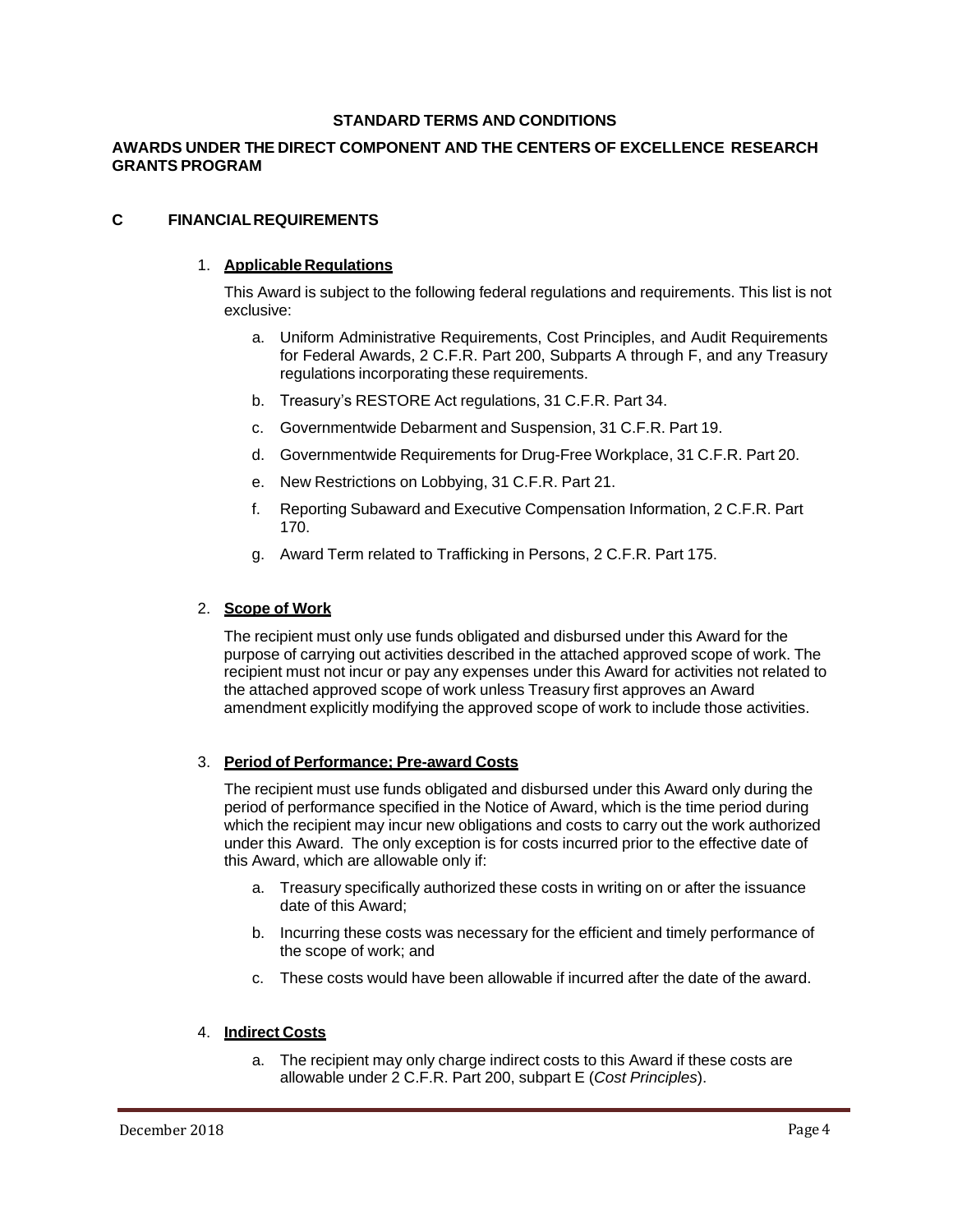- b. Indirect costs charged must be consistent with an accepted de minimis rate or the indirect cost rate agreement negotiated between the recipient and its cognizant agency (defined as the federal agency that is responsible for reviewing, negotiating, and approving cost allocation plans or indirect cost proposals, see 2 C.F.R. § 200.19) and must be included in the recipient's budget.
- c. Unallowable direct costs are not recoverable as indirect costs.
- d. The maximum dollar amount of allocable indirect costs charged to this Award shall be the lesser of:
	- i. The line item amount for the indirect costs contained in the approved budget, including all budget revisions approved in writing by the Treasury; or,
	- ii. The total indirect costs allocable to this Award based on the indirect cost rate approved by a cognizant or oversight federal agency and applicable to the period in which the cost was incurred, provided that the rate is approved on or before the Award end date.

#### 5. **Cost Sharing and Budget Limitations**

- a. The recipient is not required to contribute any matching funds.
- b. The recipient shall not request or receive additional funding beyond what was included in the approved application for the attached approved scope of work from any federal or non-federal source without first notifying Treasury.

#### 6. **Program Income**

Any program income (defined at 2 C.F.R. § 200.80) generated by the recipient or the subrecipient during the period of performance of the award or subrecipient agreement, as applicable, must be included in the approved budget and be used for the purposes of the Award and under the conditions of these Standard Terms and Conditions and any Special Award Conditions, i.e. solely to accomplish the approved scope of work.

#### 7. **Incurring Costs or Obligating Federal Funds Beyond the Expiration Date**

The recipient must not incur costs or obligate funds under this Award for any purpose pertaining to the operation of the activity, project, or program beyond the end of the period of performance. The only costs which are authorized for a period up to 90 days following the end of the period of performance are those strictly associated with close-out activities. Close-out activities are normally limited to the preparation of final progress, financial, and required audit reports unless otherwise approved in writing by Treasury. Under extraordinary circumstances, and at Treasury's sole discretion, Treasury may approve the recipient's request for an extension of the 90-day closeout period.

#### 8. **Tax Refunds**

Refunds of taxes paid under the Federal Insurance Contributions Act (FICA) and the Federal Unemployment Tax Act (FUTA) that are received by the recipient during or after the period of performance must be refunded or credited to Treasury if these taxes were paid out of RESTORE Act funds in accordance with 2 C.F.R. Part 200, subpart E (*Cost Principles*). The recipient agrees to contact Treasury immediately upon receipt of these refunds.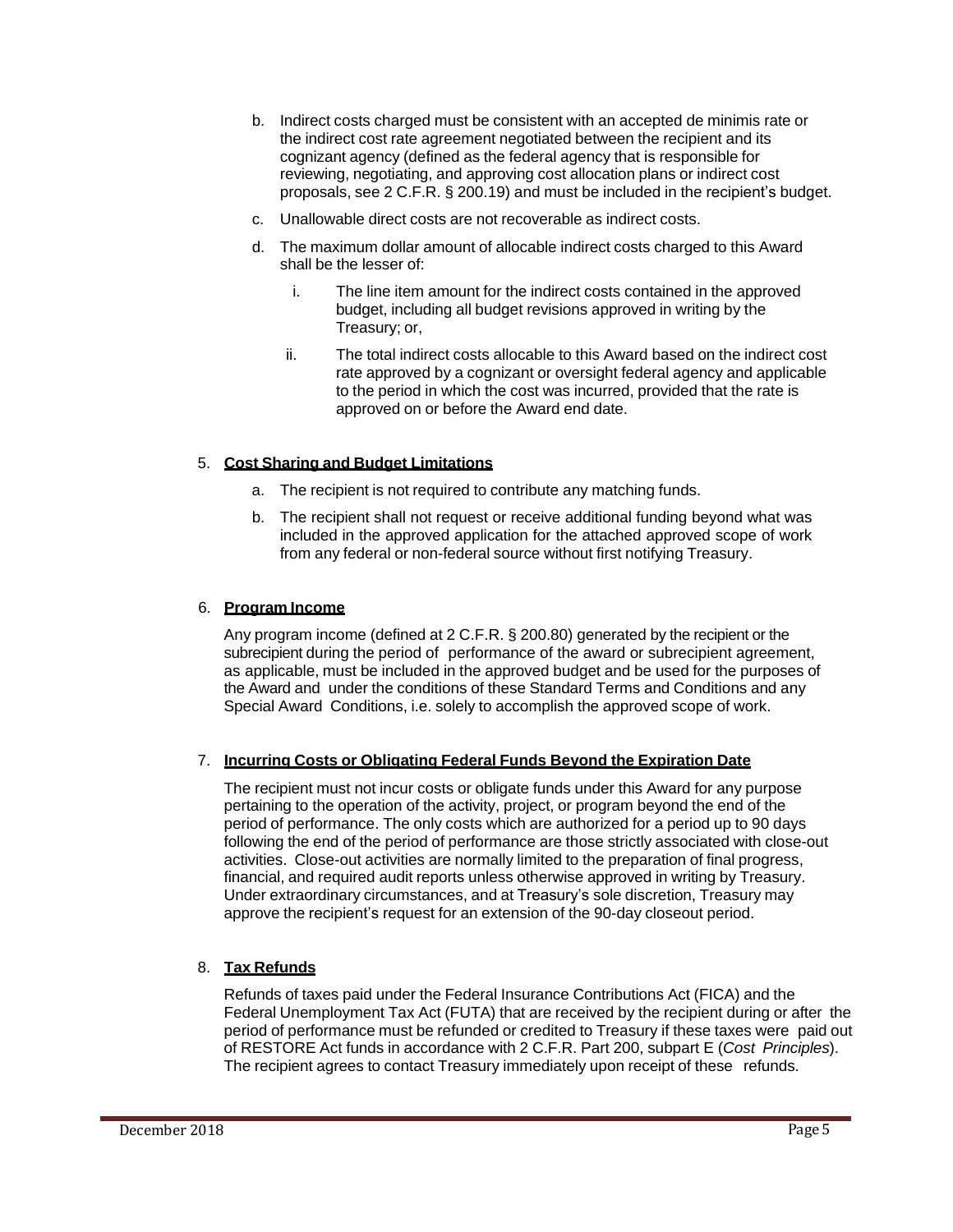#### 9. **Subawards**

- a. If the recipient is permitted to make subawards under this award, the recipient must execute a legally binding written agreement with the subrecipient which includes a budget by federal object class categories or fixed amount (2 CFR 200.332) if approved by Treasury. This agreement must incorporate all the terms and conditions of this Award, including any Special Award Conditions, and must include the information at 2 C.F.R. § 200.331. The recipient must perform all responsibilities required of a pass-through entity, as specified in 2 C.F.R. Part 200.
- b. The recipient must evaluate and document each subrecipient's risk of noncompliance with federal statutes, federal regulations, and the terms and conditions of the subaward for purposes of determining the appropriate subrecipient monitoring strategy, as described in 2 C.F.R. § 200.331(b).
- c. The recipient must monitor the subrecipient's use of federal funds through reporting, site visits, regular contact, or other means to provide reasonable assurance that the subrecipient is administering the subaward in compliance with the RESTORE Act, Treasury's RESTORE Act regulations, these Standard Terms and Conditions, Program-Specific Terms and Conditions, and any Special Award Conditions, and to ensure that performance goals are achieved.
- d. The recipient must provide training and technical assistance to the subrecipient as necessary.
- e. The recipient must, if necessary, take appropriate enforcement actions against non-compliant subrecipients.
- f. If lower tier subawards are authorized by Treasury, the recipient must ensure that a subrecipient who makes a subaward applies the terms and conditions of this Award, including any Special Award Conditions, to all lower tier subawards through a legally binding written agreement, and that a subrecipient who makes a subaward carries out all the responsibilities of a pass-through entity described at 2 C.F.R. Part 200.
- g. The recipient must maintain written standards of conduct governing the performance of its employees involved in executing this Award and administration of subawards.
	- i. No employee, officer, or agent shall participate in the selection, award, or administration of a subaward supported by federal funds if a real or apparent conflict of interest would be involved. Such a conflict would arise when the employee, officer, or agent, any member of his or her immediate family, his or her partner, or an organization in which he/she serves as an officer or which employs or is about to employ any of the parties mentioned in this section, has a financial interest or other interest in the organization selected or to be selected for a subaward.
	- ii. The officers, employees, and agents of the recipient shall neither solicit nor accept anything of monetary value from subrecipients.
	- iii. A recipient may set standards for situations in which the financial interest is not substantial or the gift is an unsolicited item of nominal value. A financial interest may include employment, stock ownership, a creditor or debtor relationship, or prospective employment with the organization selected or to be selected for a subaward.
	- iv. The standards of conduct must provide for disciplinary actions to be applied for violations of such standards by officers, employees, or agents of the recipient.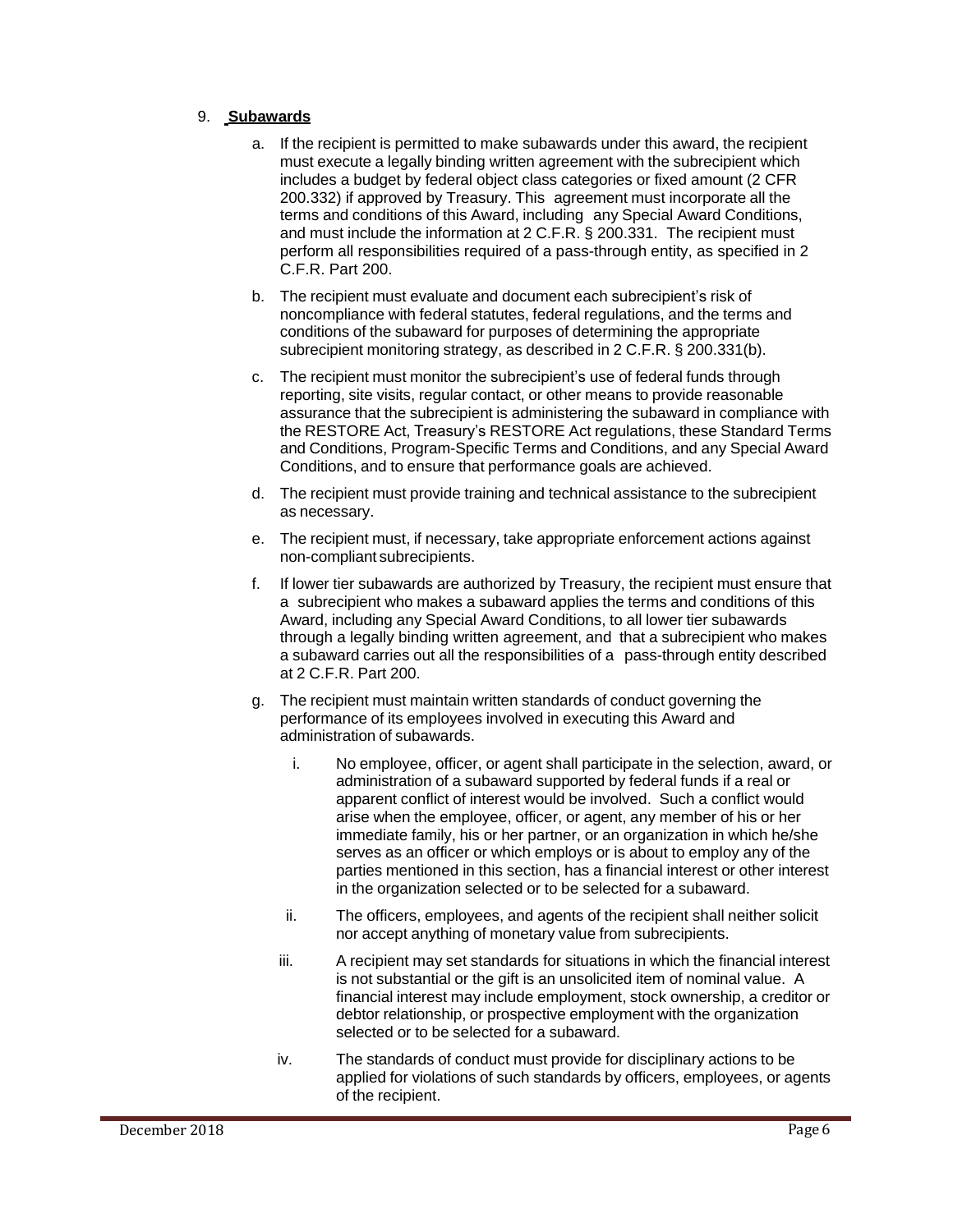#### <span id="page-8-0"></span>**D RECIPIENT REPORTING AND AUDIT REQUIREMENTS**

#### 1. **Financial Reports**

- a. The recipient must submit a "Federal Financial Report" (SF-425) on a semiannual basis for the periods ending March 31 and September 30 (or June 30 and December 31, if instructed by Treasury), or any portion thereof, unless otherwise specified in a special award condition. Reports are due no later than 30 days following the end of each reporting period. A final SF-425 must be submitted within 90 days after the end of the period of performance.
- b. In the remarks section of each SF-425 submitted, the recipient must describe by federal budget class category the use of all funds received by the recipient and subrecipient (if applicable).
- c. The report must be signed by an authorized certifying official who is the employee authorized by the recipient organization to submit financial data on its behalf.
- d. The recipient must submit all financial reports via [http://www.GrantSolutions.gov,](http://www.grantsolutions.gov/) unless otherwise specified by Treasury in writing.

#### 2. **Performance Reports**

- a. The recipient must submit an SF-PPR ("Performance Progress Report"), a "RESTORE Act Status of Performance Report," (standard format provided by Treasury, OMB Approval No. 1505-0250) and an updated "RESTORE Act Milestones Report," (standard format provided by Treasury, OMB Approval No. 1505-0250) on a semi-annual basis for the periods ending March 31 and September 30 (or June 30 and December 31, if instructed by Treasury), or any portion thereof, unless otherwise specified in a Special Award Condition. Reports are due no later than 30 days following the end of each reporting period, except the final report, which is due 90 days following the end of the period of performance.
- b. The recipient must submit all performance reports in (a) above, via [http://www.GrantSolutions.gov,](http://www.grantsolutions.gov/) unless otherwise specified in writing by Treasury, and the recipient must complete these reports according to the following instructions:
	- i. SF-PPR: In the "performance narrative" attachment (section B of the SF-PPR), the recipient must provide the following information:
		- a) In Section B-1:
			- 1) Summarize activities undertaken during the reporting period by the recipient and any subrecipients (if applicable);
			- 2) Summarize any key accomplishments, including milestones completed for the reporting period;
			- 3) List any contracts awarded during the reporting period, along with the name of the contractor and its principal, the DUNS number of the contractor, the value of the contract, the date of award, a brief description of the services to be provided, and whether or not local preference was used in the selection of the contractor; and
			- 4) If the recipient or any subrecipient is authorized to make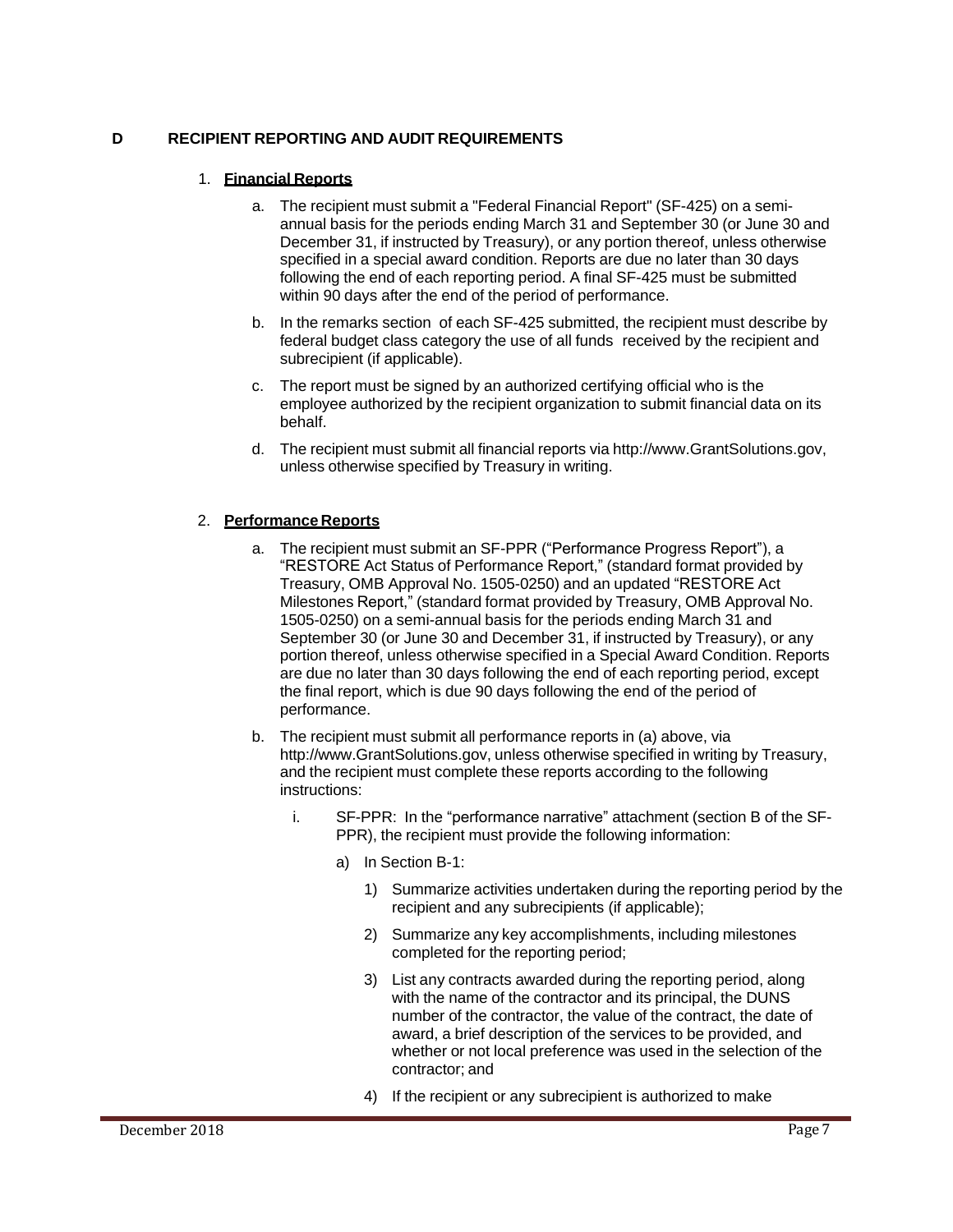subawards, list any subawards executed during the reporting period, along with the name of the entity and its principal, the DUNS number of the entity, the value of the agreement, the date of award, and a brief description of the scope of work.

- b) In Section B-2:
	- 1) Indicate if any operational, legal, regulatory, budgetary, and/or ecological risks, and/or any public controversies, have materialized. If so, indicate what mitigation strategies have been undertaken to attenuate these risks or controversies; and
	- 2) Summarize any challenges that have impeded the recipient's ability to accomplish the approved scope of work on schedule and on budget. If the scope of work is not on schedule, the recipient should propose a revised schedule and update its milestone report.
- c) In Section B-3:

Summarize any significant findings or events, including any data compiled, collected, or created, if applicable.

d) In Section B-4:

Describe any activities to disseminate or publicize results of the activity, project, or program, including data and its repository and citations for publications resulting from this Award.

- e) In Section B-5:
	- 1) Describe all efforts taken to monitor contractor and/or subrecipient performance, including site visits, during the reporting period.
	- 2) For subawards, indicate whether the subrecipient(s) submitted an audit to the recipient, and if so, whether the recipient issued a management decision on any findings; and
	- 3) For awards where Davis-Bacon Act provisions are applicable, indicate whether the recipient and/or subrecipient(s) received and reviewed certified weekly payroll records and/or whether the recipient or subrecipient(s) conducted labor interviews.
	- 4) Describe any other activities or relevant information not already provided.
- f) In Section B-6:

Summarize the activities planned for the next reporting period.

- ii. "RESTORE Act Status of Performance Report": Instructions are provided on the report form.
- iii. "RESTORE Act Milestones Report": Instructions are provided on the report form.

#### 3. **Interim Reporting on Significant Developments per 2 C.F. R. § 200.328(d)**

a. Events may occur between the scheduled performance reporting dates that have significant impact upon the activity, project, or program. In such cases, the recipient must inform Treasury as soon as the following types of conditions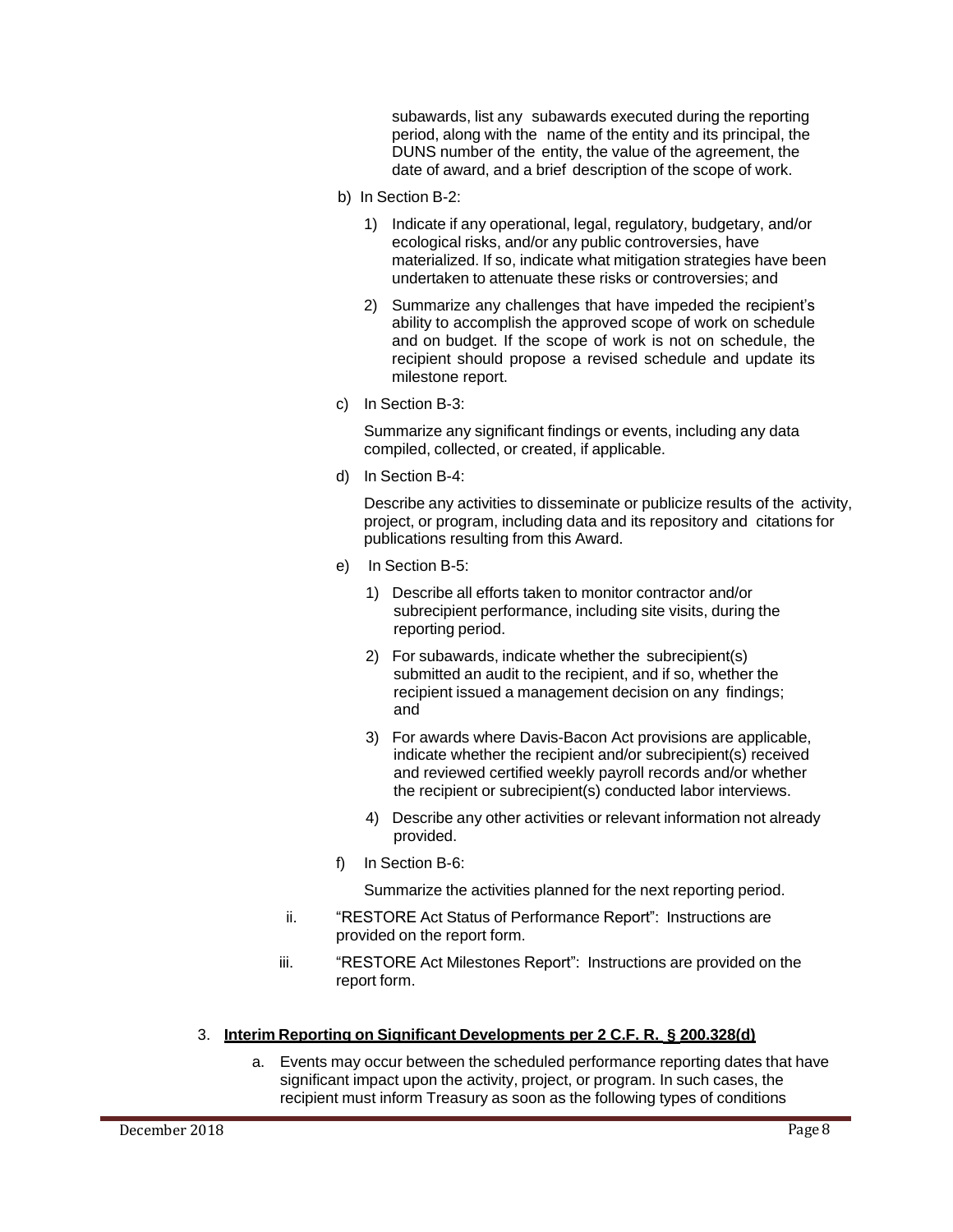become known:

- i. Problems, delays, or adverse conditions which will materially impair the ability to meet the objective of this Award. This disclosure must include a statement of the action taken, or contemplated, and any assistance needed to resolve the situation.
- ii. Favorable developments, which enable meeting time schedules and objectives sooner or at less cost than anticipated or producing more or different beneficial results than originally planned.
- b. The recipient must:
	- i. Promptly provide to Treasury and the Treasury Inspector General a copy of all state or local inspector general reports, audit reports other than those prepared under the Single Audit Act, and reports of any other oversight body, if such report pertains to an award under any RESTORE Act component, including the Comprehensive Plan Component and Spill Impact Component.
	- ii. Immediately notify Treasury and the Treasury Inspector General of any indication of fraud, waste, abuse, or potentially criminal activity pertaining to grant funds.
	- iii. Promptly notify Treasury upon the selection of a contractor or subrecipient performing work under this Award, and include the name and DUNS number for the subrecipient or contractor, and the total amount of the contract or subaward.

#### 4. **Audit Requirements**

The recipient is responsible for complying, and ensuring all subrecipients comply, with all audit requirements of the Single Audit Act and 2 C.F.R. Part 200 Subpart F – Audit Requirements.

#### 5. **OperationalSelf-Assessment**

The recipient must submit a revised *Operational Self-Assessment* form no later than June 30th of each calendar year for the duration of this Award. Only one *Operational Self-Assessment* must be submitted per recipient per year. In completing the form, the recipient must note controls or activities that have changed from its previous submission. The recipient must submit the *Operational Self-Assessment* electronically to [restoreact@treasury.gov,](mailto:restoreact@treasury.gov) unless otherwise specified in writing by Treasury. The form may be downloaded at [Direct Component OSA](https://www.treasury.gov/services/restore-act/Documents/RESTORE%20Act%20Direct%20Component%20and%20Centers%20of%20Excellence%20Operational%20Self-Assessment.pdf) or [Centers of Excellence OSA.](https://www.treasury.gov/services/restore-act/Documents/RESTORE%20Act%20Direct%20Component%20and%20Centers%20of%20Excellence%20Operational%20Self-Assessment.pdf)

#### <span id="page-10-0"></span>**E FINANCIAL MANAGEMENT SYSTEM AND INTERNAL CONTROL REQUIREMENTS**

- 1. Recipients that are states must expend and account for Award funds in accordance with the applicable state laws and procedures for expending and accounting for the state's own funds. All other recipients must expend and account for Award funds in accordance with federal laws and procedures. In addition, all recipients' financial management systems must be sufficient to:
	- a. Permit the preparation of accurate, current, and complete SF-425, SF-PPR, RESTORE Act Milestones Report, and RESTORE Act Status of Performance Reports, as well as reporting on subawards, if applicable, and any additional reports required by any Special Award Conditions;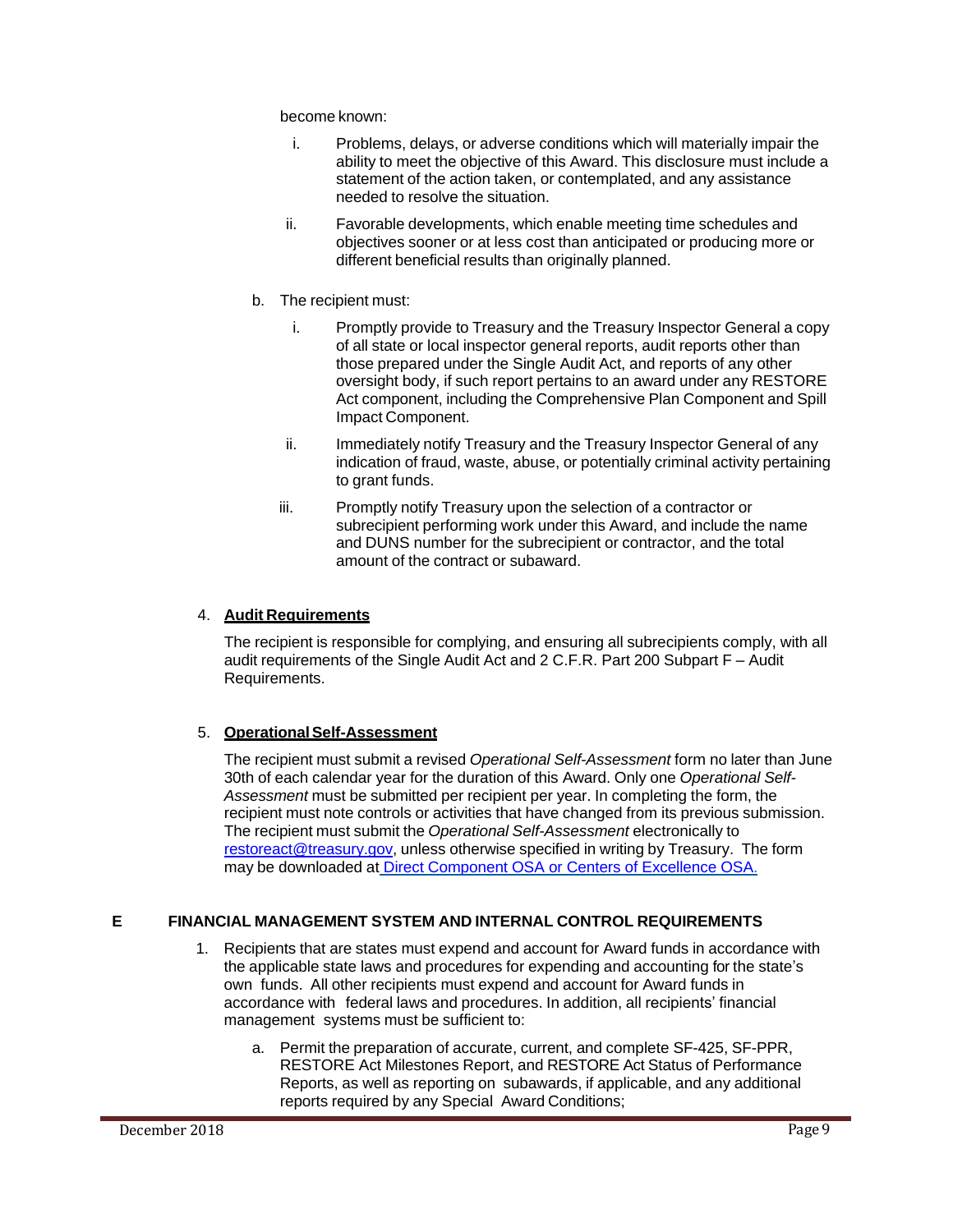- b. Permit the tracing of funds to a level of expenditures adequate to establish that such funds have been used in accordance with all applicable federal, state, and local requirements, including the RESTORE Act, Treasury RESTORE Act regulations, these Standard Terms and Conditions, Program-Specific Terms and Conditions, and any Special Award Conditions.
- c. Allow for the comparison of actual expenditures with the amount budgeted for each Award made to the recipient by Treasury under the RESTORE Act.
- d. Identify and track all RESTORE Act awards received and expended by the assigned grant number, which is the Universal Award ID (as provided by Treasury), the year the Award was made, the awarding agency (Treasury), and the program's CFDA title and CFDA number (21.015).
- e. Record the source and application of funds for all activities funded by this Award, as well as all awards, authorizations, obligations, unobligated balances, assets, expenditures, program income, and interest earned on federal advances, and allow users to tie these records to source documentation such as cancelled checks, paid bills, payroll and attendance records, contract and subaward agreements, etc.
- f. Ensure effective control over, and accountability for, all federal funds, and all property and assets acquired with federal funds. The recipient must adequately safeguard all assets and ensure that they are used solely for authorized purposes.
- 2. The recipient must establish written procedures to implement the requirements set forth in section H below (Award Disbursement), as well as written procedures to determine the allowability of costs in accordance with 2 C.F.R. Part 200, subpart E (*Cost Principles*) and the terms and conditions of this Award.
- 3. The recipient must establish and maintain effective internal controls over this Award in a manner that provides reasonable assurance that the recipient is managing this Award in compliance with the RESTORE Act, Treasury's RESTORE Act regulations, these Standard Terms and Conditions, Program-Specific Terms and Conditions, and any Special Award Conditions. These internal controls should be in compliance with guidance in "Standards for Internal Control in the Federal Government" issued by the Comptroller General of the United States or the "Internal Control Integrated Framework", issued by the Committee of Sponsoring Organizations of the Treadway Commission (COSO). The recipient must evaluate and monitor its compliance, and the compliance of any subrecipients, with the RESTORE Act, Treasury's RESTORE Act regulations, these Standard Terms and Conditions, Program-Specific Terms and Conditions, and any Special Award Conditions, and promptly remedy any identified instances of noncompliance. When and if an instance of noncompliance cannot be remedied by the recipient, the recipient must promptly report the instance of noncompliance to Treasury and the Treasury Inspector General, followed by submitting a proposed mitigation plan to Treasury.
- 4. The recipient must take reasonable measures to safeguard protected personally identifiable information (PII) consistent with applicable federal, state, and local laws regarding privacy and obligations of confidentiality.

#### <span id="page-11-0"></span>**F RECORDS RETENTION REQUIREMENTS**

1. The recipient must retain all records pertinent to this Award for a period of three years, beginning on a date as described in 2 C.F.R. § 200.333. While electronic storage of records (backed up as appropriate) is preferable, the recipient has the option to store records in hardcopy (paper) format. For the purposes of this section, the term "records" includes but is not limited to: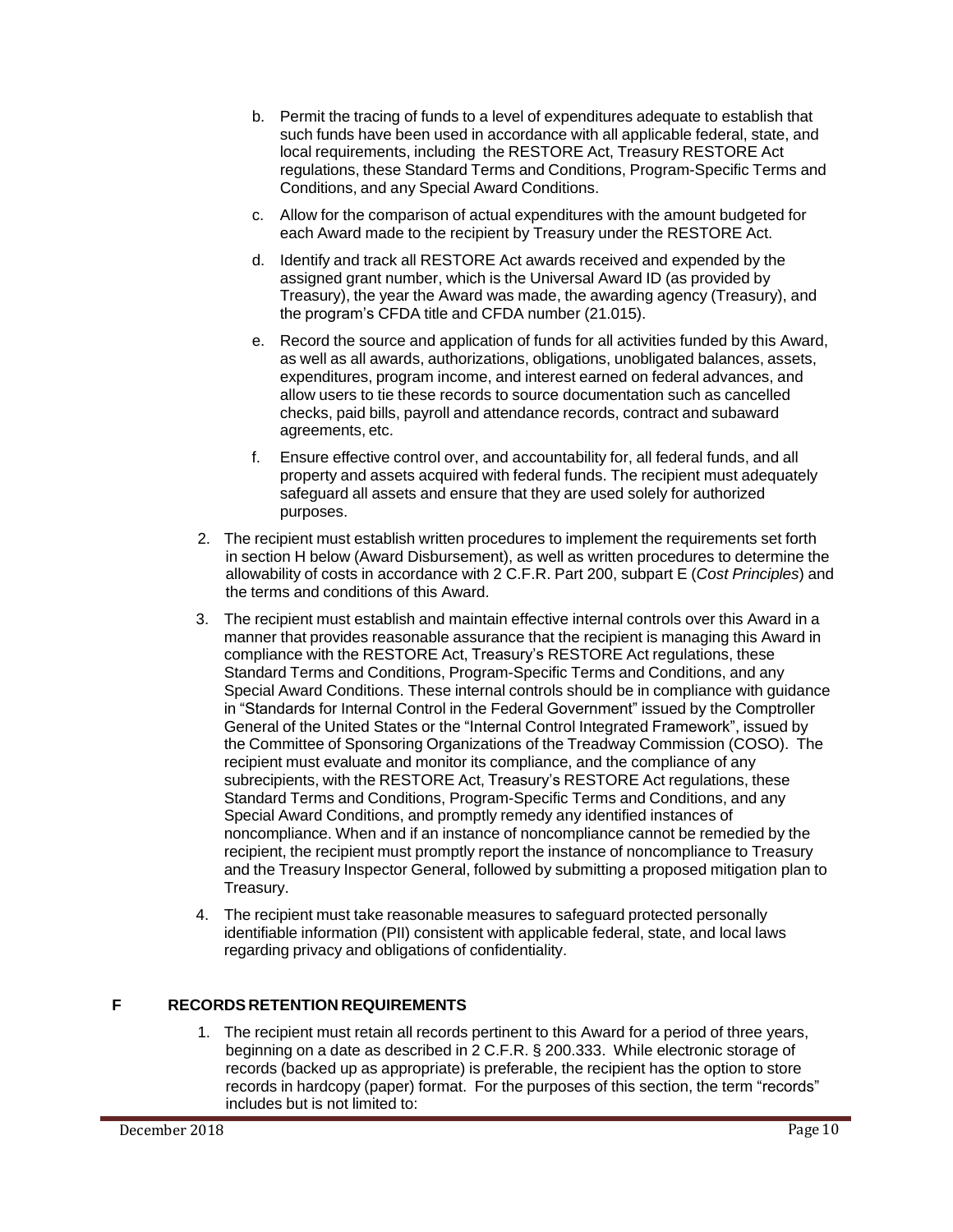- a. Copies of all contracts and all documents related to a contract, including the Request for Proposal (RFP), all proposals/bids received, all meeting minutes or other documentation of the evaluation and selection of contractors, any disclosed conflicts of interest regarding a contract, all signed conflict of interest forms, all conflict of interest and other procurement rules governing a particular contract, and any bid protests;
- b. Copies of all subawards and all documents related to a subaward. For competitively selected subawards, documents may include those relevant to and required by the recipient's or subrecipient's selection process such as the funding opportunity announcement or equivalent, all applications received, all meeting minutes or other documentation of the evaluation and selection of subrecipients, any disclosed conflicts of interest regarding a subaward, and all signed conflict of interest forms;
- c. All documentation of site visits, reports, audits, and other monitoring of contractors (vendors) and subrecipients;
- d. All financial and accounting records, including records of disbursements to contractors (vendors) and subrecipients, and documentation of the allowability of Administrative Costs charged to this Award;
- e. All supporting documentation for the performance outcome and other information reported on the recipient's SF-425s, SF-PPRs, RESTORE Act Milestones Reports, and RESTORE Act Status of Performance Reports; and
- f. Any reports, publications, and data sets from any research conducted under this Award.
- 2. If any litigation, claim, investigation, or audit relating to this Award or an activity funded with Award funds is started before the expiration of the three year period, the records must be retained until all litigation, claims, investigations, or audit findings involving the records have been resolved and final action taken.
- 3. If the recipient is authorized to enter into contracts to complete the approved scope of work, the recipient must include in its legal agreement with the contractor a requirement that the contractor retain all records in compliance with 2 C.F.R. § 200.333.
- 4. If the recipient is authorized to make subawards, the recipient must include in its legal agreement with the subrecipient a requirement that the subrecipient retain all records in compliance with 2 C.F.R. § 200.333.

#### <span id="page-12-0"></span>**G THE FEDERAL GOVERNMENT'S RIGHT TO INSPECT, AUDIT, AND INVESTIGATE**

#### 1. **Access to Records**

- a. Treasury, the Treasury Office of Inspector General, and the Government Accountability Office have the right of timely and unrestricted access to any documents, papers or other records, including electronic records, of the recipient that are pertinent to this Award, in order to make audits, investigations, examinations, excerpts, transcripts, and copies of such documents. This right also includes timely and reasonable access to the recipient's personnel for the purpose of interview and discussion related to such documents. This right of access shall continue as long as records are required to be retained.
- b. If the recipient is authorized to make subawards, the recipient must include in its legal agreement or contract with the subrecipient a requirement that the subrecipient make available to Treasury, the Treasury Office of Inspector General, and the Government Accountability Office any documents, papers or other records, including electronic records, of the subrecipient, that are pertinent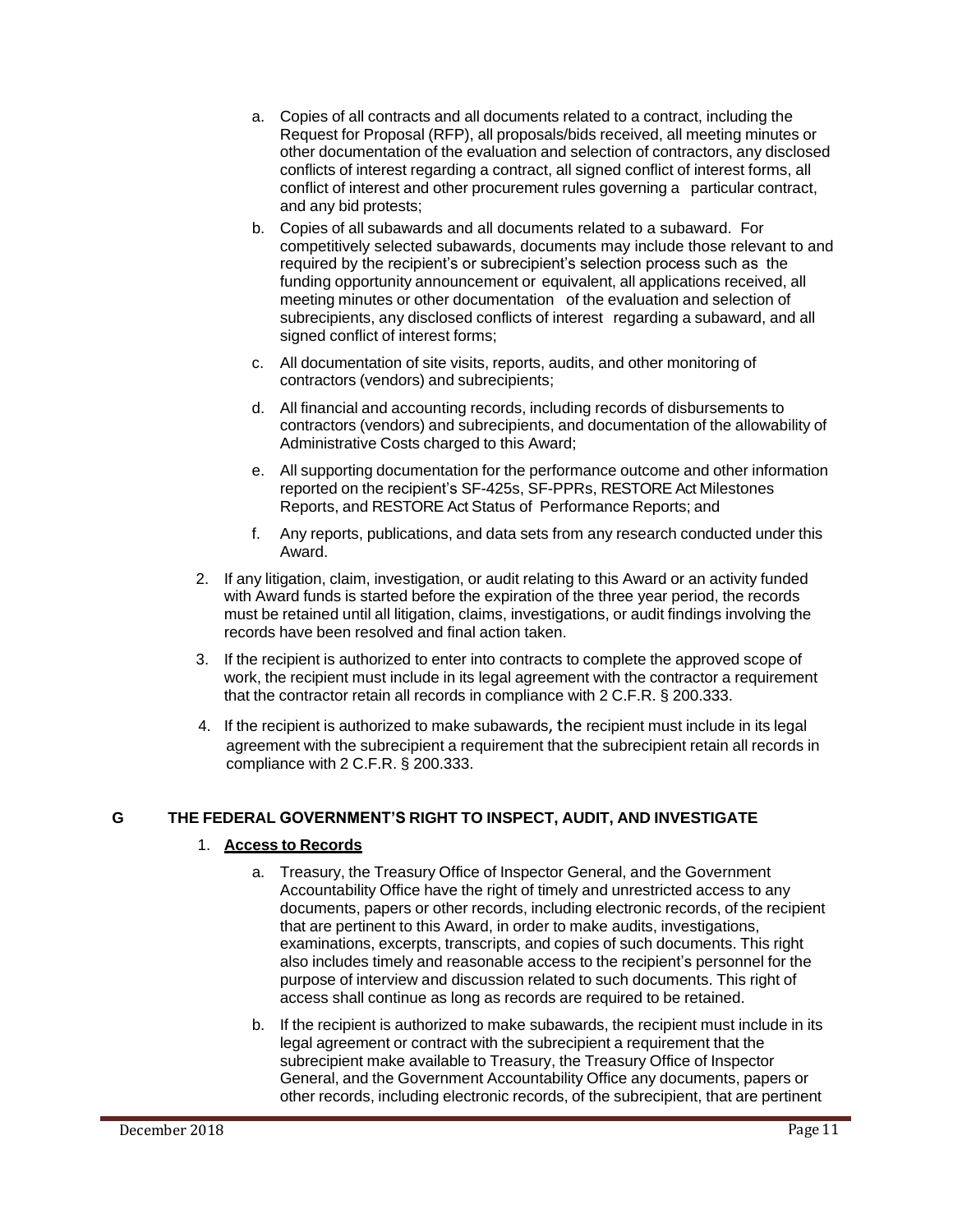to this Award, in order to make audits, investigations, examinations, excerpts, transcripts, and copies of such documents. This right also includes timely and reasonable access to the subrecipient's personnel for the purpose of interview and discussion related to such documents. This right of access shall continue as long as records are required to be retained (see Section F above). If the recipient is authorized to enter into contracts to complete the approved scope of work, the recipient must include in its contract a requirement that the contractor make available to Treasury, the Treasury Office of Inspector General, and the Government Accountability Office any documents, papers or other records, including electronic records, of the contractor that are pertinent to this Award, in order to make audits, investigations, examinations, excerpts, transcripts, and copies of such documents. This right also includes timely and reasonable access to the contractor's personnel for the purpose of interview and discussion related to such documents. This right of access shall continue as long as records are retained (see Section F above).

#### 2. **Access to the Recipient's Sites.**

The Treasury, the Treasury Office of Inspector General, and Government Accountability Office shall have the right during normal business hours to conduct announced and unannounced onsite and offsite physical visits of recipients and their subrecipients and contractors corresponding to the duration of their records retention obligation for this Award.

#### <span id="page-13-0"></span>**H AWARD DISBURSEMENT**

- 1. Unless otherwise specified in a Special Award Condition, Treasury will make advance payments under this Award. However, if one of the following occurs, Treasury will require Award funds to be disbursed on a reimbursement basis either with or without pre-approval of drawdown requests: (1) Treasury determines that the recipient does not meet the financial management system standards (see Section E) included in these Standard Terms and Conditions, (2) Treasury determines that the recipient has not established procedures that will minimize the time elapsing between the transfer of funds and disbursement, or (3) Treasury determines that the recipient is in noncompliance with the RESTORE Act, Treasury's RESTORE Act regulations, other pertinent federal statutes, these Standard Terms and Conditions, Program-Specific Terms and Conditions, and/or any Special Award Conditions, and determines that the appropriate remedy is to require payment on a reimbursement basis.
- 2. If reimbursement is used, Treasury may require pre-approval of drawdown requests. If Treasury requires pre-approval of drawdown requests, Treasury will provide the recipient with instructions on what billing to submit. Treasury will make payment within 30 calendar days after receipt of the billing, unless Treasury determines the request to be improper, in which case payment will not be made.
- 3. To the extent available, the recipient must disburse funds available from program income, rebates, refunds, contract settlements, audit recoveries, and interest earned on such funds before requesting additional cash payments of Award funds.
- 4. Treasury will use the Department of Treasury's Automated Standard Application for Payment (ASAP) system to disburse payments of Award funds. In order to receive payments, the recipient must first enroll in ASAP.gov. Treasury creates and funds account(s) for recipients in ASAP.gov, and recipients access their account(s) online to request funds. All Award funds will be disbursed electronically using the Automated Clearing House (ACH) for next day or future day payments only. Awards paid through ASAP.gov may contain controls or withdrawal limits set by Treasury.
- 5. Requirements applicable to recipients that are states: Payment methods of state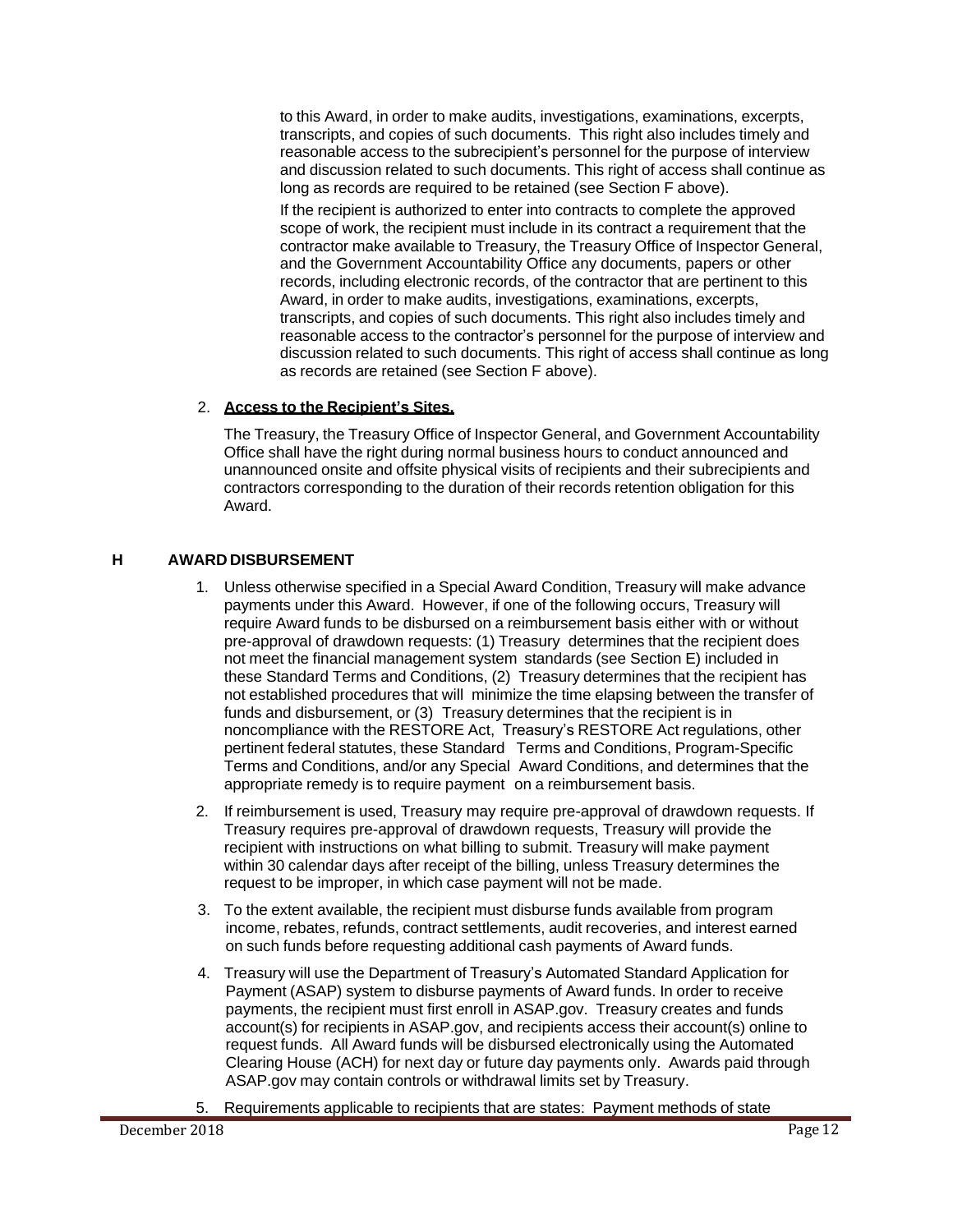agencies or instrumentalities must be consistent with Treasury-State agreements under the Cash Management Improvement Act, 31 C.F.R. Part 205 "Rules and Procedures for Efficient Federal-State Funds Transfers," and Treasury Financial Manual (TFM) 4A-2000 Overall Disbursing Rules for All Federal Agencies.

- 6. Requirements applicable to recipients that are not states: The recipient must minimize the time between the transfer of funds from Treasury and the use of the funds by the recipient. Advance payments to the recipient must be limited to the minimum amounts needed and be timed to be in accordance with the actual, immediate cash requirements of the recipient in carrying out the purpose of the approved activity, project, or program. The timing and amount of advance payments must be as close as is administratively feasible to the actual disbursements by the parish or county for activity, project, or program costs and the proportionate share of any allowable indirect costs. Advances should not be drawn down more than three business days before expenditure. Advanced funds not disbursed in a timely manner must be promptly returned to Treasury. The recipient must make timely payment to contractors (vendors) in accordance with the contract provisions.
- 7. Advances of federal funds must be deposited and maintained in United States Government-insured interest-bearing accounts whenever possible. The recipient is not required to maintain a separate depository account for receiving Award funds. If the recipient maintains a single depository account where advances are commingled with funds from other sources, the recipient must maintain on its books a separate subaccount for the Award funds. Consistent with the national goal of expanding opportunities for women-owned and minority-owned business enterprises, the recipient is encouraged to ensure fair consideration of women-owned and minority-owned banks (a bank which is owned at least 50 percent by women or minority group members).
- 8. The recipient must maintain advances of federal funds in interest bearing accounts, unless one of the following conditions applies:
	- a. The recipient receives less than \$120,000 in federal awards per year;
	- b. The best reasonably available interest bearing account would not be expected to earn interest in excess of \$500 per year on federal cash balances; or
	- c. The depository would require an average or minimum balance so high that it would not be feasible within the expected federal and non-federal cash resources.
- 9. On an annual basis, the recipient must remit interest earned on federal advance payments deposited in interest-bearing accounts to the Department of Health and Human Services, Payment Management System, Rockville, MD 20852. Interest amounts up to \$500 per year may be retained by the recipient and used for administrative costs.

#### <span id="page-14-0"></span>**I EFFECT OF A GOVERNMENT SHUTDOWN ON DISBURSEMENTS AND THE AVAILABILITY OF TREASURY PERSONNEL**

In the event of a federal government shutdown, Treasury will issue guidance to the recipient concerning the expected effects on this Award.

#### <span id="page-14-1"></span>**J NOTIFICATIONS AND PRIOR APPROVALS**

#### 1. **Notifications**

In addition to other notifications required under these Standard Terms and Conditions, the recipient must promptly notify Treasury in writing whenever any of the following is anticipated or occurs: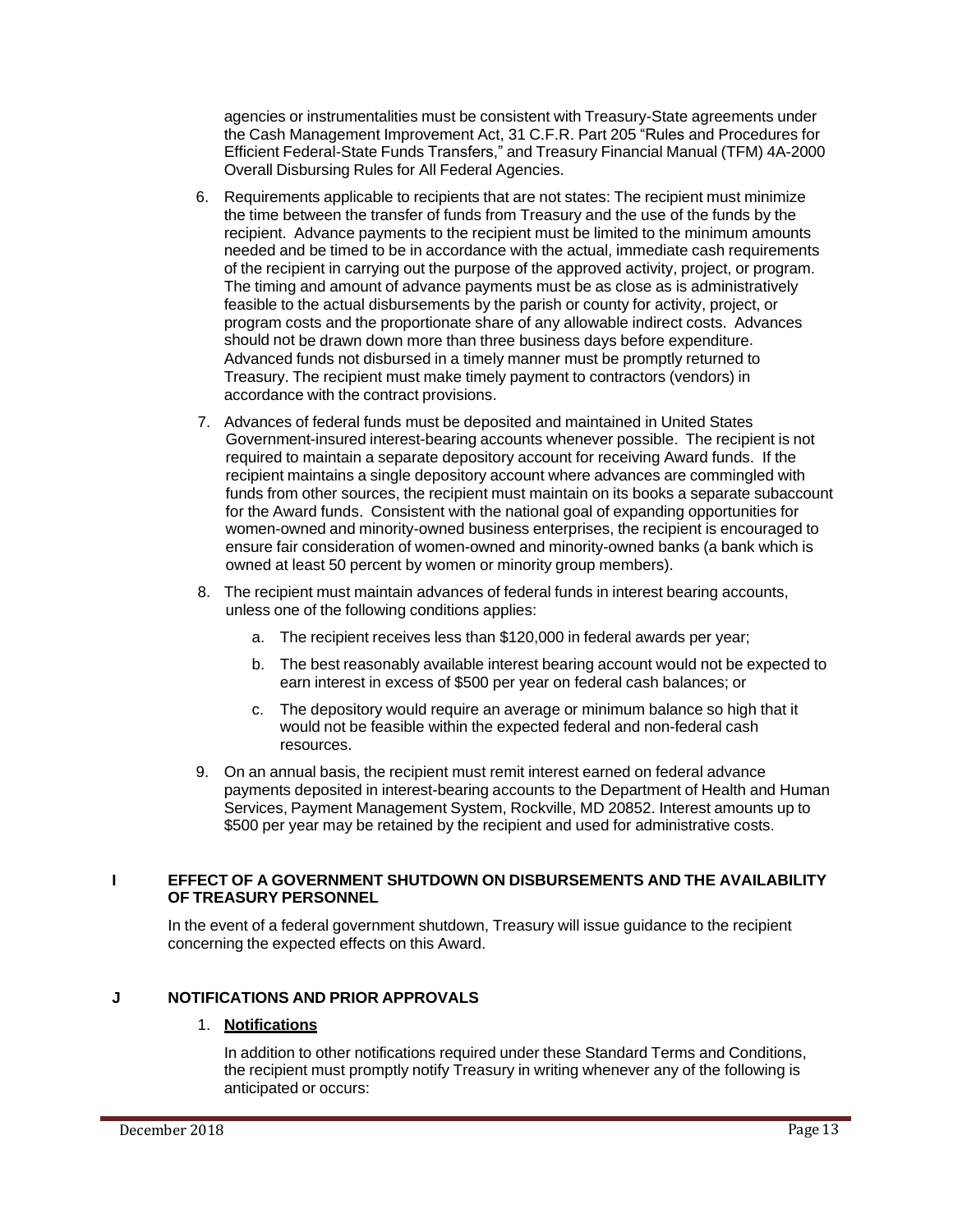- a. A vacancy or change to key personnel listed in the application.
- b. Any termination of a subaward prior to the expiration of the agreement with the subrecipient.
- c. Except for changes described in (2) below, the recipient may revise the budget without prior approval. If the recipient alters the budget, the recipient must provide a revised budget form (SF-424A or SF-424C, as applicable) to Treasury as an attachment to the SF-PPR, reflecting all budget revisions from the same period covered by the SF-PPR. Acceptance of such budget information does not constitute Treasury's approval of the revised budget.

#### 2. **Prior Approvals**

- a. The recipient must obtain prior written approval from Treasury whenever any of the following actions is anticipated:
	- i. A change in the scope or the objective of the activity, project, or program (even if there is no associated budget revision requiring prior written approval);
	- ii. A need to extend the period of performance;
	- iii. A need for additional federal funds to complete the activity, project, or program;
	- iv. The transfer of funds among direct cost categories or programs, functions, and activities if this Award exceeds the Simplified Acquisition Threshold (defined at 2 C.F.R. § 200.88) and the cumulative amount of such transfers exceeds or is expected to exceed 10 percent of the total budget as last approved by Treasury;
	- v. The subawarding, transferring or contracting out of any work under this Award (this provision does not apply to the acquisition of supplies, material, equipment or general support services), unless described in the application and approved in this Award.;
	- vi. Any transfer between the non-construction and construction activities; and
	- vii. The inclusion of costs that require prior approval in accordance with 2 C.F.R. Part 200, Subpart E—Cost Principles, unless described in the application and approved in this Award.
- b. If requesting a no-cost extension to this Award, the request must be made no less than 30 days prior to the end of the period of performance for this Award. Any extension of the period of performance requires prior written approval from Treasury.

#### <span id="page-15-0"></span>**K PROPERTY**

#### 1. **General Requirements**

- a. The recipient must comply with the property standards at 2 C.F.R. § 200.310 through § 200.316 for real property, equipment, supplies, and intangible property. The recipient must also comply with the RESTORE Act requirements concerning the acquisition of land and interests in land at 31 C.F.R. § 34.803.
- b. No real property or interest in real property may be acquired under this Award unless authorized in the approved scope of work.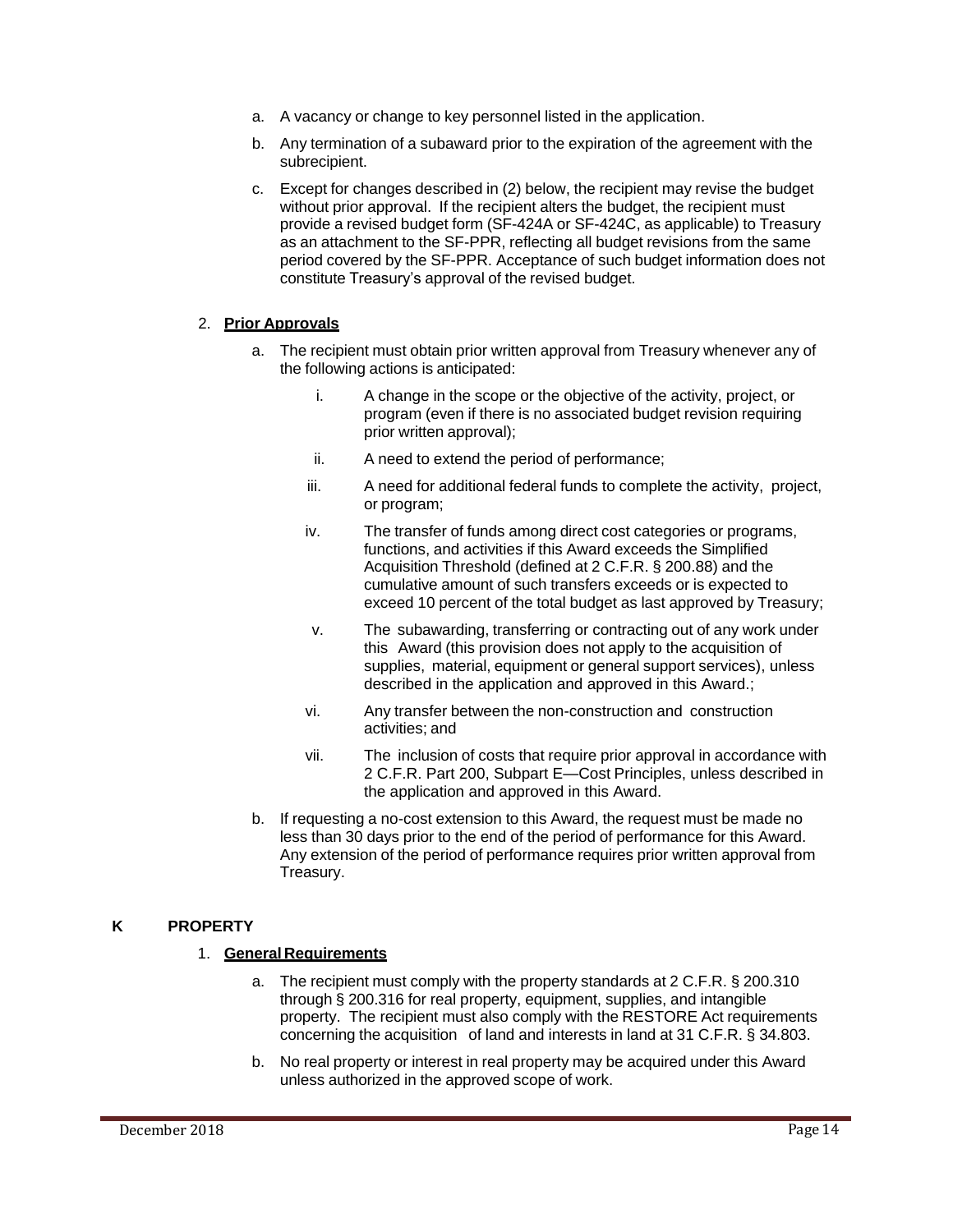#### 2. **Supplies and Equipment**

- a. Requirements that are applicable to recipients that are states:
	- i. Equipment: The recipient must use, manage, and dispose of equipment acquired under this Award in accordance with state laws and procedures.
	- ii. Supplies: If the recipient has a residual inventory of unused supplies exceeding \$5,000 in total aggregate value upon termination or completion of the activity, project, or program and the supplies are not needed for any other federal award, the recipient must report the value and the retention or sale of such supplies by submitting to Treasury a completed *SF-428 Tangible Personal Property Report* and *SF-428-B Final Report Form* no later than 60 days after the end of the Period of Performance*.*
- b. Requirements that are applicable to recipients that are not states:
	- i. Equipment and Supplies: During the period of performance, the recipient must seek disposition instructions from Treasury for equipment and/or unused or residual supplies acquired under this Award if the current fair market value of the equipment and/or unused or residual supplies is greater than \$5,000 per unit. The recipient must seek disposition instructions before disposing of the property by submitting a completed *SF-428 Tangible Personal Property Report* and *SF-428-C Disposition Request/Report*. Not later than 60 days after the end of the period of performance, the recipient must submit to Treasury a completed *SF-428 Tangible Personal Property Report* and *SF-428-B Final Report Form* if the recipient retains any equipment with a current fair market value greater than \$5,000 per unit or a residual inventory of unused supplies exceeding \$5,000 in total aggregate value upon termination or completion of the activity, project, or program and the equipment and/or supplies are not needed for any other federal award.

#### <span id="page-16-0"></span>**L AMENDMENTS AND CLOSEOUT**

#### 1. **Amendments**

- a. The terms of this Award may be amended with the written approval of the recipient and Treasury.
- b. Treasury reserves the right to amend the terms of this Award if required by federal law or regulation.
- c. Amendments must be requested in writing, and must include an explanation for the reason this Award should be amended.

#### 2. **Closeout**

- a. Treasury will close out this Award when it determines that all applicable administrative actions and all required work of this Award have been completed.
- b. Within 90 calendar days after the end of the period of performance, unless the recipient requests, and Treasury approves, an extension, the recipient must submit any outstanding SF-PPR and RESTORE Act Status of Performance reports, as well as the required reporting on subawards, if applicable, plus a final SF-425 report. In the remarks section of the final SF-425 report, the recipient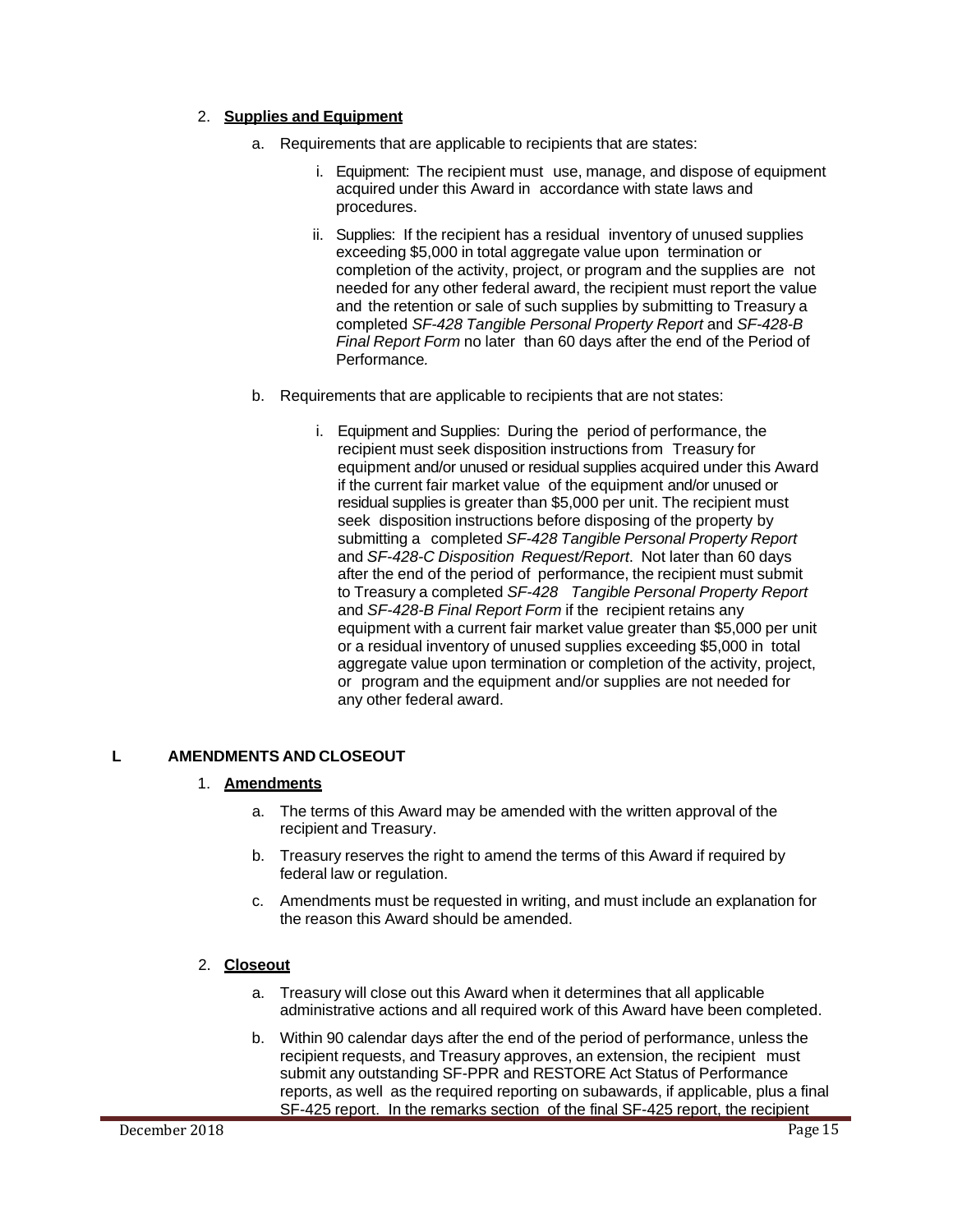must describe by federal budget class category the final use of all funds received by the recipient and subrecipient (if applicable).

- c. The recipient must liquidate all obligations incurred under this Award not later than 90 calendar days after the end of the period of performance, unless the recipient requests, and Treasury approves, an extension.
- d. The recipient must promptly refund any balances of unobligated cash that Treasury paid.
- e. Following receipt of reports in paragraph (a) of this section, Treasury will make upward or downward adjustments to the allowable costs, and then make prompt payment to the recipient for allowable, unreimbursed costs.
- f. The closeout of this Award does not affect any of the following:
	- i. The right of Treasury to disallow costs and recover funds on the basis of a later audit or other review;
	- ii. The obligation of the recipient to return any funds due as a result of later refunds, corrections, or other transactions including final indirect cost rate adjustments;
	- iii. The recipient's obligations regarding audits, property management and disposition (if applicable), and records retention.

#### <span id="page-17-0"></span>**M REMEDIES FOR NONCOMPLIANCE**

.

- 1. If Treasury determines that the recipient has failed to comply with the RESTORE Act, Treasury's RESTORE Act regulations, these Standard Terms and Conditions, Program-Specific Terms and Conditions, or any Special Award Conditions, Treasury may take any of the following actions (in addition to the remedies in Section A.3, above, applicable to Direct Component awards):
	- a. Impose additional Special Award Conditions such as:
		- i. Allowing payment only on a reimbursement basis, with pre-approval of drawdown requests,
		- ii. Requiring additional reporting or more frequent submission of the SF-425, SF-PPR, or RESTORE Act Status of Performance Report,
		- iii. Requiring additional activity, project, or program monitoring,
		- iv. Requiring the recipient or one or more of its subrecipients to obtain technical or management assistance, and/or
		- v. Establishing additional actions that require prior approval;
	- b. Temporarily withhold payments pending correction of the noncompliance;
	- c. Disallow from funding from this Award all or part of the cost of the activity or action not in compliance;
	- d. Wholly or partly suspend or terminate this Award;
	- e. Withhold additional Awards; and/or
	- f. Initiate suspension or debarment proceedings as authorized under 2 C.F.R. Part 180.

Treasury will notify the recipient in writing of Treasury's proposed determination that an instance of noncompliance has occurred, provide details regarding the instance of noncompliance, and indicate the remedy that Treasury proposes to pursue. The recipient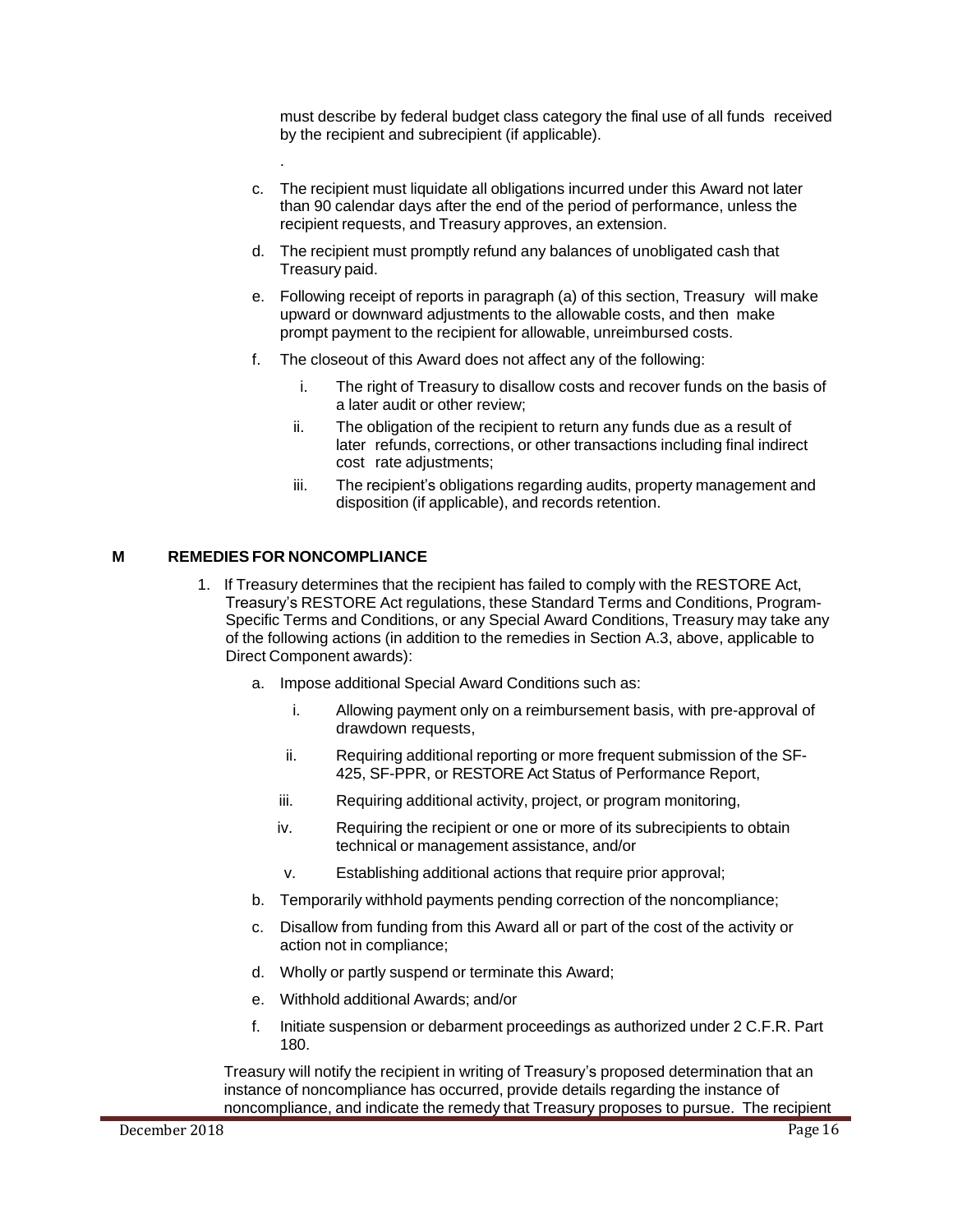will have 30 calendar days to respond and provide information and documentation contesting Treasury's proposed determination or suggesting an alternative remedy. Treasury will consider any and all information provided by the recipient and issue a final determination in writing, which will state Treasury's final findings regarding noncompliance and the remedy to be imposed.

- 2. In extraordinary circumstances, Treasury may require that any of the remedies above take effect immediately upon notice in writing to the recipient. In such cases, the recipient may contest Treasury's determination or suggest an alternative remedy in writing to Treasury, and Treasury will issue a final determination.
- 3. Instead of, or in addition to, the remedies listed above, Treasury may refer the noncompliance to the Treasury Office of Inspector General for investigation or audit. Treasury will refer all allegations of fraud, waste, or abuse to the Treasury Inspector General.
- 4. Treasury may terminate this Award in accordance with 2 C.F.R. § 200.339. Requests for termination by the recipient must also be in accordance with 2 C.F.R. § 200.339. Such requests must be in writing and must include the reasons for such termination, the effective date, and in the case of partial termination, the portion to be terminated. If Treasury determines that the remaining portion of this Award will not accomplish the purpose of this Award, Treasury may terminate this Award in its entirety.
- 5. If this Award is terminated, Treasury will update or notify any relevant government-wide systems or entities of any indications of poor performance as required by 41 U.S.C. § 417b and 31 U.S.C. § 3321 and implementing guidance at 2 C.F.R. Part 180.
- 6. Costs that result from obligations incurred by the recipient during a suspension or after termination are not allowable unless Treasury expressly authorizes them in the notice of suspension or termination or subsequently. However, costs during suspension or after termination are allowable if: (1) the costs result from obligations which were properly incurred by the recipient before the effective date of suspension or termination, and are not in anticipation of it; and (2) the costs would be allowable if the Award was not suspended or expired normally at the end of the period of performance in which the termination takes effect.

#### <span id="page-18-0"></span>**N DEBTS**

#### 1. **Payment of Debts Owed the Federal Government**

- a. Any funds paid to the recipient in excess of the amount to which the recipient is finally determined to be authorized to retain under the terms of this Award constitute a debt to the federal government.
- b. Any debts determined to be owed the federal government must be paid promptly by the recipient. A debt is delinquent if it has not been paid by the date specified in Treasury's initial written demand for payment, unless other satisfactory arrangements have been made. Interest, penalties, and administrative charges (see paragraphs c, d, and e below) shall be charged on delinquent debts in accordance with 31 U.S.C. § 3717 and 31 C.F.R. § 901.9. Treasury will refer any debt that is more than 180 days delinquent to Treasury's Bureau of the Fiscal Service for debt collection services.
- c. The minimum annual interest rate to be assessed on any debts is the Department of the Treasury's Current Value of Funds Rate (CVFR). The CVFR is available online at [https://www.fiscal.treasury.gov/fsreports/rpt/cvfr/cvfr\\_home.htm.T](https://www.fiscal.treasury.gov/fsreports/rpt/cvfr/cvfr_home.htm)he assessed rate shall remain fixed for the duration of the indebtedness, based on the beginning date in Treasury's written demand for payment.
- d. Penalties on any debts shall accrue at a rate of not more than 6 percent per year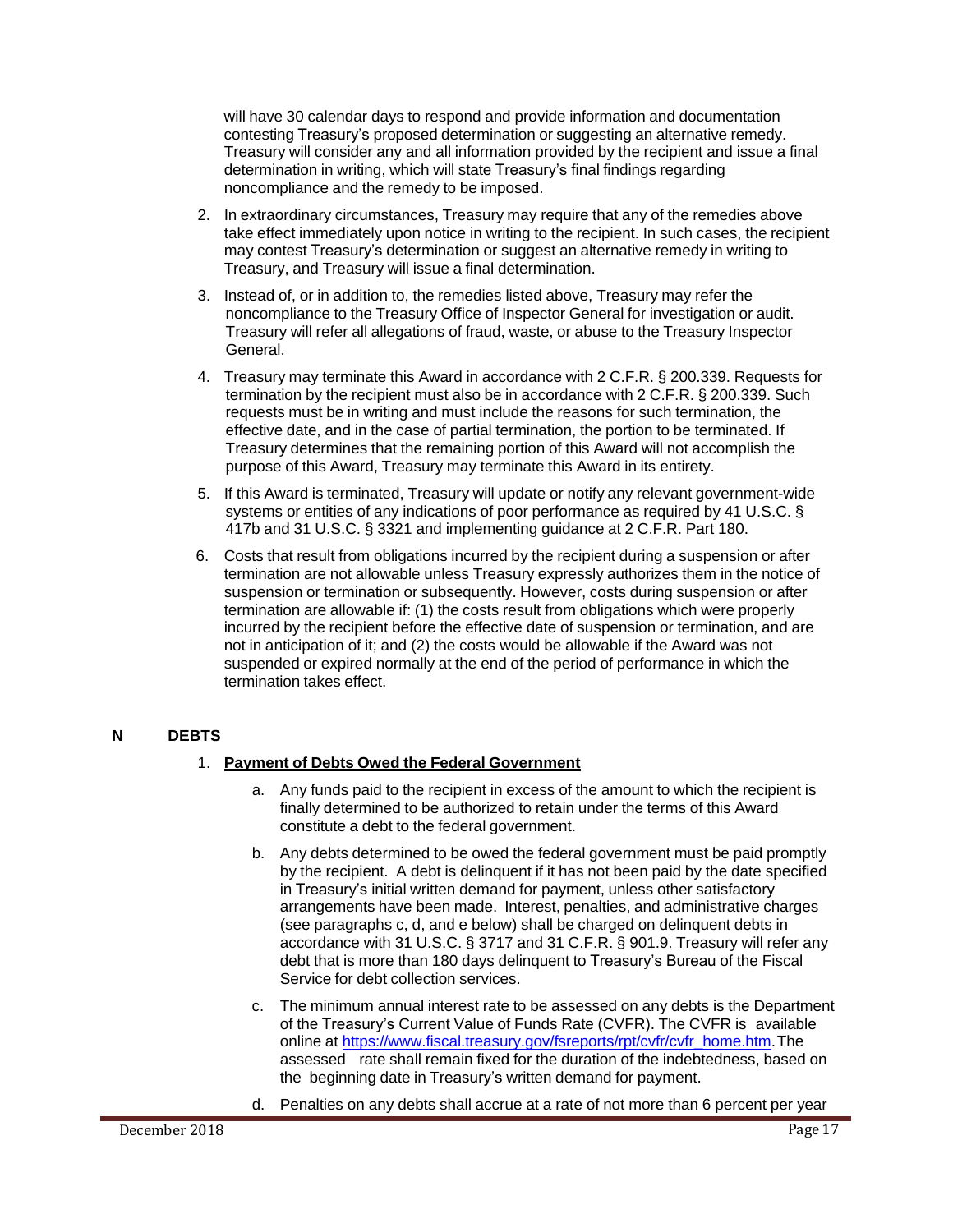or such other higher rate as authorized by law.

- e. Administrative charges, that is, the costs of processing and handling a delinquent debt, shall be determined by Treasury.
- f. Funds for payment of a debt must not come from other federally sponsored programs. Verification that other federal funds have not been used will be made, e.g., during on-site visits and audits.

#### 2. **Effect of Judgment Lien on Eligibility for Federal Grants, Loans, or Programs**

<span id="page-19-0"></span>Pursuant to 28 U.S.C. § 3201(e), unless waived in writing by Treasury, a debtor who has a judgment lien against the debtor's property for a debt to the United States shall not be eligible to receive any grant or loan that is made, insured, guaranteed, or financed directly or indirectly by the United States or to receive funds directly from the federal government in any program, except funds to which the debtor is entitled as beneficiary, until the judgment is paid in full or otherwise satisfied.

#### **O NON-DISCRIMINATIONREQUIREMENTS**

No person in the United States shall, on the ground of race, color, national origin, handicap, age, religion, or sex, be excluded from participation in, be denied the benefits of, or be subject to discrimination under any program or activity receiving federal financial assistance. The recipient is required to comply with all non-discrimination requirements summarized in this section, and to ensure that all subawards and contracts contain these nondiscrimination requirements.

#### 1. **StatutoryProvisions**

- a. Title VI of the Civil Rights Act of 1964 (42 U.S.C. §§ 2000d et seq.) prohibits discrimination on the grounds of race, color, or national origin under programs or activities receiving federal financial assistance;
- b. Title IX of the Education Amendments of 1972 (20 U.S.C. §§ 1681 et seq.) prohibits discrimination on the basis of sex under federally assisted education programs or activities;
- c. Section 504 of the Rehabilitation Act of 1973, as amended (29 U.S.C. § 794) prohibits discrimination on the basis of handicap under any program or activity receiving or benefitting from federal assistance;
- d. The Age Discrimination Act of 1975, as amended (42 U.S.C. §§ 6101 et seq.), prohibits discrimination on the basis of age in programs or activities receiving federal financial assistance;
- e. The Americans with Disabilities Act of 1990, as amended (42 U.S.C. §§ 12101 et seq.) ("ADA"), including the ADA Amendments Act of 2008 (Public Law 110-325, ("ADAAA"), prohibits discrimination on the basis of disability under programs, activities, and services provided or made available by state and local governments or instrumentalities or agencies thereto, as well as public or private entities that provide public transportation;
- f. Any other applicable non-discrimination law(s).

#### 2. **RegulatoryProvisions**

a. Treasury Title VI regulations, 31 C.F.R. Part 22, implement Title VI of the Civil Rights Act of 1964, as amended (42 U.S.C. §§ 2000d, et seq.) which prohibits discrimination on the grounds of race, color, or national origin under programs or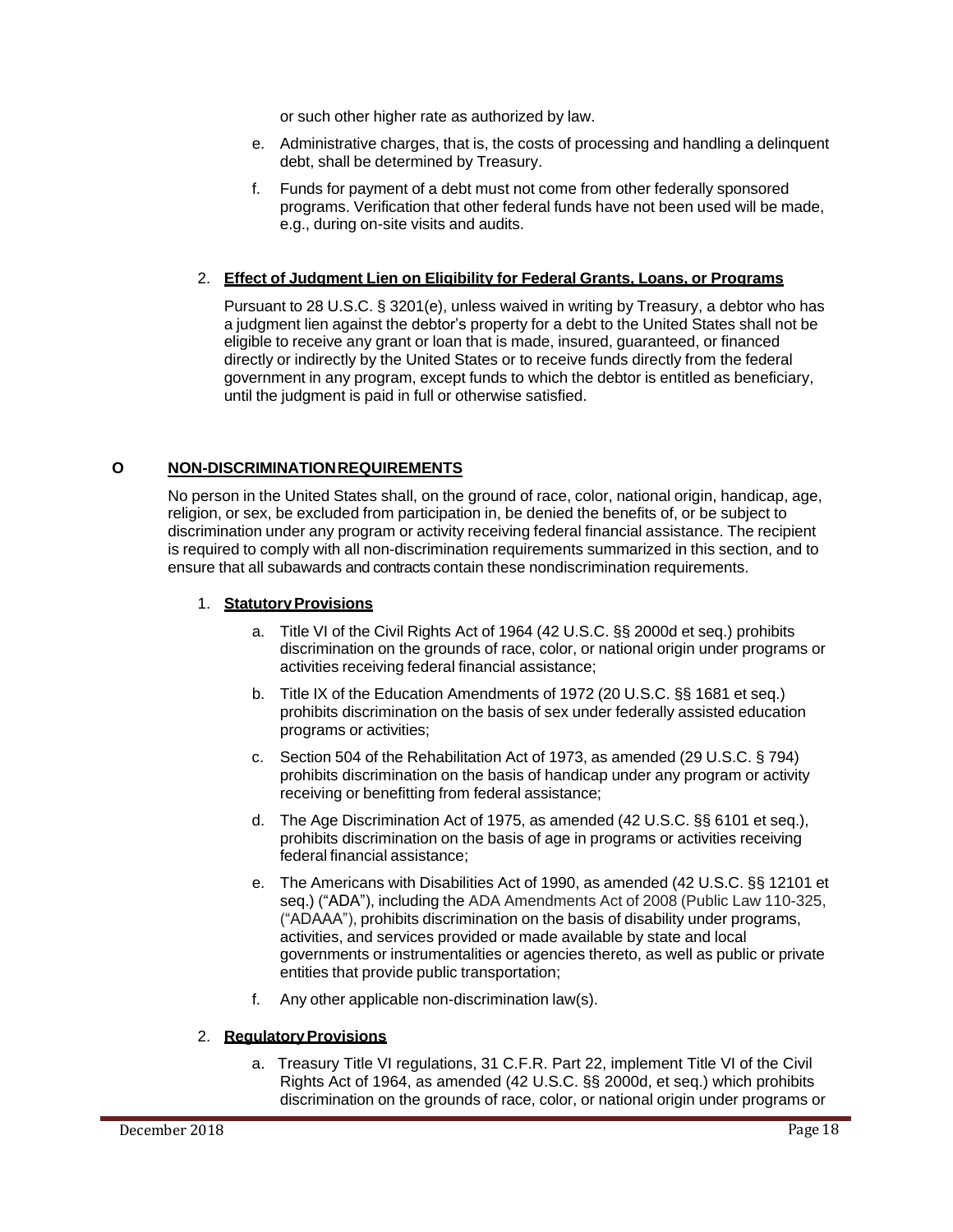activities receiving federal financial assistance;

- b. Treasury Title IX regulations, 31 C.F.R. Part 28, implement Title IX of the Education Amendments of 1972 (20 U.S.C. §§ 1681 et seq.) which prohibits discrimination on the basis of sex under federally assisted education programs or activities**;**
- c. Treasury Age Discrimination regulations, 31 C.F.R. Part 23, implement the Age Discrimination Act of 1975, which prohibits discrimination on the basis of age in programs and activities receiving federal financial assistance.

#### 3. **Other Provisions**

- a. Parts II and III of EO 11246 (30 Fed. Reg. 12319, 1965), "Equal Employment Opportunity," as amended by EO 11375 (32 Fed. Reg. 14303, 1967) and 12086 (43 Fed. Reg. 46501, 1978), require federally assisted construction contracts to include the nondiscrimination provisions of §§ 202 and 203 of EO 11246 and Department of Labor regulations implementing EO 11246 (41 C.F.R. § 60-1.4(b), 1991).
- b. EO 13166 (August 11, 2000), "Improving Access to Services for Persons With Limited English Proficiency," requires federal agencies to examine the services provided, identify any need for services to those with limited English proficiency (LEP), and develop and implement a system to provide those services so LEP persons can have meaningful access to them.

#### 4. **Title VII Exemption for Religious Organizations**

Generally, Title VII of the Civil Rights Act of 1964, 42 U.S.C. §§ 2000e et seq., provides that it shall be an unlawful employment practice for an employer to discharge any individual or otherwise to discriminate against an individual with respect to compensation, terms, conditions, or privileges of employment because of such individual's race, color, religion, sex, or national origin. However, Title VII, 42 U.S.C. § 2000e-1(a), expressly exempts from the prohibition against discrimination on the basis of religion, a religious corporation, association, educational institution, or society with respect to the employment of individuals of a particular religion to perform work connected with the carrying on by such corporation, association, educational institution, or society of its activities.

#### 5. **Protections for Whistleblowers**

In accordance with 41 U.S.C. § 4712, neither the recipient nor any of its subrecipients, contractors (vendors), or subcontractors may discharge, demote, or otherwise discriminate against an employee as a reprisal for disclosing information to a person or entity listed below that the employee reasonably believes is evidence of gross mismanagement of a federal contract or grant, a gross waste of federal funds, an abuse of authority relating to a federal contract or grant, a substantial and specific danger to public health or safety, or a violation of law, rule, or regulation related to a federal contract (including the competition for or negotiation of a contract) or grant:

- a. A Member of Congress or a representative of a committee of Congress;
- b. An Inspector General;
- c. The Government Accountability Office;
- d. A Treasury employee responsible for contract or grant oversight or management;
- e. An authorized official of the Department of Justice or other law enforcement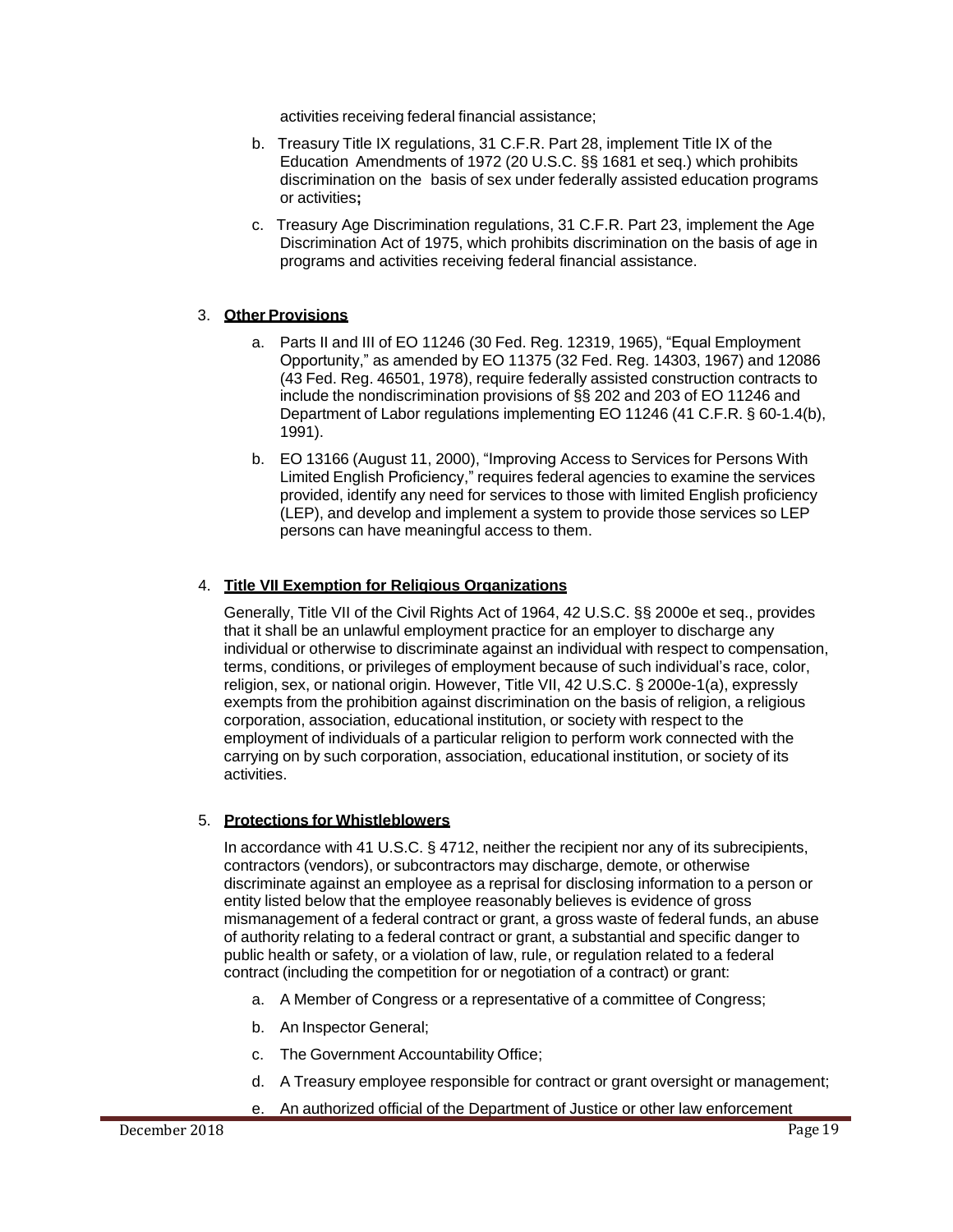agency;

- f. A court or grand jury; and/or
- g. A management official or other employee of the recipient, subrecipient, vendor, contractor (vendor), or subcontractor who has the responsibility to investigate, discover, or address misconduct.

#### <span id="page-21-0"></span>**P REQUIREMENT TO CHECK DEBARMENT AND SUSPENSION STATUS OF SUBRECIPIENTS, CONTRACTORS, SUBCONTRACTORS AND VENDORS**

- 1. Recipients that are authorized to enter into subawards or contracts to accomplish all or a portion of the approved scope of work must verify that a proposed subrecipient or contractor (if the contract is expected to equal or exceed \$25,000) or its principals, does not appear on the federal government's Excluded Parties List prior to executing an agreement or contract with that entity. Recipients may not enter into a subaward or contract with an entity that appears on the Excluded Parties List. The Excluded Parties List is accessible at [http://www.sam.gov.](http://www.sam.gov/)
- 2. The recipient must ensure that any agreements or contracts with subrecipients or contractors (vendors) require that they verify that their contractors (for contracts expected to equal or exceed \$25,000), subcontractors (for subcontracts expected to equal or exceed \$25,000), or principals that the subrecipients or contractors engage to accomplish the scope of work, if applicable, do not appear on the federal government's Excluded Parties List. Subrecipients and contractors may not enter into a contract or subcontract with an entity, or that entity's principals, if that entity or its principals appear on the Excluded Parties List.
- 3. The recipient must include a term or condition in all lower tier covered transactions (subawards, contracts, and subcontracts described in 31 C.F.R. Part 19, subpart B) that the award is subject to 31 C.F.R. Part 19.

#### <span id="page-21-1"></span>**Q DRUG FREE WORKPLACE**

The recipient must comply with the provisions of the Drug-Free Workplace Act of 1988 (Public Law 100-690, Title V, Sec. 5153, as amended by Public Law 105-85, Div. A, Title VIII, Sec. 809, as codified at 41 U.S.C. § 8102), and Treasury implementing regulations at 31 C.F.R. Part 20, which require that the recipient take steps to provide a drug-free workplace.

#### <span id="page-21-2"></span>**R LOBBYINGRESTRICTIONS**

#### 1. **Lobbying Restrictions**

- a. Solely for the purposes of Section R of these Standard Terms and Conditions, "recipient" is used as defined at 31 C.F.R. § 21.105(0). Solely for the purposes of Section R of these Standard Terms and Conditions, "award recipient" refers to the recipient of this RESTORE Act award from Treasury.
- b. All recipients must comply with the provisions of 31 U.S.C. § 1352, as amended, and with regulations at 31 C.F.R. Part 21. No appropriated funds may be expended by the recipient of a Federal grant to pay any person for influencing or attempting to influence an officer or employee of any agency, a Member of Congress, an officer or employee of Congress, or an employee of a Member of Congress in connection with the making of any Federal grant or the extension, continuation, renewal, amendment, or modification of any Federal grant.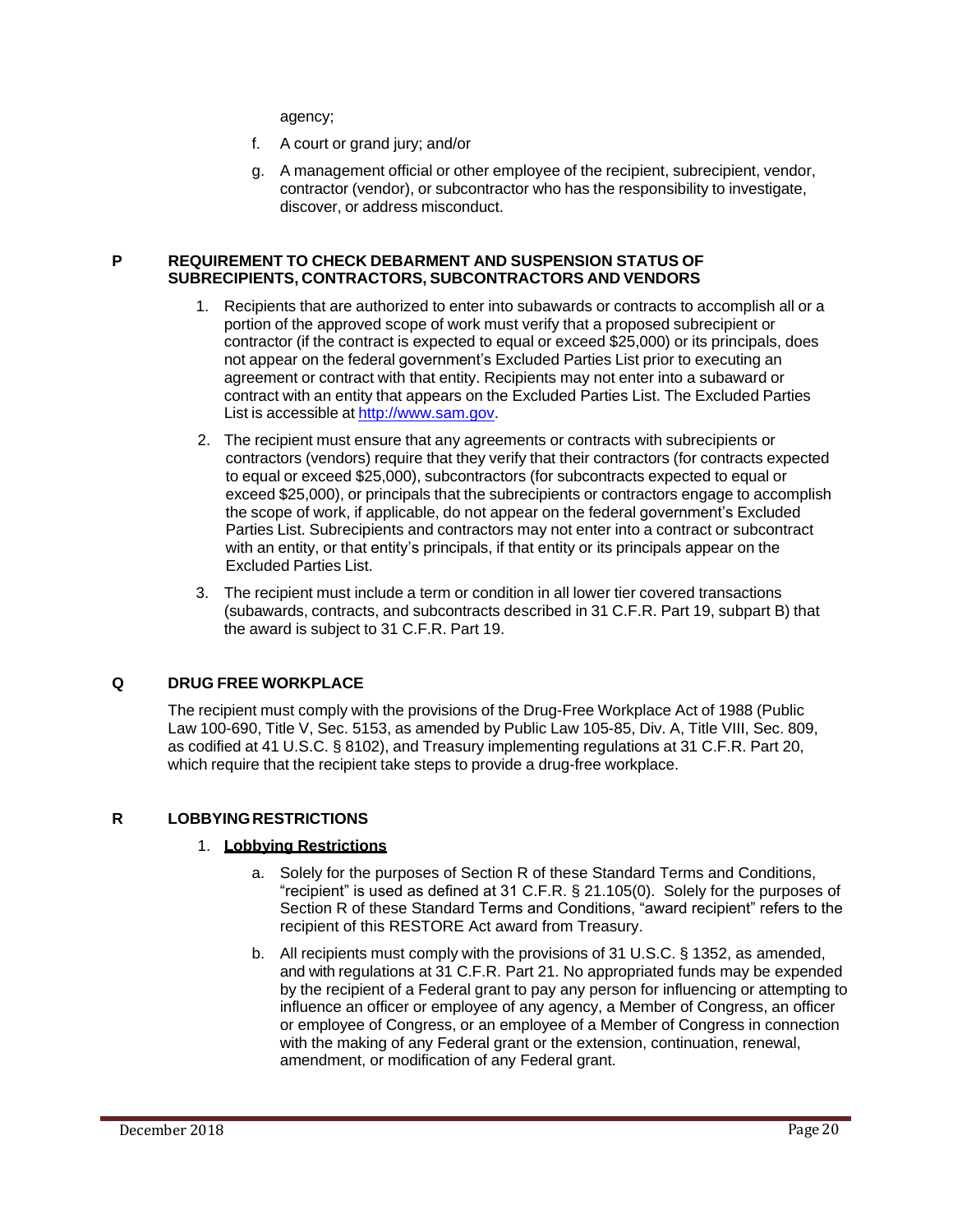#### 2. **Certification**

- a. Each person who requests or receives from Treasury a RESTORE Act grant shall file with Treasury a certification, set forth in Appendix A of 31 C.F.R. Part 21, that the person has not made, and will not make, any payment prohibited under 31 U.S.C. § 1352, as amended.
- b. The certification shall be filed pursuant to 31 C.F.R. § 21.100(a) and (b).
- c. Any subrecipient, at any tier, who receives a subaward exceeding \$100,000 under this award, shall file with the tier above them a certification, set forth in appendix A of 31 C.F.R. Part 21, that the subrecipient as not made, and will not make, any payment prohibited by 31 C.F.R. § 21.100(a). Pursuant to 31 C.F.R. 21.100(d), the certification shall be filed to the next tier above.
- d. Any contractor or subcontractor, at any tier, who receives a contract or subcontract exceeding \$100,000 under this award, shall file with the tier above them a certifications, set forth in Appendix A of 31 C.F.R. Part 21, that the contractor or subcontractor has not made, and will not make, any payment prohibited by 31 U.S.C. § 1352, as amended. Pursuant to 31 C.F.R. 21.100(d), the certification shall be filed to the next tier above.
- e. Every certification filed shall be treated as a material representation of fact upon which all receiving tiers shall rely. All liability arising from an erroneous representation shall be borne solely by the tier filing that representation and shall not be shared with any tier to which the erroneous representation if forwarded. Submitting an erroneous certification or disclosure constitutes a failure to file the required certification. If a person fails to file a required certification, the United States may pursue all available remedies, including those authorized by 31 U.S.C. § 1352.

#### 3. **Disclosure of Lobbying Activities**

- a. The award recipient of this RESTORE Act grant from Treasury, if this grant exceeds \$100,000, shall file with Treasury disclosure form SF-LLL, set forth in Appendix B of 31 CF.R. Part 21, if that award recipient is paid or will pay any funds, other than Federal appropriated funds, to any person for influencing or attempting to influence an officer or employee of any agency, a Member of Congress, an officer or employee of any agency, a Member of Congress, an officer or employee of Congress, or an employee of a Member of Congress in connection with this Federal grant.
- b. Every recipient of a subaward under this RESTORE Act grant from Treasury, if this grant exceeds \$100,000, shall file with the tier above it the disclosure form SF-LLL, set forth in Appendix B of 31 C.F.R. Part 21, if that recipient has paid or will pay any funds, other than Federal appropriated funds, to any person for influencing or attempting to influence an officer or employee of any agency, a Member of Congress, an officer or employee of any agency, a Member of Congress, an officer or employee of Congress, or an employee of a Member of Congress in connection with this Federal grant. Each tier who receives the completed and signed SF-LLL disclosure form shall forward it to the tier above it, and the award recipient of this RESTORE Act grant from Treasury will forward it to Treasury.
- c. Every recipient of a contract or subcontract under this RESTORE Act grant from Treasury, if this grant exceeds \$100,000, shall file with the tier above it the disclosure form SF-LLL, set forth in Appendix B of 31 C.F.R. Part 21, if that recipient has paid or will pay any funds, other than Federal appropriated funds, to any person for influencing or attempting to influence an officer or employee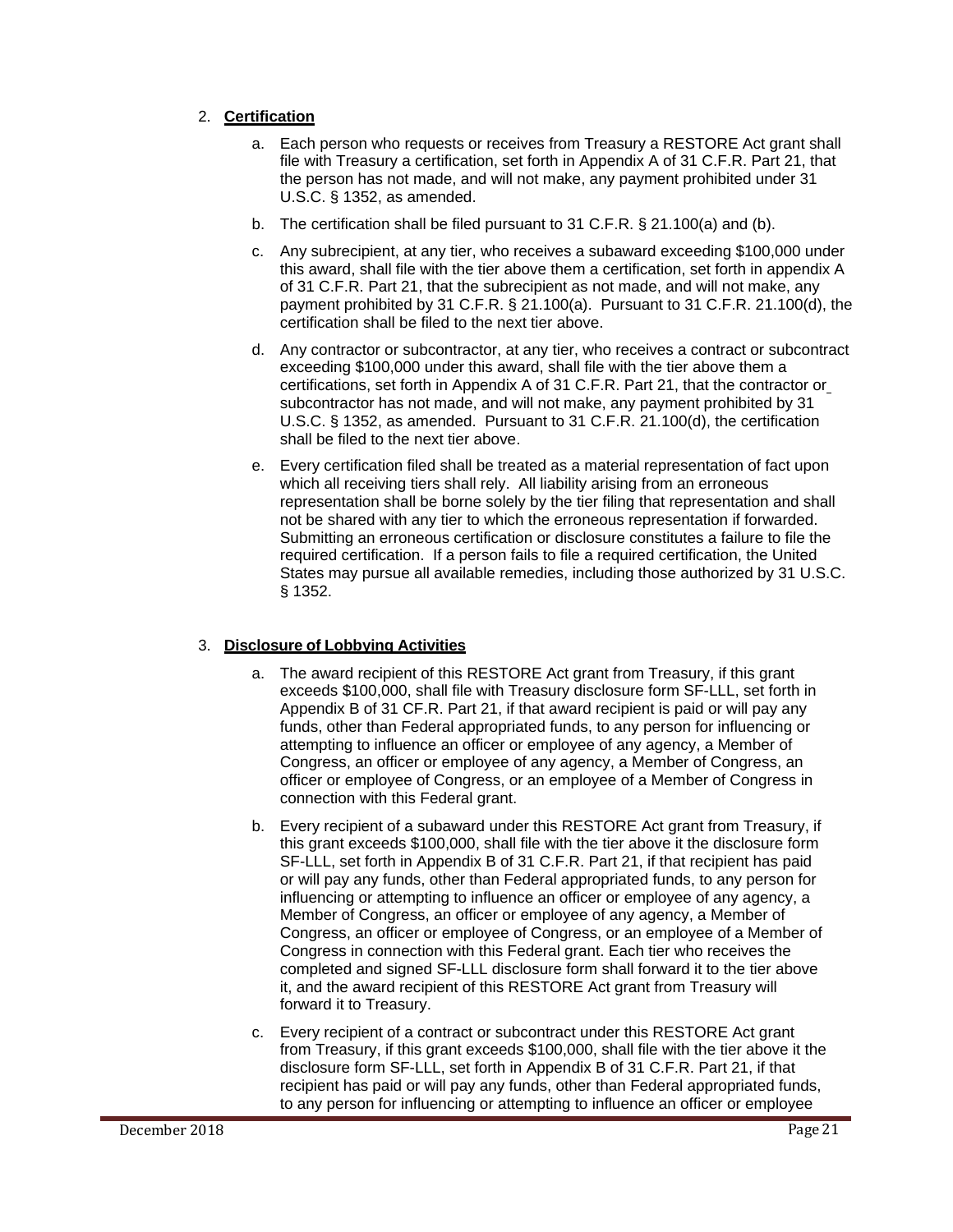of any agency, a Member of Congress, an officer or employee of any agency, a Member of Congress, an officer or employee of Congress, or an employee of a Member of Congress in connection with this Federal grant. Each tier who receives the completed and signed SF-LLL disclosure form shall forward it to the tier above it, and the award recipient of this RESTORE Act grant from Treasury will forward it to Treasury.

- d. Every SF-LLL disclosure form filed shall be treated as a material representation of fact upon which all receiving tiers shall rely. All liability arising from an erroneous representation shall be borne solely by the tier filing that representation and shall not be shared with any tier to which the erroneous representation is forwarded. Submitting an erroneous certification or disclosure constitutes a failure to file the required certification. If a person fails to file a required disclosure, the United States may pursue all available remedies, including those authorized by 31 US.C. § 1352,
- e. Pursuant to 31 C.F.R. § 21.110(c), every recipient must file a new disclosure form at the end of each calendar quarter in which a payment, or an agreement to make a payment, is made which would have otherwise required reporting at the time of application. Moreover, if an event occurs during the calendar quarter which materially affects the accuracy of information reported on the disclosure form previously submitted, the submitter must file a new disclosure form. Events which "materially affect" the accuracy of information already reported include:
	- i. A cumulative increase of \$25,000 or more in the amount paid or expected to be paid for influencing or attempting to influence a covered Federal action;
	- ii. A change in the persons(s) influencing or attempting to influence; and/or
	- iii. A change in the Federal official(s) contacted to influence or attempt to influence a covered Federal action,
- f. The award recipient must submit its form SF-LLLs, as well as those received from subrecipients, contractors and subcontractors, to Treasury within 30 calendar days following the end of the calendar quarter in which there occurs any event that requires disclosure or that materially affects the accuracy of the information contained in any disclosure form previously filed.
- g. The award recipient must include a statement in all subaward, contracts and subcontracts exceeding \$100,000 in federal funds, that the subaward, contract, or subcontract is subject to 31 U.S.C. § 1352,
- h. The award recipient must require subrecipients, contractors and subcontractors to submit form SF-LLL to the award recipient with 15 calendar days following the end of the calendar quarter in which there occurs any event that requires disclosure or that materially affects the accuracy of the information contained in any disclosure from previously filed.

#### <span id="page-23-0"></span>**S PROCUREMENT**

1. The recipient must comply with Section 6002 of the Solid Waste Disposal Act, as amended by the Resource Conservation and Recovery Act. The requirements of Section 6002 include procuring only items designated in guidelines of the Environmental Protection Agency (EPA) at 40 C.F.R. Part 247 that contain the highest percentage of recovered materials practicable, consistent with maintaining a satisfactory level of competition, where the purchase price of the item exceeds \$10,000 or the value of the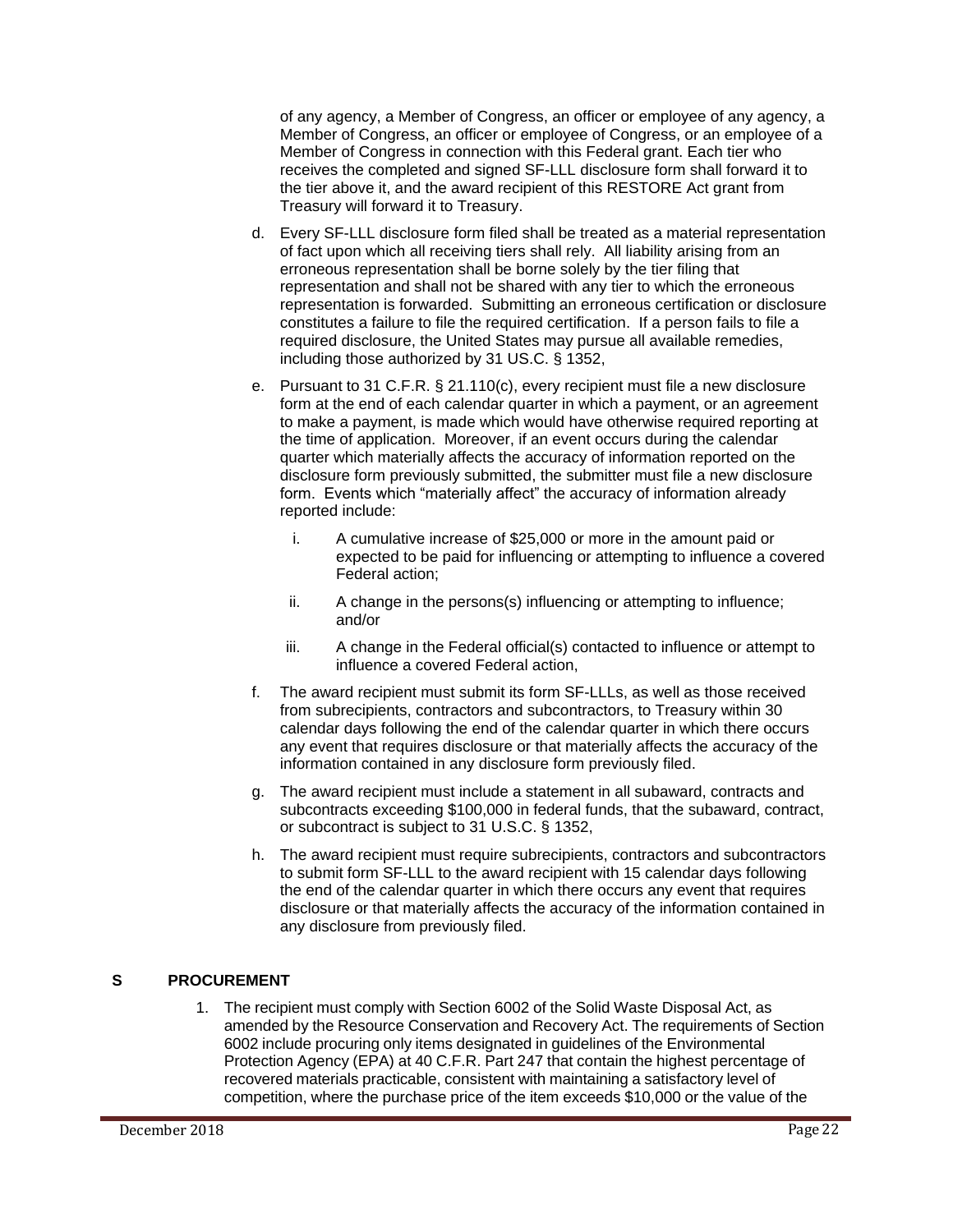quantity acquired by the preceding fiscal year exceeded \$10,000; procuring solid waste management services in a manner that maximizes energy and resource recovery; and establishing an affirmative procurement program for procurement of recovered materials identified in the EPA guidelines.

- 2. When the recipient makes a subaward to a subrecipient that is authorized to enter into contracts for the purpose of completing the subaward scope of work, the recipient must require the subrecipient to comply with the requirements contained in this section.
- 3. The recipient, subrecipient, contractor, and/or subcontractor must not sub-grant or subcontract any part of the approved project to any agency or employee of Treasury and/or other federal department, agency, or instrumentality without the prior written approval of Treasury. Treasury will notify the recipient in writing of the final determination.
- 4. Requirements applicable to recipients and subrecipients that are states: When executing procurement actions under this Award, the recipient must follow the same policies and procedures it uses for procurements from its non-federal funds. The recipient must ensure that every purchase order or other contract contains any clauses required by federal statutes and EOs and their implementing regulations, including all of the provisions listed in Appendix II to 2 C.F.R. Part 200—*Contract Provisions for Non-Federal Entity Contracts under Federal Awards,* as well as any other provisions required by law or regulations.
- 5. Requirements applicable to recipients and subrecipients that are not states: The recipient must follow all procurement requirements set forth in 2 C.F.R. §§ 200.318, 200.319, 200.320, 200.321, 200.323, and 200.324. In addition, all contracts executed by the recipient to accomplish the approved scope of work must contain any clauses required by federal statutes and EOs and their implementing regulations, including all of the provisions listed in Appendix II to 2 C.F.R. Part 200—*Contract Provisions for Non-Federal Entity Contracts under Federal Awards*.
- 6. Contracting with small and minority businesses, women's business enterprise, and labor surplus area firms, 2 C.F.R. § 200.321. Recipients and subrecipients that are not states must take all necessary affirmative steps to assure that minority businesses, women's business enterprises, and labor surplus area firms are used when possible. Affirmative steps must include:
	- a. Placing qualified small and minority businesses and women's business enterprises on solicitation lists;
	- b. Assuring that small and minority businesses, and women's business enterprises are solicited whenever they are potential sources;
	- c. Dividing total requirements, when economically feasible, into smaller tasks or quantities to permit maximum participation by small and minority business, and women's business enterprises;
	- d. Establishing delivery schedules, where the requirement permits, which encourage participation by small and minority businesses, and women's business enterprises;
	- e. Using the services and assistance, as appropriate, of such organizations as the Small Business Administration and the Minority Business Development Agency of the Department of Commerce; and,
	- f. Requiring the prime contractor, if subcontracts are to be let, to take the affirmative steps listed in (a) through (e) of this paragraph.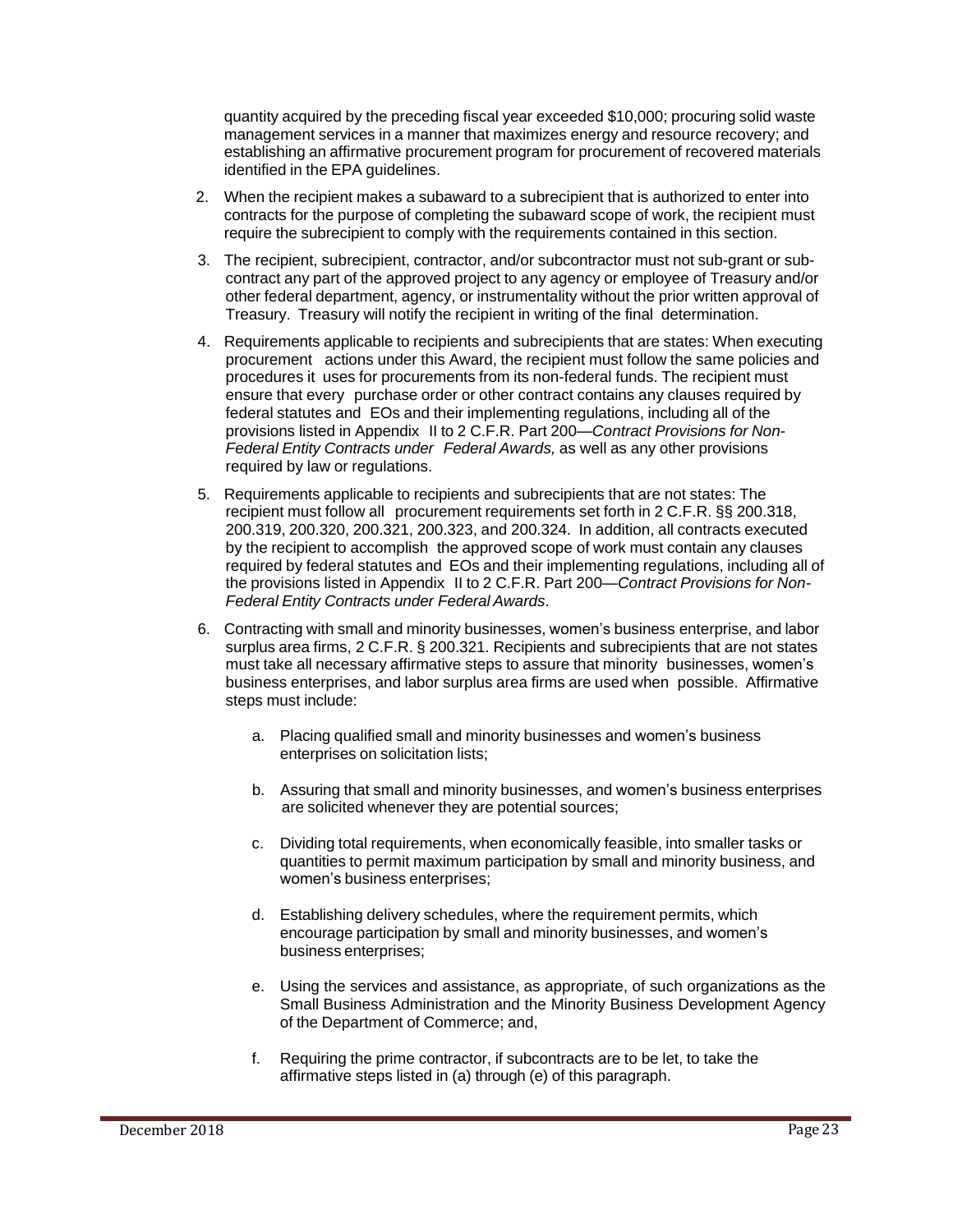#### <span id="page-25-0"></span>**T RESEARCH INVOLVING HUMAN SUBJECTS**

- 1. No research involving human subjects is permitted under this Award unless expressly authorized by a special award condition, or otherwise in writing by Treasury.
- 2. Federal policy defines a human subject as a living individual about whom an investigator conducting research obtains (1) data through intervention or interaction with the individual, or (2) identifiable private information. Research means a systematic investigation, including research development, testing and evaluation, designed to develop or contribute to generalizable knowledge.
- 3. The recipient and subrecipient, as appropriate, must maintain appropriate policies and procedures for the protection of human subjects. In the event it becomes evident that human subjects may be involved in this project, the recipient must submit appropriate documentation to Treasury for approval by the appropriate Treasury officials. This documentation may include:
	- a. Documentation establishing approval of the project by an institutional review board (IRB) approved for federal-wide use under Department of Health and Human Services guidelines;
	- b. Documentation to support an exemption for the project;
	- c. Documentation to support deferral for an exemption or IRB review; or
	- d. Documentation of IRB approval of any modification to a prior approved protocol or to an informed consent form.
- 4. No work involving human subjects may be undertaken, conducted, or costs incurred and/or charged for human subjects research, until the appropriate documentation is approved in writing by Treasury.

#### <span id="page-25-1"></span>**U ENVIRONMENTAL REQUIREMENTS**

The recipient must comply with all environmental standards, and provide information requested by Treasury relating to compliance with environmental standards, including but not limited to the following federal statutes, regulations, and EOs. If the recipient is permitted to make any subawards, the recipient must include all of the environmental statutes, regulations, and executive orders listed below in any agreement or contract with a subrecipient, and require the subrecipient to comply with all of these and to notify the recipient if the subrecipient becomes aware of any impact on the environment that was not noted in the recipient's approved application package:

- **1.** National Historic Preservation Act, as amended (54 U.S.C. § 300101 et seq.) and Archeological and Historic Preservation Act, as amended (54 U.S.C. § 312501 et seq.)
- **2.** The National Environmental Policy Act of 1969, as amended (42 U.S.C. § 4321 et seq.)
- **3.** Clean Air Act, as amended (42 U.S.C. § 7401 et seq.), Clean Water Act, as amended (33 U.S.C. § 1251 et seq.), and EO 11738
- **4.** The Flood Disaster Protection Act of 1973, as amended (42 U.S.C. § 4002 et seq.)
- **5.** The Endangered Species Act of 1973, as amended, (16 U.S.C. § 1531 et seq.)
- **6.** The Coastal Zone Management Act, as amended, (16 U.S.C. § 1451 et seq.)
- **7.** The Coastal Barriers Resources Act, as amended, (16 U.S.C. § 3501 et seq.)
- **8.** The Wild and Scenic Rivers Act, as amended, (16 U.S.C. § 1271 et seq.)
- **9.** The Safe Drinking Water Act of 1974, as amended, (42 U.S.C. § 300f-j)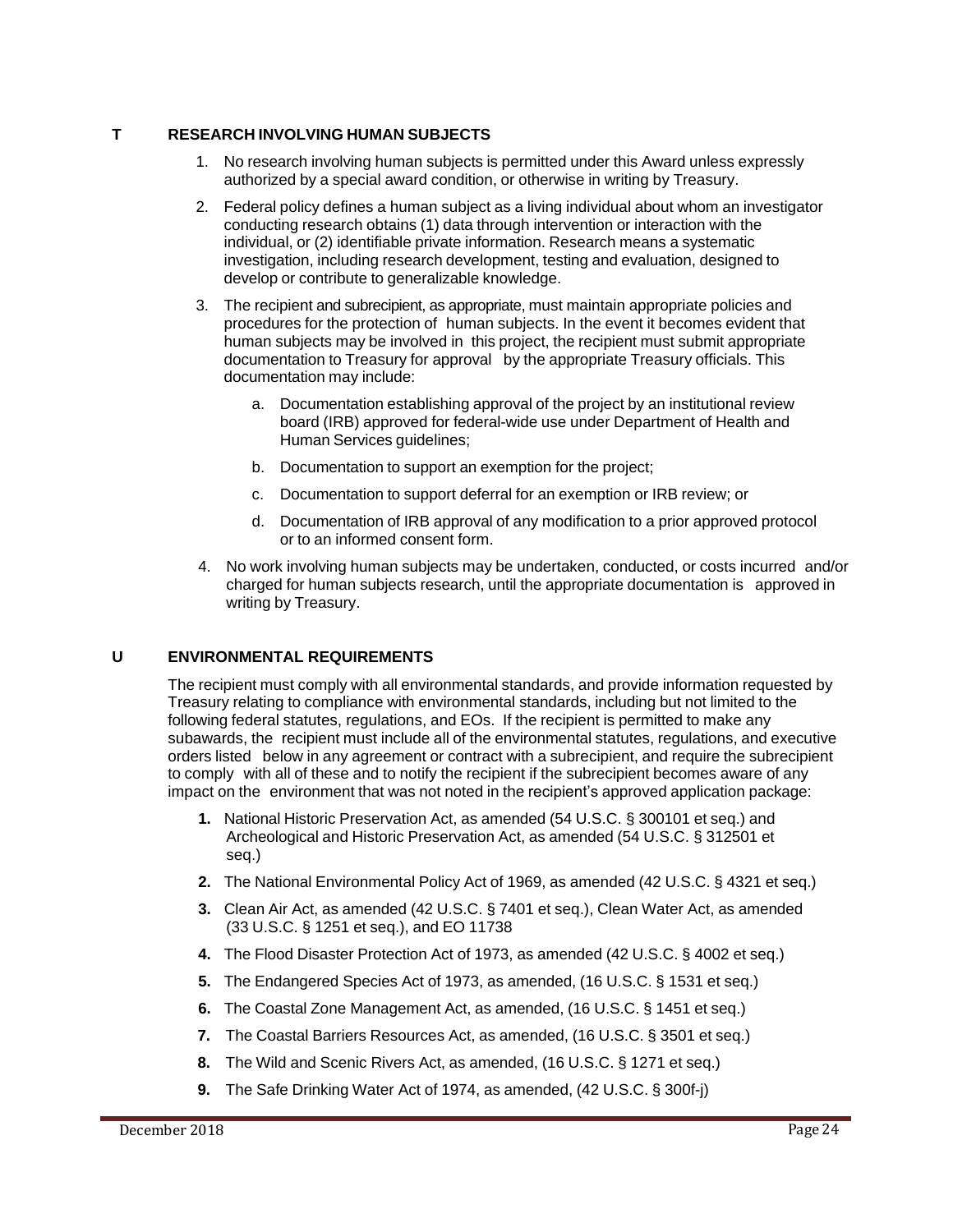- **10.** The Resource Conservation and Recovery Act of 1976, as amended, (42 U.S.C. § 6901 et seq.)
- **11.** The Comprehensive Environmental Response, Compensation, and Liability Act (Superfund) (42 U.S.C. § 9601 et seq.) and the Community Environmental Response Facilitation Act (42 U.S.C. § 9601 note)
- **12.** Magnuson-Stevens Fishery Conservation and Management Act, as amended (16 U.S.C. §1801)
- **13.** Marine Mammal Protection Act, as amended (16 U.S.C § 31)
- **14.** Migratory Bird Treaty Act, as amended (16 U.S.C. §§ 703-712)
- **15.** Responsibilities of Federal Agencies to Protect Migratory Birds, EO 13186
- **16.** Bald and Golden Eagle Protection Act, as amended (16 U.S.C. § 668-668d)
- **17.** Marine Protection, Research and Sanctuaries Act (33 U.S.C. §§ 1401-1445 and 16 U.S.C. §§ 1431—1445)
- **18.** National Marine Sanctuaries Act, as amended (16 U.S.C. § 1431 et seq.)
- **19.** Rivers and Harbors Act of 1899 (33 U.S.C § 407)
- **20.** Environmental Justice in Minority Populations and Low Income Populations, EO 12898, as amended
- **21.** Flood Management, EO 11988, as amended by EO 13690, and Protection of Wetland, EO11990, May 24, 177, as amended by EO 12608
- **22.** Farmland Protection Policy Act, as amended (7 U.S.C. § 4201 et. seq.)
- **23.** Coral Reef Protection, EO 13089
- **24.** Invasive Species, EP 13112

#### <span id="page-26-0"></span>**V MISCELLANEOUS REQUIREMENTS AND PROVISIONS**

The recipient must comply with all miscellaneous requirements and provisions described in this section and, when applicable, require its subrecipients, contractors, and subcontractors to comply. This list is not exclusive:

#### 1. **Prohibition Against Assignment by the Recipient**

Notwithstanding any other provision of this Award, the recipient must not transfer, pledge, mortgage, or otherwise assign this Award, or any interest therein, or any claim arising thereunder, to any party or parties, banks, trust companies, or other financing or financial institutions without the express written approval of Treasury.

#### 2. **Disclaimer Provisions**

- a. The United States expressly disclaims any and all responsibility or liability to the recipient or third persons for the actions of the recipient or third persons resulting in death, bodily injury, property damages, or any other losses resulting in any way from the performance of this Award or any other losses resulting in any way from the performance of this Award or any subaward, contract, or subcontract under this Award.
- b. The acceptance of this Award by the recipient does not in any way constitute an agency relationship between the United States and the recipient.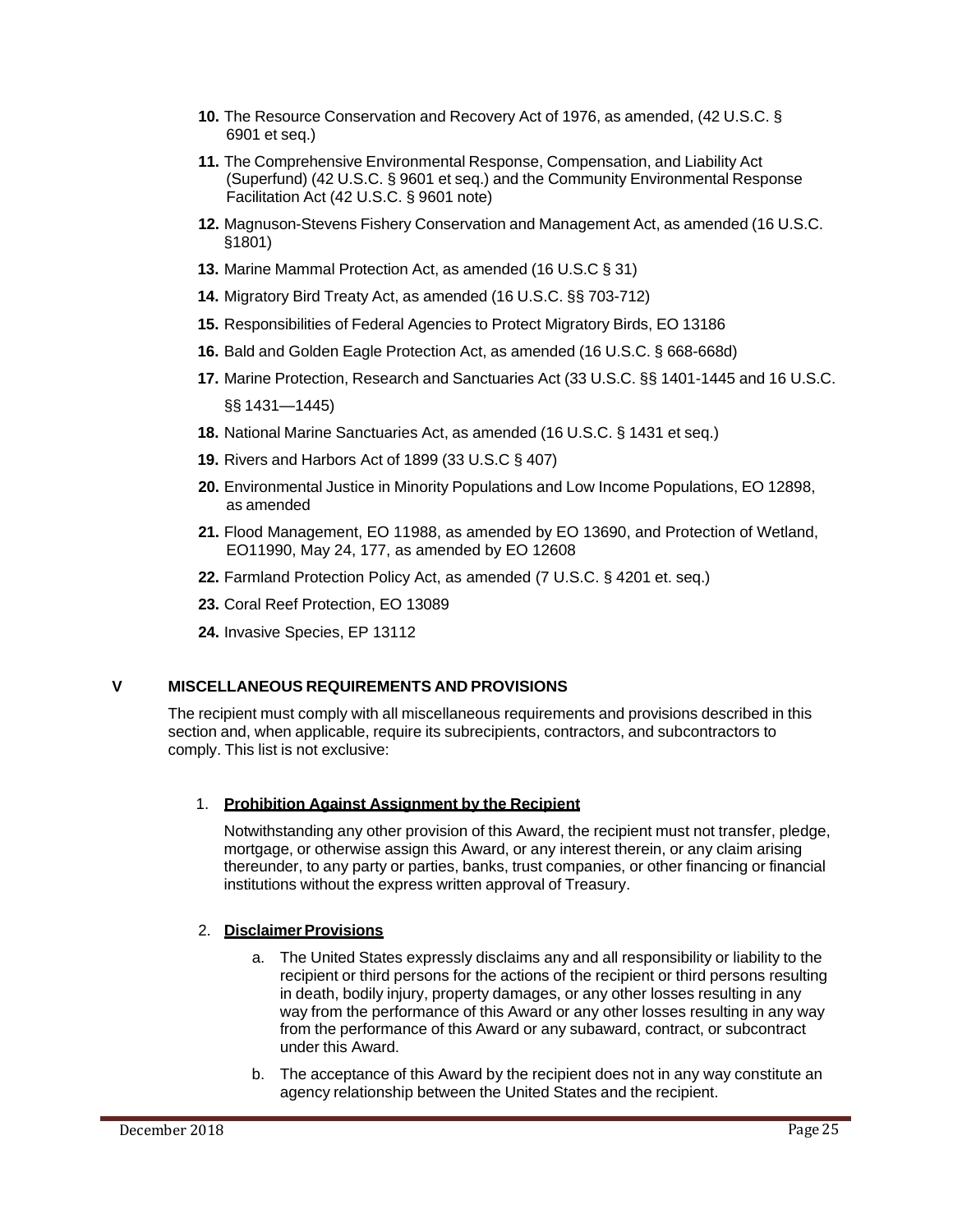#### 3. **Prohibited and Criminal Activities**

- a. The Program Fraud Civil Remedies Act of 1986 (31 U.S.C. §§ 3801-3812), provides for the imposition of civil penalties against persons who make false, fictitious, or fraudulent claims to the federal government for money (including money representing grants, loans or other benefits).
- b. False Statements, as amended (18 U.S.C. § 1001) provides that whoever makes or presents any materially false, fictitious, or fraudulent statements to the United States shall be subject to imprisonment of not more than five years.
- c. False, Fictitious, or Fraudulent Claims, as amended (18 U.S.C. § 287) provides that whoever makes or presents a false, fictitious, or fraudulent claim against or to the United States shall be subject to imprisonment of not more than five years and shall be subject to a fine in the amount provided in 18 U.S.C. § 287.
- d. False Claims Act, as amended (31 U.S.C. 18 U.S.C. § 3729 et seq.), provides that suits under this act can be brought by the federal government, or a person on behalf of the federal government, for false claims under federal assistance programs
- e. Copeland "Anti-Kickback" Act, as amended (18 U.S.C. § 874 and 40 U.S.C. § 276c), prohibits a person or organization engaged in a federally supported project from enticing an employee working on the project from giving up a part of his compensation under an employment contract. The Copeland "Anti-Kickback" Act also applies to contractors and subcontractors pursuant to 40 U.S.C. § 3145.

#### 4. **Political Activities**

The recipient must comply, as applicable, with provisions of the Hatch Act, as amended (5 U.S.C. §§ 1501-1508 and §§ 7321-7326) which limit the political activities of employees whose principal employment activities are funded in whole or in part with federal funds.

#### 5. **American-Made Equipment and Products**

The recipient is hereby notified that it is encouraged, to the greatest extent practicable, to purchase American-made equipment and products with funding provided under this Award.

#### 6. **Increasing Seat Belt Use in the United States**

Pursuant to EO 13043, the recipient should encourage its employees and contractors to enforce on-the-job seat belt policies and programs when operating company-owned, rented or personally owned vehicles.

#### 7. **Minority Serving Institutions (MSIs) Initiative**

Pursuant to EOs 13555 and13270, as amended, Treasury is strongly committed to broadening the participation of MSIs in its financial assistance programs. Treasury's goals include achieving full participation of MSIs in order to advance the development of human potential, strengthen the nation's capacity to provide high-quality education, and increase opportunities for MSIs to participate in and benefit from federal financial assistance programs. Treasury encourages recipients to include meaningful participation of MSIs. Institutions eligible to be considered MSIs are listed on the Department of Education website at [http://www2.ed.gov/about/offices/list/ocr/edlite-minorityinst.html.](http://www2.ed.gov/about/offices/list/ocr/edlite-minorityinst.html)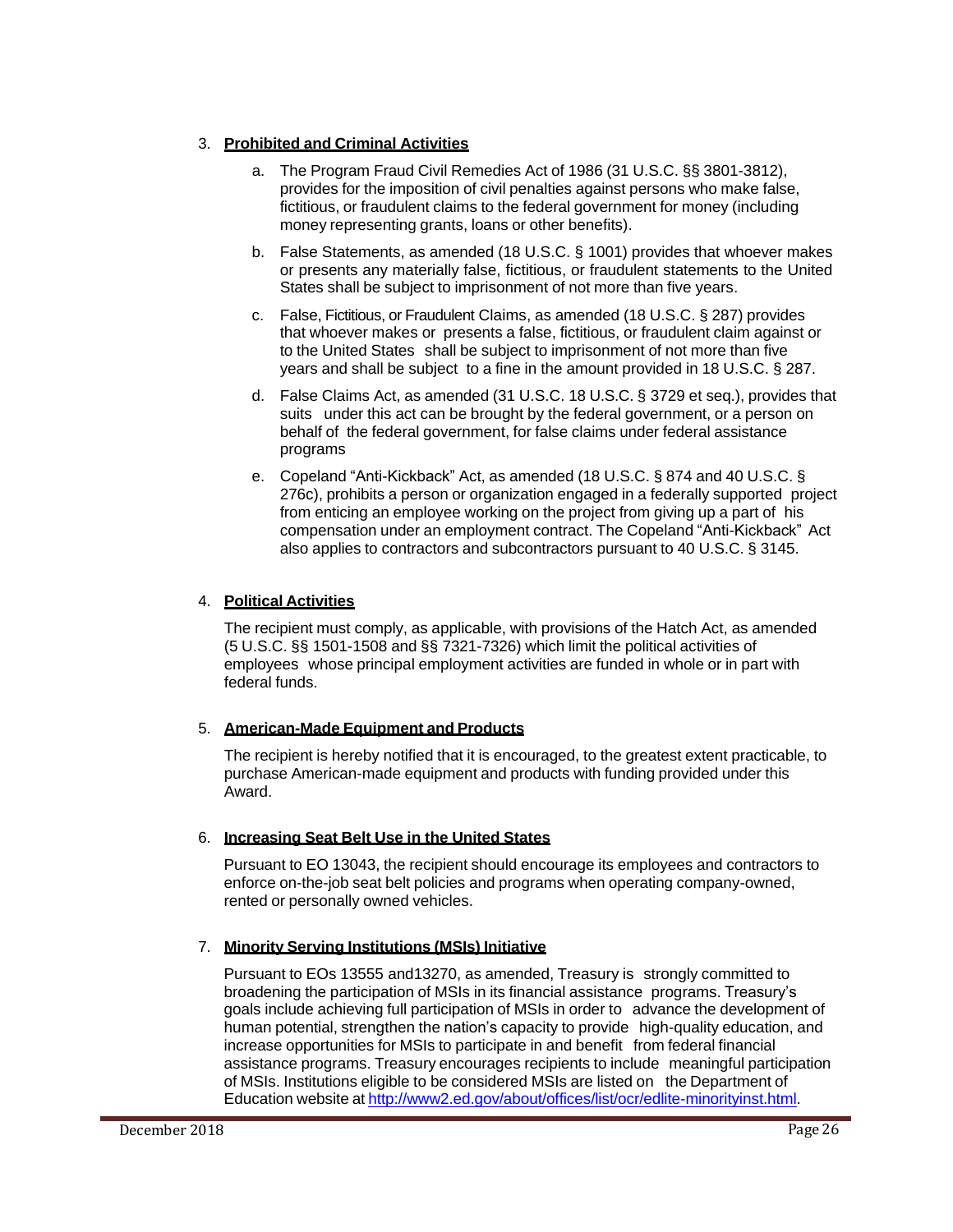#### 8. **Research Misconduct**

Treasury adopts, and applies to Awards for research, the Federal Policy on Research Misconduct (Federal Policy) issued by the EO of the President's Office of Science and Technology Policy on December 6, 2000 (65 Fed. Reg. 76260 (2000)). As provided for in the Federal Policy, research misconduct refers to the fabrication, falsification, or plagiarism in proposing, performing, or reviewing research, or in reporting research results. Research misconduct does not include honest errors or differences of opinion. Recipients that conduct research funded by Treasury must foster an atmosphere conducive to the responsible conduct of sponsored research by safeguarding against and resolving allegations of research misconduct. Recipients also have the primary responsibility to prevent, detect, and investigate allegations of research misconduct and, for this purpose, may rely on their internal policies and procedures, as appropriate, to do so. Award funds expended on an activity that is determined to be invalid or unreliable because of research misconduct may result in appropriate enforcement action under the Award, up to and including Award termination and possible suspension or debarment. Treasury requires that any allegation that contains sufficient information to proceed with an inquiry be submitted to Treasury, which will also notify the Treasury Office of Inspector General of such allegation. Once the recipient has investigated the allegation, it will submit its findings to Treasury. Treasury may accept the recipient's findings or proceed with its own investigation; Treasury shall inform the recipient of the Treasury's final determination.

#### 9. **Care and Use of Live Vertebrate Animals**

Recipients must comply with the Laboratory Animal Welfare Act of 1966 (Public Law 89- 544), as amended, (7 U.S.C. § 2131 et seq.) (animal acquisition, transport, care, handling, and use in projects), and implementing regulations, 9 C.F.R. Parts 1, 2, and 3; the Endangered Species Act, as amended, (16 U.S.C. § 1531 et seq.); Marine Mammal Protection Act, as amended, (16 U.S.C. § 1361 et seq.) (taking possession, transport, purchase, sale, export or import of wildlife and plants); the Nonindigenous Aquatic Nuisance Prevention and Control Act, as amended, (16 U.S.C. § 4701 et seq.) (ensure preventive measures are taken or that probable harm of using species is minimal if there is an escape or release); and all other applicable statutes pertaining to the care, handling, and treatment of warm blooded animals held for research, teaching, or other activities supported by federal financial assistance.

#### 10. **The Trafficking Victims Protection Act of 2000, as amended, (22 U.S.C. § 7104(g)), and the implementing regulations at 2 C.F.R. Part 175**

The Trafficking Victims Protection Act of 2000 authorizes termination of financial assistance provided to a private entity, *as defined in 2 C.F.R.* §175.25(d), without penalty to the federal government, if the recipient or subrecipient engages in certain activities related to trafficking in persons.

- a. *Provisions applicable to a recipient that is a private entity*
	- 1. You as the recipient, your employees, subrecipients under this Award, and subrecipients' employees may not
		- i. Engage in severe forms of trafficking in persons during the period of time that this Award is in effect;
		- ii. Procure a commercial sex act during the period of time that this Award is in effect; or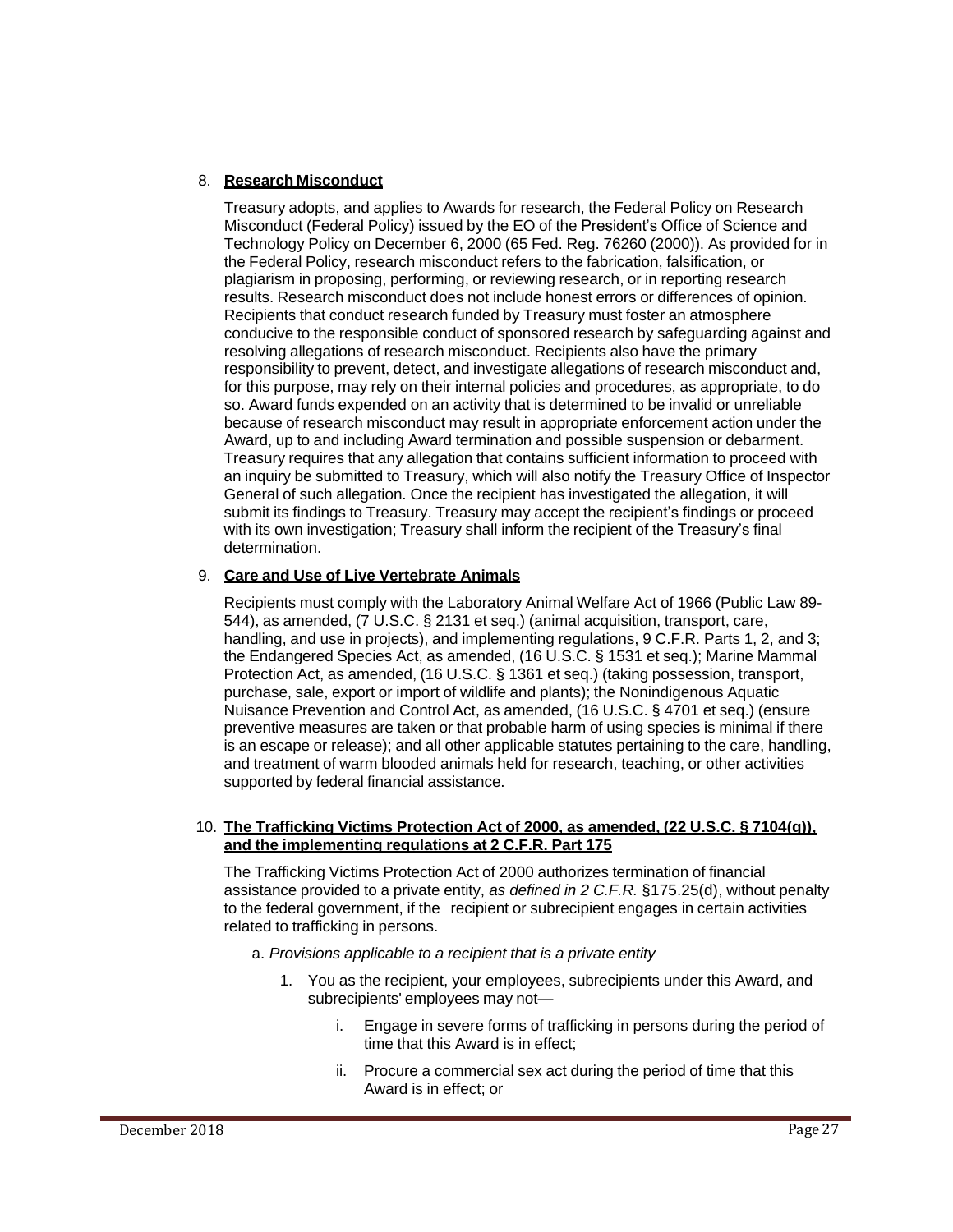- iii. Use forced labor in the performance of this Award or subawards under this Award.
- 2. We as the federal awarding agency may unilaterally terminate this Award, without penalty, if you or a subrecipient that is a private entity
	- i. Is determined to have violated a prohibition in paragraph a.1 of this Section V.10; or
	- ii. Has an employee who is determined by the agency official authorized to terminate this Award to have violated a prohibition in paragraph a.1 of this Section V.10 through conduct that is either—
		- A. Associated with performance under this Award; or
		- B. Imputed to you or the subrecipient using the standards and due process for imputing the conduct of an individual to an organization that are provided in 2 C.F.R. Part 180, "OMB Guidelines to Agencies on Governmentwide Debarment and Suspension (Nonprocurement)," as implemented by our agency at 31 C.F.R. Part 19.
- b. *Provision applicable to a recipient other than a private entity*. We as the federal awarding agency may unilaterally terminate this Award, without penalty, if a subrecipient that is a private entity—
	- 1. Is determined to have violated an applicable prohibition in paragraph a.1 of this Section V.10; or
	- 2. Has an employee who is determined by the agency official authorized to terminate this Award to have violated an applicable prohibition in paragraph a.1 of this Section V.10 through conduct that is either
		- i. Associated with performance under this Award; or
		- ii. Imputed to the subrecipient using the standards and due process for imputing the conduct of an individual to an organization that are provided in 2 C.F.R. Part 180, "OMB Guidelines to Agencies on Governmentwide Debarment and Suspension (Nonprocurement)," as implemented by our agency at 31 C.F.R. Part 19.
- c. *Provisions applicable to any recipient*.
	- 1. You must inform us immediately of any information you receive from any source alleging a violation of a prohibition in paragraph a.1 of this Section V.10.
	- 2. Our right to terminate unilaterally that is described in paragraph a.2 or b of this Section V.10:
		- i. Implements section 106(g) of the Trafficking Victims Protection Act of 2000 (TVPA), as amended (22 U.S.C. § 7104(g)), and
		- ii. Is in addition to all other remedies for noncompliance that are available to us under this Award.
	- 3. You must include the requirements of paragraph a.1 of this Section V.10 in any subaward you make to a private entity.
- d. *Definitions*. For purposes of this award term:
	- 1. "Employee" means either:
		- i. An individual employed by you or a subrecipient who is engaged in the performance of the project or program under this Award; or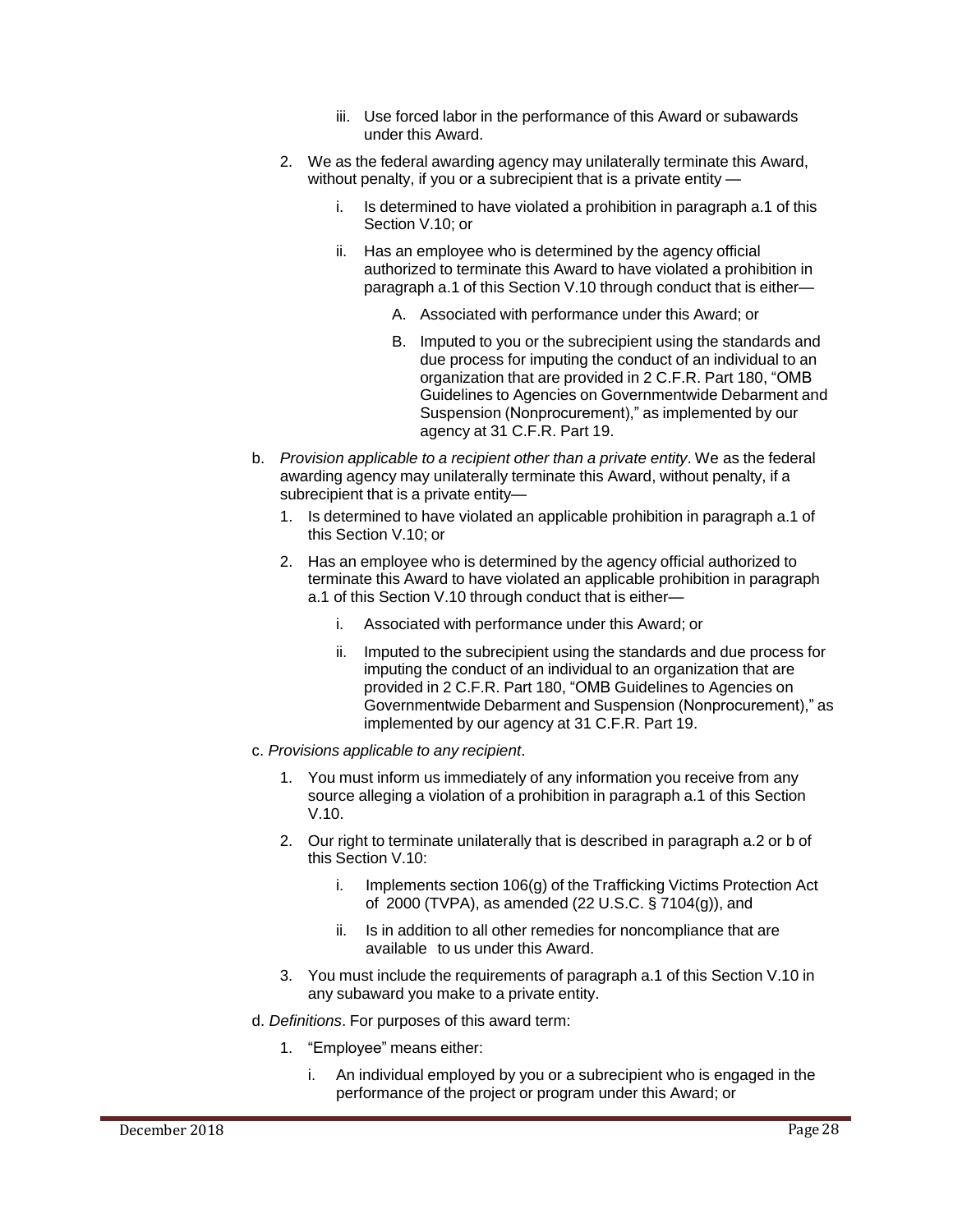- ii. Another person engaged in the performance of the project or program under this Award and not compensated by you including, but not limited to, a volunteer or individual whose services are contributed by a third party as an in-kind contribution toward cost sharing or matching requirements.
- 2. "Forced labor" means labor obtained by any of the following methods: the recruitment, harboring, transportation, provision, or obtaining of a person for labor or services, through the use of force, fraud, or coercion for the purpose of subjection to involuntary servitude, peonage, debt bondage, or slavery.
- 3. "Private entity":
	- i. Means any entity other than a state, local government, Indian tribe, or foreign public entity, as those terms are defined in 2 C.F.R. § 175.25.
	- ii. Includes:
		- A. A nonprofit organization, including any nonprofit institution of higher education, hospital, or tribal organization other than one included in the definition of Indian tribe at 2 C.F.R. § 175.25(b).
		- B. A for-profit organization
- 4. "Severe forms of trafficking in persons," "commercial sex act," and "coercion" have the meanings given at § 103 of the TVPA, as amended (22 U.S.C. § 7102).

#### 11. **The Federal Funding Accountability and Transparency Act of 2006, as amended, (Pub. L. No. 109-282, 31 U.S.C. § 6101 note)**

- a. The award term at Appendix A of 2 C.F.R. Part 170 is hereby incorporated by reference.
- b. The Federal Funding Accountability and Transparency Act of 2006 (FFATA) requires information on federal awards to be made available to the public via a single, searchable website. This information is available at [www.USASpending.gov.](http://www.usaspending.gov/) The FFATA Subaward Reporting System (FSRS) is the reporting tool federal prime awardees (*i.e*., prime contractors and prime grants recipients) use to capture and report subaward and executive compensation data regarding their first-tier subawards to meet the FFATA reporting requirements. Prime grant awardees will report against sub-grants awarded. The subaward information entered in FSRS will then be displayed at http:/[/www.USASpending.gov.](http://www.usaspending.gov/)
- c. Recipients of RESTORE Act funding are subject to FFATA subaward reporting requirements as outlined in the OMB guidance on FFATA issued August 27, 2010. The recipient is required to file a FFATA subaward report by the end of the month following the month in which the recipient makes any subaward greater than or equal to \$25,000. This includes any action that brings the cumulative total award to \$25,000 or more. This report must be filed electronically at [http://www.fsrs.gov.](http://www.fsrs.gov/)
- d. The recipient must report total compensation for each of its five most highly compensated executives for the preceding completed fiscal year, by the end of the month following the month in which this Award is made, and annually thereafter if
	- i. The total federal funding authorized to date under this Award is \$25,000 or more; and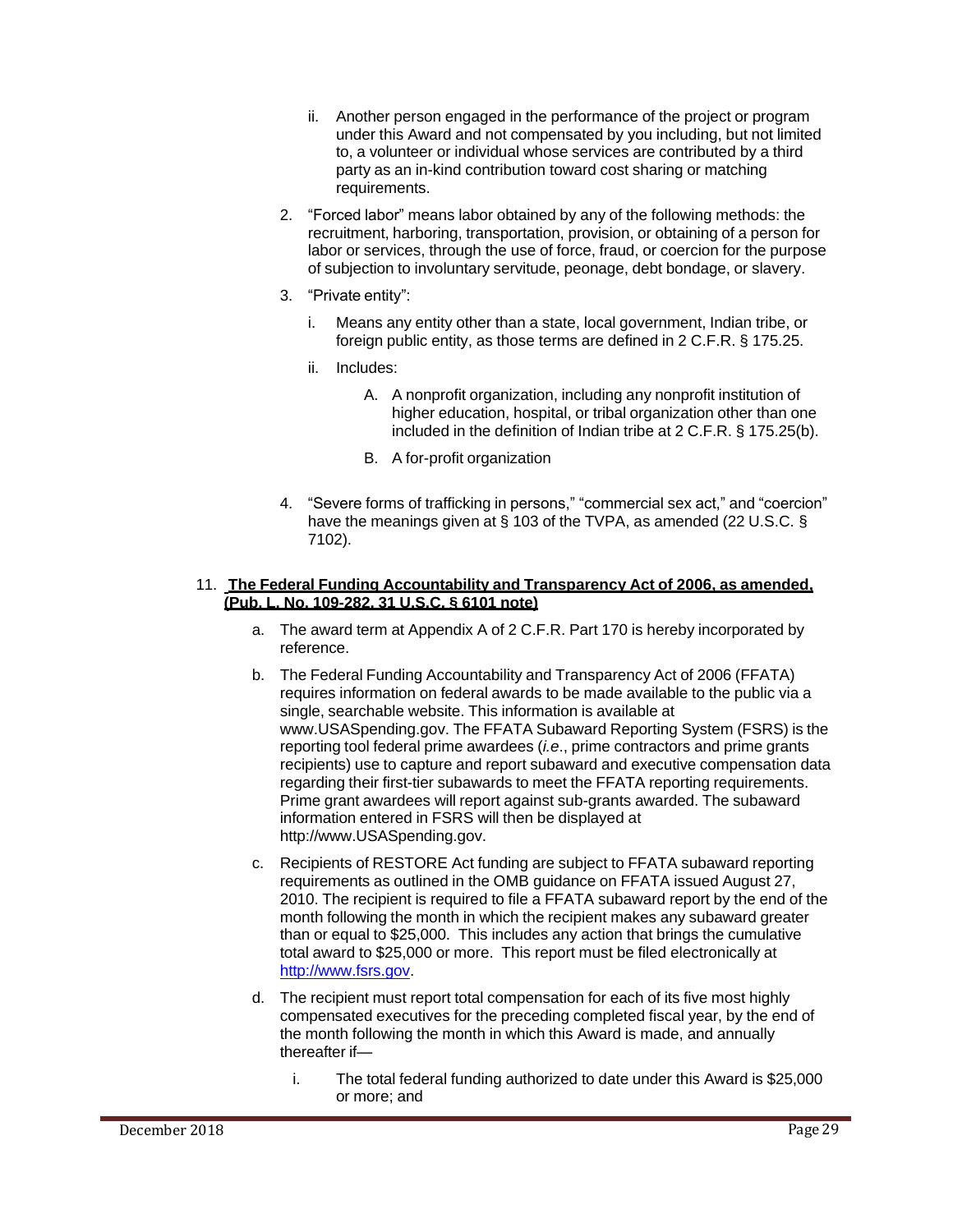- ii. In the preceding fiscal year, the recipient received—
	- 1) 80 percent or more of annual gross revenues from federal procurement contracts (and subcontracts) and federal financial assistance subject to FFATA, as defined at 2 C.F.R. § 170.320 (and subawards); and
	- 2) \$25,000,000 or more in annual gross revenues from federal procurement contracts (and subcontracts) and federal financial assistance subject to FFATA, as defined at 2 C.F.R. 170.320 (and subawards); and
- iii. The public does not have access to information about the compensation of the executives through periodic reports filed under § 13(a) or 15(d) of the Securities Exchange Act of 1934 (15 U.S.C. 78m(a), 78o(d)) or § 6104 of the Internal Revenue Code of 1986. (To determine if the public has access to the compensation information, see the U.S. Security and Exchange Commission total compensation filings at [http://www.sec.gov/answers/execomp.htm.\)](http://www.sec.gov/answers/execomp.htm.))
- e. The recipient must report on the total compensation of its subrecipients' five most highly compensated executives, as required by FFATA, and must include provisions in every executed contract or agreement with affected subrecipients requiring the subrecipient to provide all information necessary for the recipient to report on subrecipient executive compensation. The recipient must report on subrecipient executive compensation by the end of the month following the month during which the recipient makes the subaward.
- f. The recipient must keep its information current in SAM (System for Award Management, which is the successor to the Central Contractor Registry, (CCR)) at least until submission of the final SF-425 or receipt of the final Award payment, whichever is later. This requires that the recipient review and update the information at least annually after the initial registration, and more frequently if required by changes in the recipient's information. SAM is the federal repository into which an entity must provide information required for the conduct of business as a recipient. Additional information about registration procedures may be found at the System for Award Management Internet site (currently at [https://www.sam.gov/portal/public/SAM/\)](https://www.sam.gov/portal/public/SAM/).
- g. If the recipient is authorized to make subawards under this Award, the recipient must notify potential subrecipients that the recipient may not make a subaward to any entity unless that entity has provided its Data Universal Numbering System (DUNS) number to the recipient. A DUNS number is the nine-digit number established and assigned by Dun and Bradstreet, Inc. to uniquely identify business entities.

#### 12. **Recipient Integrity and Performance Matters (80 FR 43301, July 22, 2015) Reporting of Matters Related to Recipient Integrity and Performance**

a. *General Reporting Requirement*

If the total value of the recipient's currently active grants, cooperative agreements, and procurement contracts from all Federal awarding agencies exceeds \$10,000,000 for any period of time during the period of performance of this Federal award, then the recipient during that period of time must maintain the accuracy of information reported to the System for Award Management (SAM) that is made available in the designated integrity and performance system (currently the Federal Awardee Performance and Integrity Information System (FAPIIS)) about civil, criminal, or administrative proceedings described in paragraph b. of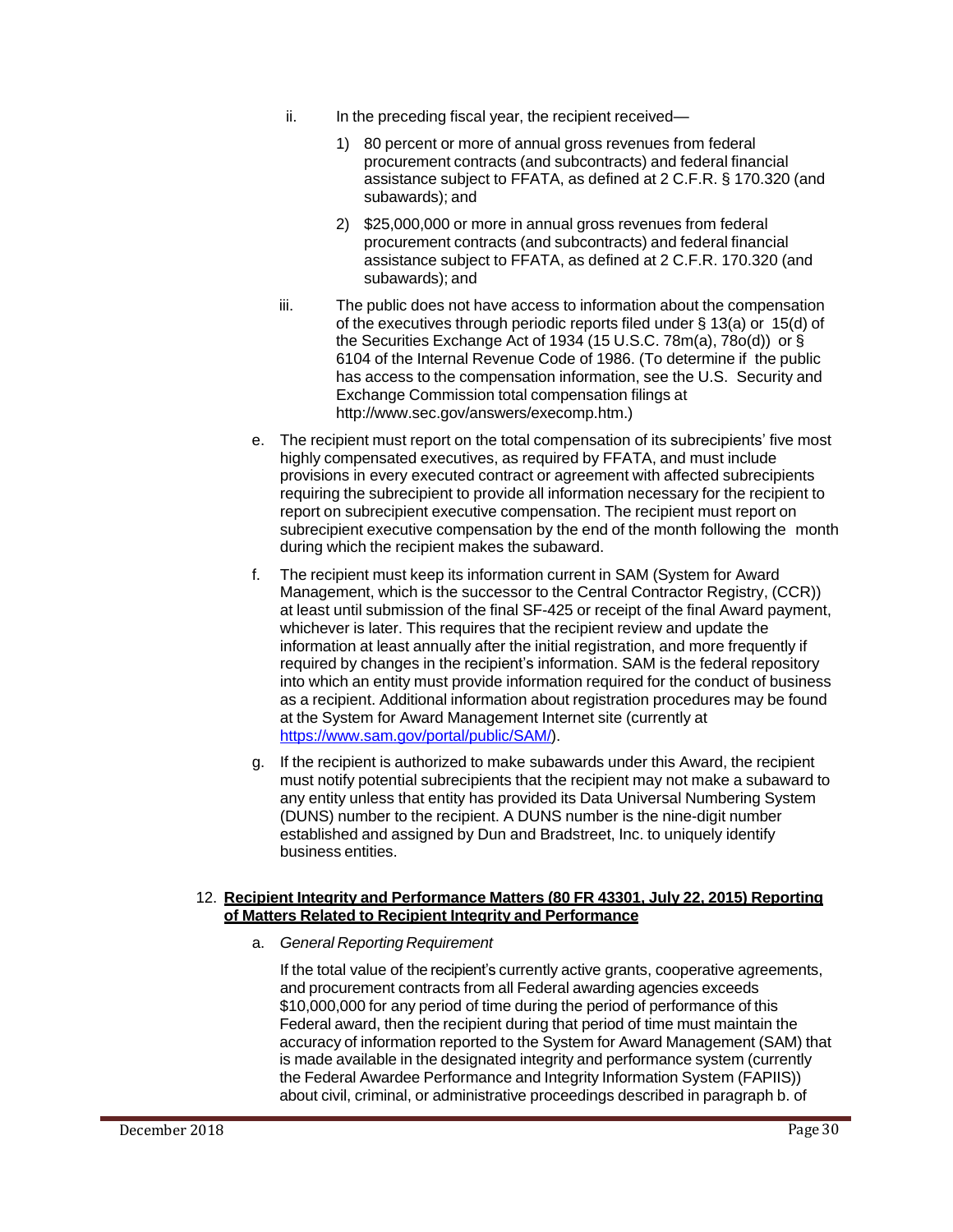this award term and condition. This is a statutory requirement under § 872 of Public Law 110-417, as amended (41 U.S.C. § 2313). As required by § 3010 of Public Law 111-212, all information posted in the designated integrity and performance system on or after April 15, 2011, except past performance reviews required for Federal procurement contracts, will be publicly available.

#### b. *Proceedings About Which The Recipient Must Report*

The recipient must submit the information required about each proceeding that:

- i. Is in connection with the award or performance of a grant, cooperative agreement, or procurement contract from the Federal Government;
- ii. Reached its final disposition during the most recent five year period; and
- iii. Is one of the following:
	- 1) A criminal proceeding that resulted in a conviction, as defined in paragraph e. of this award term and condition;
	- 2) A civil proceeding that resulted in a finding of fault and liability and payment of a monetary fine, penalty, reimbursement, restitution, or damages of \$5,000 or more;
	- 3) An administrative proceeding, as defined in paragraph e. of this award term and condition, that resulted in a finding of fault and liability and your payment of either a monetary fine or penalty of \$5,000 or more or reimbursement, restitution, or damages in excess of \$100,000; or
	- 4) Any other criminal, civil, or administrative proceeding if:
		- a) It could have led to an outcome described in paragraph b.iii. 1), 2), or 3) of this award term and condition;
		- b) It had a different disposition arrived at by consent or compromise with an acknowledgment of fault on your part; and
		- c) The requirement in this award term and condition to disclose information about the proceeding does not conflict with applicable laws and regulations.
- c. Reporting Procedures

Enter in the SAM Entity Management area the information that SAM requires about each proceeding described in paragraph b of this award term and condition. The recipient does not need to submit the information a second time under assistance awards that the recipient received if they already provided the information through SAM because they were required to do so under Federal procurement contracts that they were awarded.

#### d. *ReportingFrequency*

During any period of time when the recipient is subject to the requirement in paragraph1 of this award term and condition, the recipient must report proceedings information through SAM for the most recent five year period, either to report new information about any proceeding(s) that they have not reported previously or affirm that there is new information to report. Recipients that have Federal contract, grant, and cooperative agreement awards with a cumulative total value greater than \$10,000,000 must disclose semiannually any information about the criminal, civil, and administrative proceedings.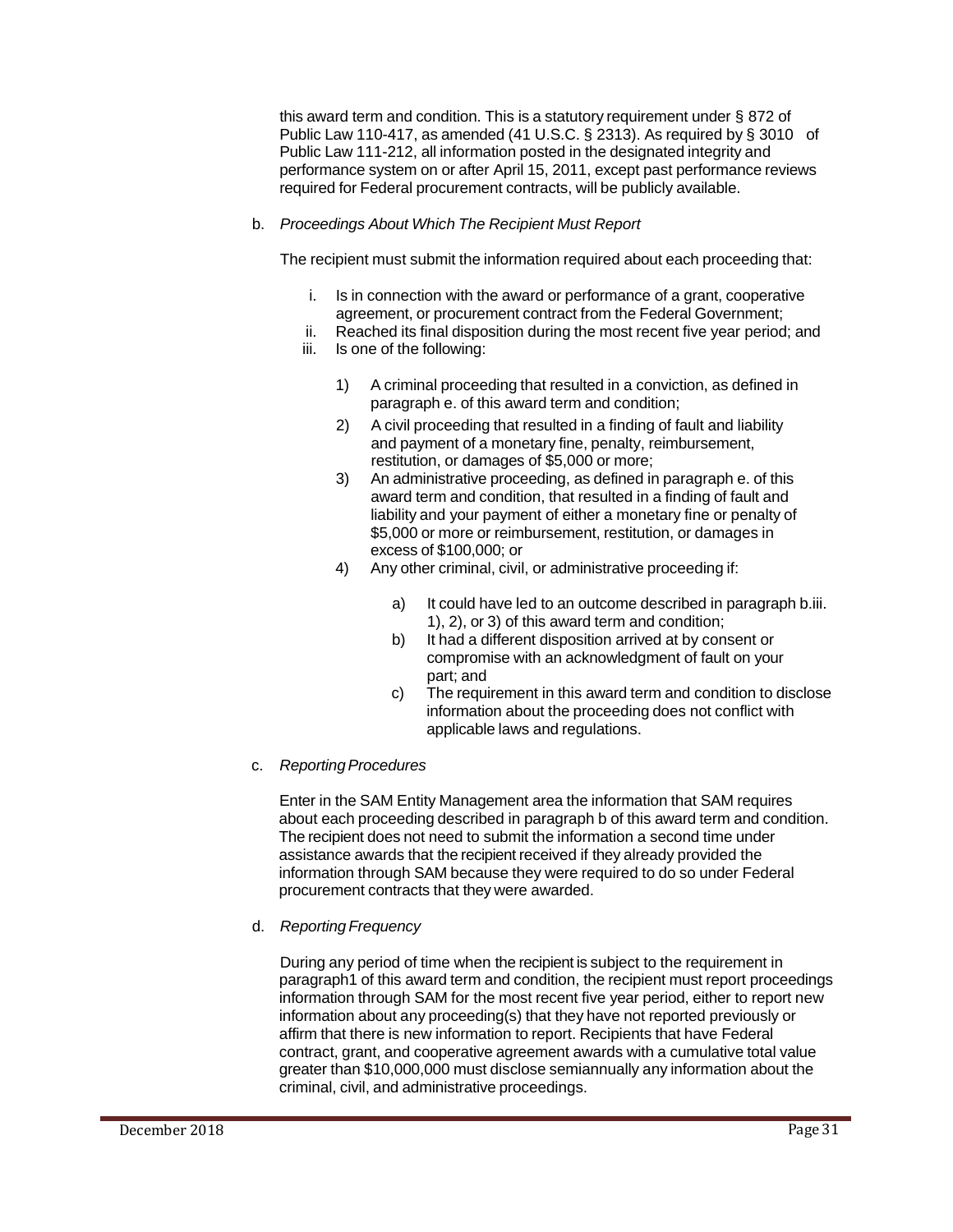e. *Definitions*

For purposes of this award term and condition:

- i. Administrative proceeding means a non-judicial process that is adjudicatory in nature in order to make a determination of fault or liability (*e.g.,* Securities and Exchange Commission Administrative proceedings, Civilian Board of Contract Appeals proceedings, and Armed Services Board of Contract Appeals proceedings). This includes proceedings at the Federal and State level but only in connection with performance of a Federal contract or grant. It does not include audits, site visits, corrective plans, or inspection of deliverables.
- ii. Conviction, for purposes of this award term and condition, means a judgment or conviction of a criminal offense by any court of competent jurisdiction, whether entered upon a verdict or a plea, and includes a conviction entered upon a plea of nolo contendere.
- iii. Total value of currently active grants, cooperative agreements, and procurement contracts includes—
	- 1) Only the Federal share of the funding under any Federal award with a recipient cost share or match; and
	- 2) The value of all expected funding increments under a Federal award and options, even if not yet exercised.

#### 13. **Publications and Signage**

Any publications (except scientific articles or papers appearing in scientific, technical, or professional journals) or signage produced with funds from this Award, or informing the public about the activities funded in whole or in part by this Award, must clearly display the following language: "This project was paid for [in part] with federal funding from the Department of the Treasury under the Resources and Ecosystems Sustainability, Tourist Opportunities, and Revived Economies of the Gulf Coast States Act of 2012 (RESTORE Act)." Publications (except scientific articles or papers appearing in scientific, technical, or professional journals) produced with funds from this Award must display the following additional language: "The statements, findings, conclusions, and recommendations are those of the author(s) and do not necessarily reflect the views of the Department of the Treasury."

#### 14. **Homeland Security Presidential Directive 12**

If the performance of this Award requires the recipient's personnel to have routine access to Treasury-controlled facilities and/or Treasury-controlled information systems (for purpose of this term "routine access" is defined as more than 180 days), such personnel must undergo the personal identity verification credential process. In the case of foreign nationals, Treasury will conduct a check with U.S. Citizenship and Immigration Services' (USCIS) Verification Division, a component of the Department of Homeland Security (DHS), to ensure the individual is in a lawful immigration status and that he or she is eligible for employment within the United States. Any items or services delivered under this Award must comply with Treasury personal identity verification procedures that implement Homeland Security Presidential Directive 12, "Policy for a Common Identification Standard for Federal Employees and Contractors", FIPS PUB 201, as amended, and OMB Memorandum M-05-24, as amended. The recipient must ensure that its subrecipients and contractors (at all tiers) performing work under this Award comply with the requirements contained in this Section V.14. Treasury may delay final payment under this Award if the subrecipient or contractor fails to comply with the requirements listed in the section below. The recipient must insert the following term in all subawards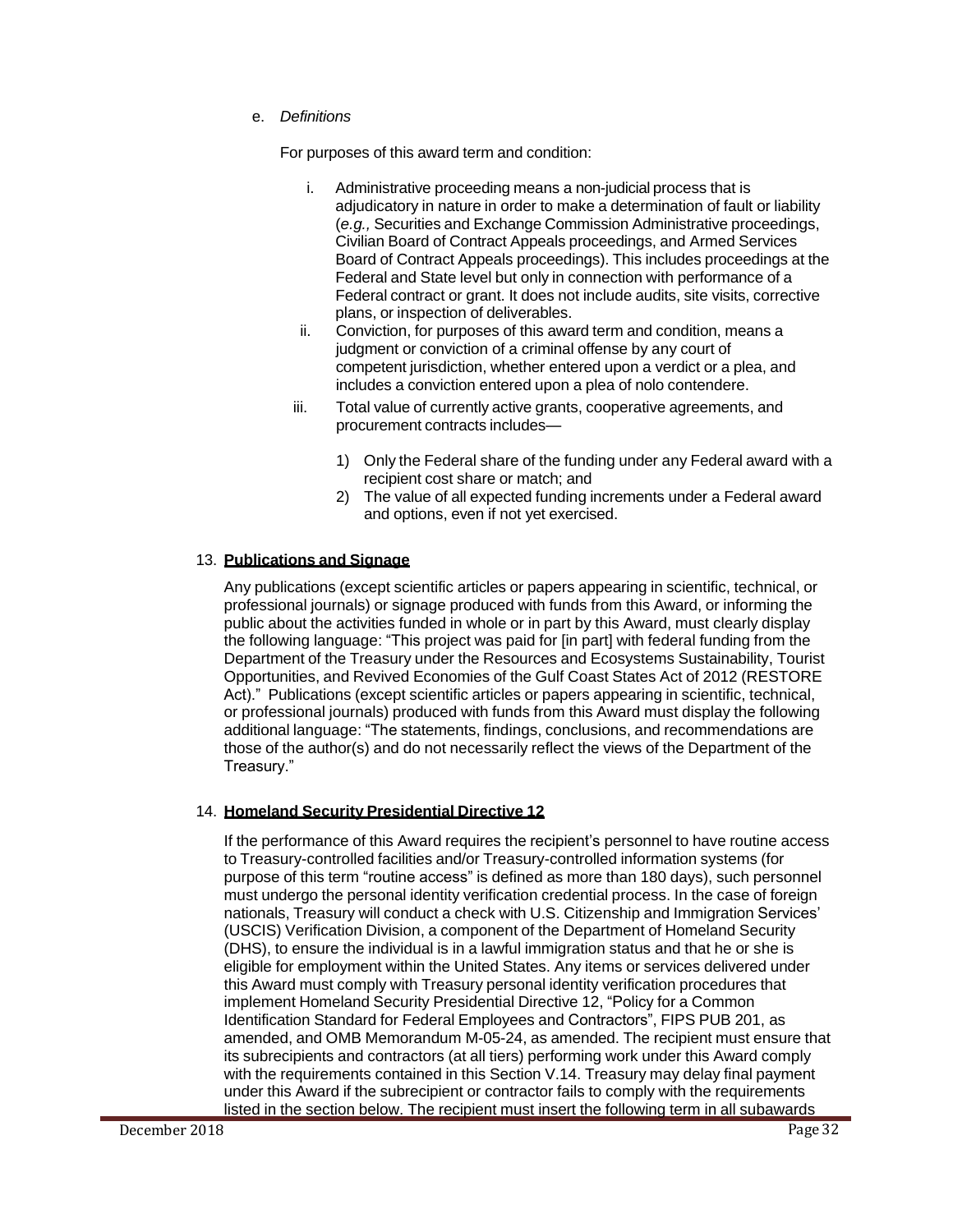and contracts when the subrecipient or contractor is required to have routine physical access to a Treasury-controlled facility or routine access to a Treasury-controlled information system:

- a. The subrecipient or contractor must comply with Treasury personal identity verification procedures identified in the subaward or contract that implement Homeland Security Presidential Directive 12 (HSPD-12), Office of Management and Budget (OMB) Guidance M-05-24, as amended, and Federal Information Processing Standards Publication, FIPS PUB 140-2, as amended, for all employees under this subaward or contract who require routine physical access to a federally controlled facility or routine access to a federally controlled information system.
- b. The subrecipient or contractor must account for all forms of government-provided identification issued to the subrecipient or contractor employees in connection with performance under this subaward or contract. The subrecipient or contractor must return such identification to the issuing agency at the earliest of any of the following, unless otherwise determined by Treasury:
	- i. When no longer needed for subaward or contract performance;
	- ii. Upon completion of the subrecipient or contractor employee's employment; or
	- iii. Upon subaward or contract completion or termination.

#### 15. **Foreign Travel**

- a. The recipient and subrecipient may not use funds from this Award for travel outside of the United States unless Treasury provides prior written approval.
- b. The recipient and subrecipient must comply with the provisions of the Fly America Act, as amended, (49 U.S.C. § 40118). The implementing regulations of the Fly America Act are found at 41 C.F.R. §§ 301-10.131–301-10.143.
- c. The Fly America Act requires that federal travelers and others performing U.S. Government-financed air travel must use U.S. flag air carriers, to the extent that service by such carriers is available. Foreign air carriers may be used only in specific instances, such as when a U.S. flag air carrier is unavailable, or use of U.S. flag air carrier service will not accomplish the agency's mission.
- d. One exception to the requirement to fly U.S. flag carriers is transportation provided under a bilateral or multilateral air transport agreement, to which the United States Government and the government of a foreign country are parties, and which the Department of Transportation has determined meets the requirements of the Fly America Act pursuant to 49 U.S.C. § 40118(b). The United States Government has entered into bilateral/multilateral "Open Skies Agreements" (U.S. Government Procured Transportation) that allow federal funded transportation services for travel and cargo movements to use foreign air carriers under certain circumstances. There are multiple "Open Skies Agreements" currently in effect. For more information about the current bilateral and multilateral agreements, visit the GSA website [http://www.gsa.gov/portal/content/103191.](http://www.gsa.gov/portal/content/103191) Information on the Open Skies agreements (U.S. Government Procured Transportation) and other specific country agreements may be accessed via the Department of State's website [http://www.state.gov/e/eeb/tra/.](http://www.state.gov/e/eeb/tra/)
- e. If a foreign air carrier is anticipated to be used for any portion of travel funded under this Award, the recipient must receive prior approval from the Treasury. When requesting such approval, the recipient must provide a justification in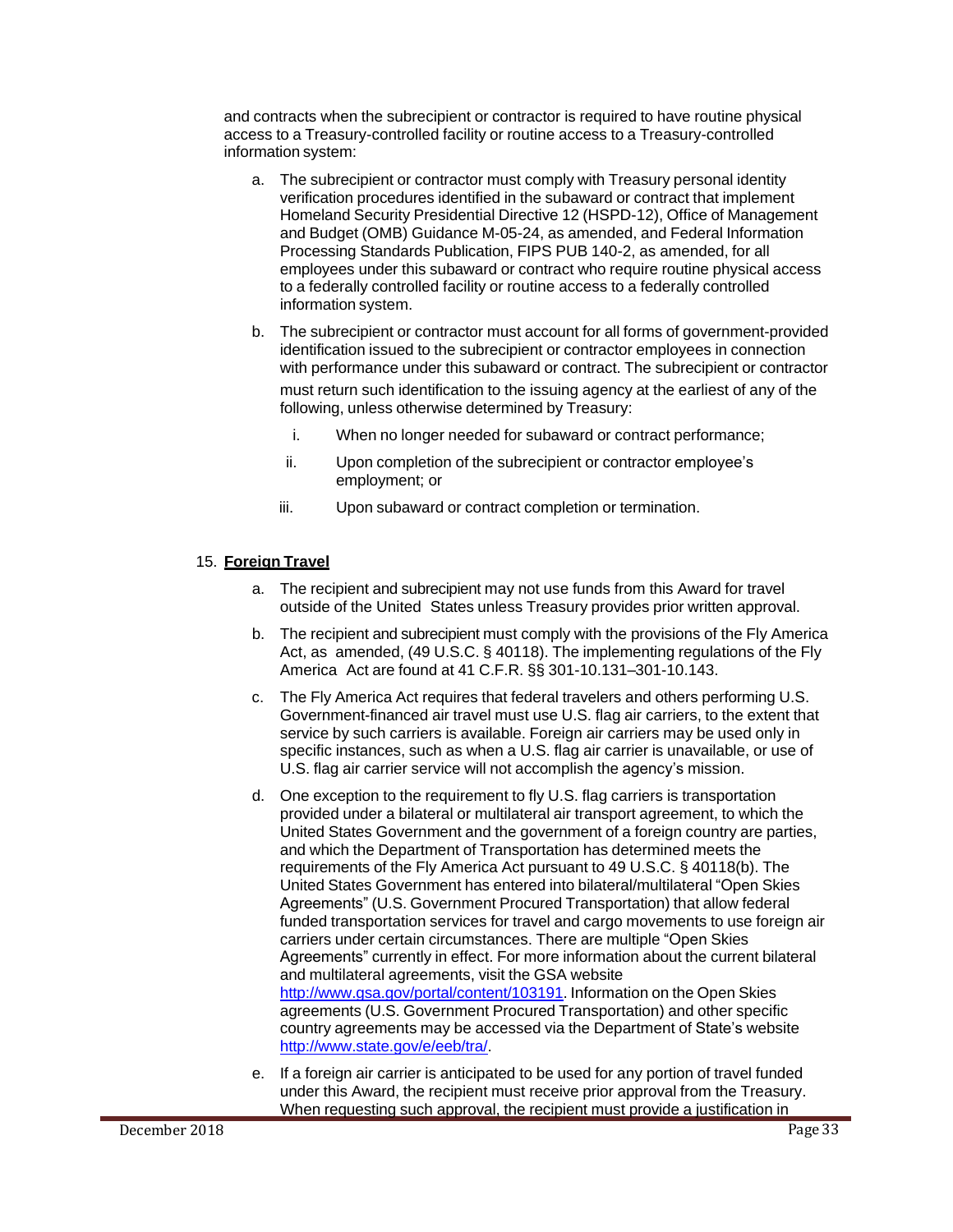accordance with guidance provided by 41 C.F.R. § 301–10.142, which requires the recipient to provide Treasury with the following: name; dates of travel; origin and destination of travel; detailed itinerary of travel; name of the air carrier and flight number for each leg of the trip; and a statement explaining why the recipient meets one of the exceptions to the regulations. If the use of a foreign air carrier is pursuant to a bilateral agreement, the recipient must provide Treasury with a copy of the agreement or a citation to the official agreement available on the GSA website. Treasury shall make the final determination and notify the recipient in writing. Failure to adhere to the provisions of the Fly America Act will result in the recipient not being reimbursed for any transportation costs for which the recipient improperly used a foreign air carrier.

#### 16. **Export Control**

- a. This clause applies to the extent that this Award involves access to exportcontrolled items.
- b. In performing this financial assistance Award, the recipient may gain access to items subject to export control (export-controlled items) under the Export Administration Regulations (EAR) issued by the Department of Commerce (DOC). The recipient is responsible for compliance with all applicable laws and regulations regarding export-controlled items, including the EAR's deemed exports and re-exports provisions. The recipient shall establish and maintain effective export compliance procedures throughout performance of the Award. At a minimum, these export compliance procedures must include adequate controls of physical, verbal, visual, and electronic access to export-controlled items, including by foreign nationals.
- c. Definitions:
	- i. Export-controlled items. Items (commodities, software, or technology), that are subject to the EAR (15 C.F.R. §§ 730–774), implemented by the DOC's Bureau of Industry and Security. These are generally known as "dual-use" items, items with a military and commercial application.
	- ii. Deemed Export/Re-export. The EAR defines a deemed export as a release of export-controlled items (specifically, technology or source code) to a foreign national in the U.S. Such release is "deemed" to be an export to the home country of the foreign national. 15 C.F.R. § 734.2(b)(2)(ii). A release may take the form of visual inspection, oral exchange of information, or the application abroad of knowledge or technical experience acquired in the United States. If such a release occurs abroad, it is considered a deemed re-export to the foreign national's home country. Licenses from DOC may be required for deemed exports or re-exports.
- d. The recipient shall control access to all export-controlled items that it possesses or that comes into its possession in performance of this Award, to ensure that access to, or release of, such items are restricted, or licensed, as required by applicable federal statutes, EOs, and/or regulations, including the EAR.
- e. To the extent the recipient wishes to provide foreign nationals with access to export-controlled items, the recipient shall be responsible for obtaining any necessary licenses, including licenses required under the EAR for deemed exports or deemed re-exports.
- f. Nothing in the terms of this Award is intended to change, supersede, or waive the requirements of applicable federal statutes, EOs, and/or regulations.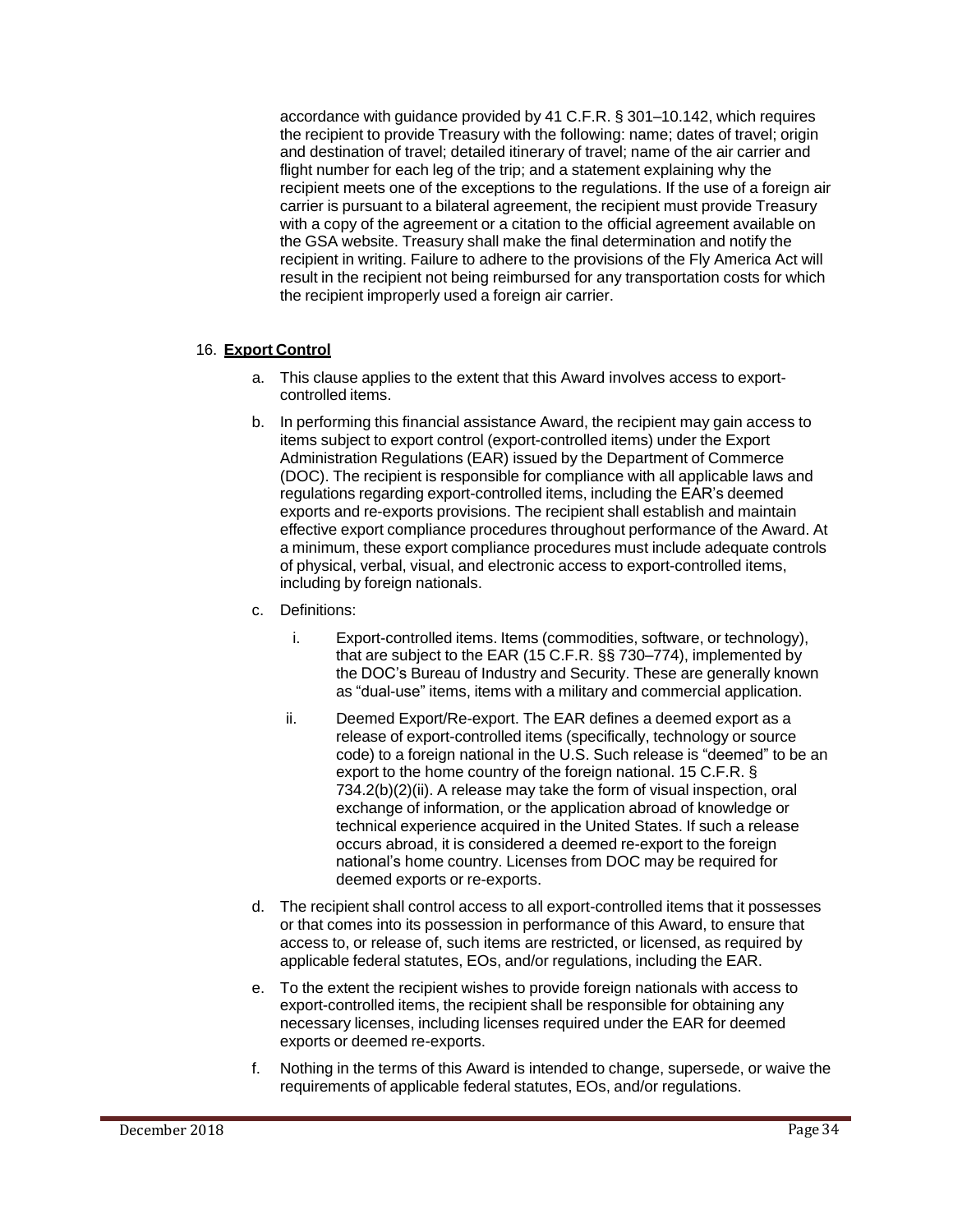- g. Compliance with this Section V.15 will not satisfy any legal obligations the recipient may have regarding items that may be subject to export controls administered by other agencies such as the Department of State, which has jurisdiction over exports of munitions items subject to the International Traffic in Arms Regulations (ITAR) (22 C.F.R. §§ 120–130), including releases of such items to foreign nationals.
- h. The recipient shall include this clause, including this paragraph (i), in all lower tier transactions (subawards, contracts, and subcontracts) under this Award that may involve access to export-controlled items.

#### **SUPPLEMENTAL STANDARD TERMS AND CONDITIONS - AWARDS UNDER THE DIRECT COMPONENT FOR ACQUISITION AND IMPROVEMENTS TO REAL PROPERTY**

#### <span id="page-36-0"></span>**W ACQUISITION AND IMPROVEMENTS TO REAL PROPERTY**

#### 1. **Compliance with State, Local and Federal Requirements**

The project must comply with all applicable federal laws and regulations, and with all requirements for state, and local laws and ordinances to the extent that such requirements do not conflict with federal laws. The recipient is also responsible for supervising the design, bidding, construction, and operation of construction projects in compliance with all award requirements. The recipient must comply with, and must require all contractors and subcontractors, to comply with all federal, state, and local laws and regulations. The recipient must ensure compliance with special award conditions which may contain conditions that must be satisfied prior to advertisement of bids, start of construction, or other critical event.

#### 2. **Title**

Prior to receiving Treasury authorization to start construction, the recipient must furnish evidence, satisfactory to Treasury, that the recipient has acquired good and merchantable title free of all mortgages, foreclosable liens, or encumbrances, to all land, rights of way and easements necessary for the completion of the project.

#### 3. **Permitting Requirements**

Prior to receiving Treasury authorization to start construction, the recipient must furnish evidence, satisfactory to Treasury, that recipient has received all federal, state and local permits necessary for the completion of the project.

#### 4. **Federal Interest in Real Property**

"Federal interest" refers to real property that is acquired or improved, in whole or in part, with RESTORE Act Direct Component funds, which must be held in trust by the Recipient for the benefit of the project for the Estimated Useful Life of the project, during which period Treasury retains an undivided equitable reversionary interest in the real property (i.e., the "federal interest").

#### 5. **Estimated Useful Life**

Property that is acquired or improved, in whole or in part, with federal assistance is held in trust by the recipient for the purpose(s) for which the award was made for the Estimated Useful Life. Estimated Useful Life means the period of years that constitutes the expected useful lifespan of a project, as determined by Treasury, during which Treasury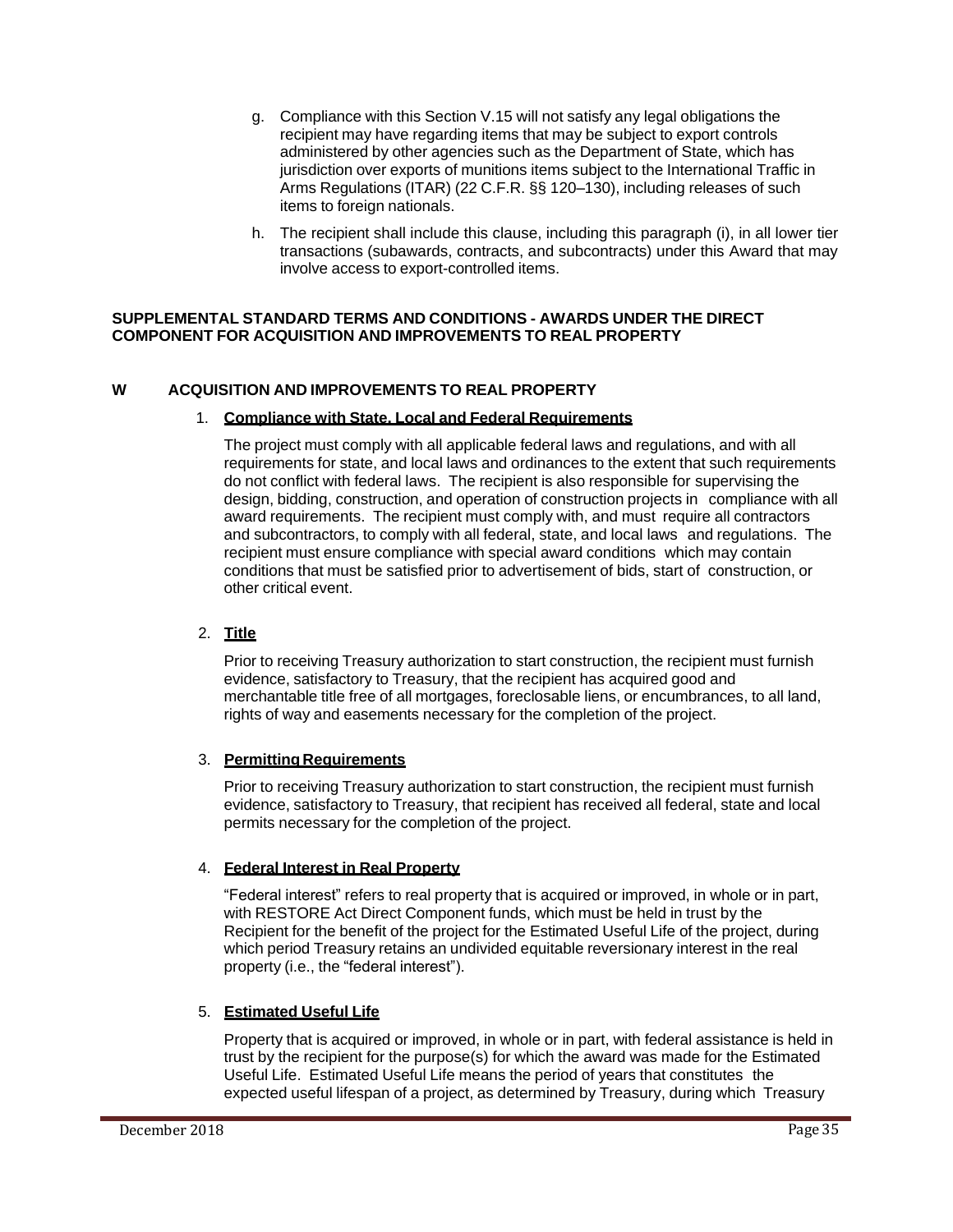anticipates obtaining the benefits of the project pursuant to project purposes authorized by the RESTORE Act. For this award the recipient has proposed an Estimated Useful Life from the date of construction completion. Treasury's issuance of the grant agreement represents its concurrence with the recipient's proposed Estimated Useful Life.

The recipient's obligation to the federal government continues for the Estimated Useful Life of the project, as determined by Treasury, during which Treasury retains an undivided equitable reversionary interest (the "federal interest") in the property improved, in whole or in part, with the Treasury investment.

If Treasury determines that the recipient has failed or fails to meet its obligations under the terms and conditions of this award, Treasury may exercise its rights or remedies with respect to its federal interest in the project. However, Treasury's forbearance in exercising any right or remedy in connection with the federal interest does not constitute a waiver thereof.

#### 6. **Commencement of Construction**

The recipient should not commence construction prior to the date of the Award. The recipient must make a written request to Treasury for permission to commence construction after the construction contractor has been selected and at least 30 days prior to construction. For project costs to be eligible for Treasury reimbursement, Treasury must determine that the award of all contracts with associated costs are in compliance with the scope of the project and all terms and conditions of this award, and all necessary permits have been obtained, and the federal interest is secure. No construction funds may be drawn from ASAP without Treasury's written permission. If the recipient commences construction prior to Treasury's determination, the recipient proceeds at its own risk.

Treasury will only review contract amendments or change orders which change the scope of a contract.

#### 7. **Use of Real Property**

Encumbering real property on which there is a federal interest without prior Treasury approval is an unauthorized use of the property and of project trust funds under this award. See 2 C.F.R. § 200.316. Real property or interest in real property may not be used for purposes other than the authorized purpose of the award without the express, prior written approval of Treasury, for as long as the federal government retains an interest in the property. The property must not be sold, conveyed, transferred, assigned, mortgaged, or in any other manner encumbered except as expressly authorized in writing by Treasury. The recipient must maintain facilities constructed or renovated with grant funds in a manner consistent with the purposes for which the funds were provided for the duration of the Estimated Useful Life.

In the event that the real property or interest in real property is no longer needed for the originally authorized purpose, the recipient must obtain disposition instructions from Treasury consistent with 2 C.F.R. § 200.311.

#### 8. **Recording the Federal Interest in the Real Property**

To document the federal interest, the recipient agrees to prepare and properly record a "Covenant of Purpose, Use and Ownership" (Covenant), or, where a subrecipient is the title owner, to ensure that the subrecipient prepares and properly records a "Covenant of Purpose, Use and Ownership" (Covenant) on the property acquired or improved with federal assistance funds. See 2 C.F.R. § 200.316. This Covenant does not establish a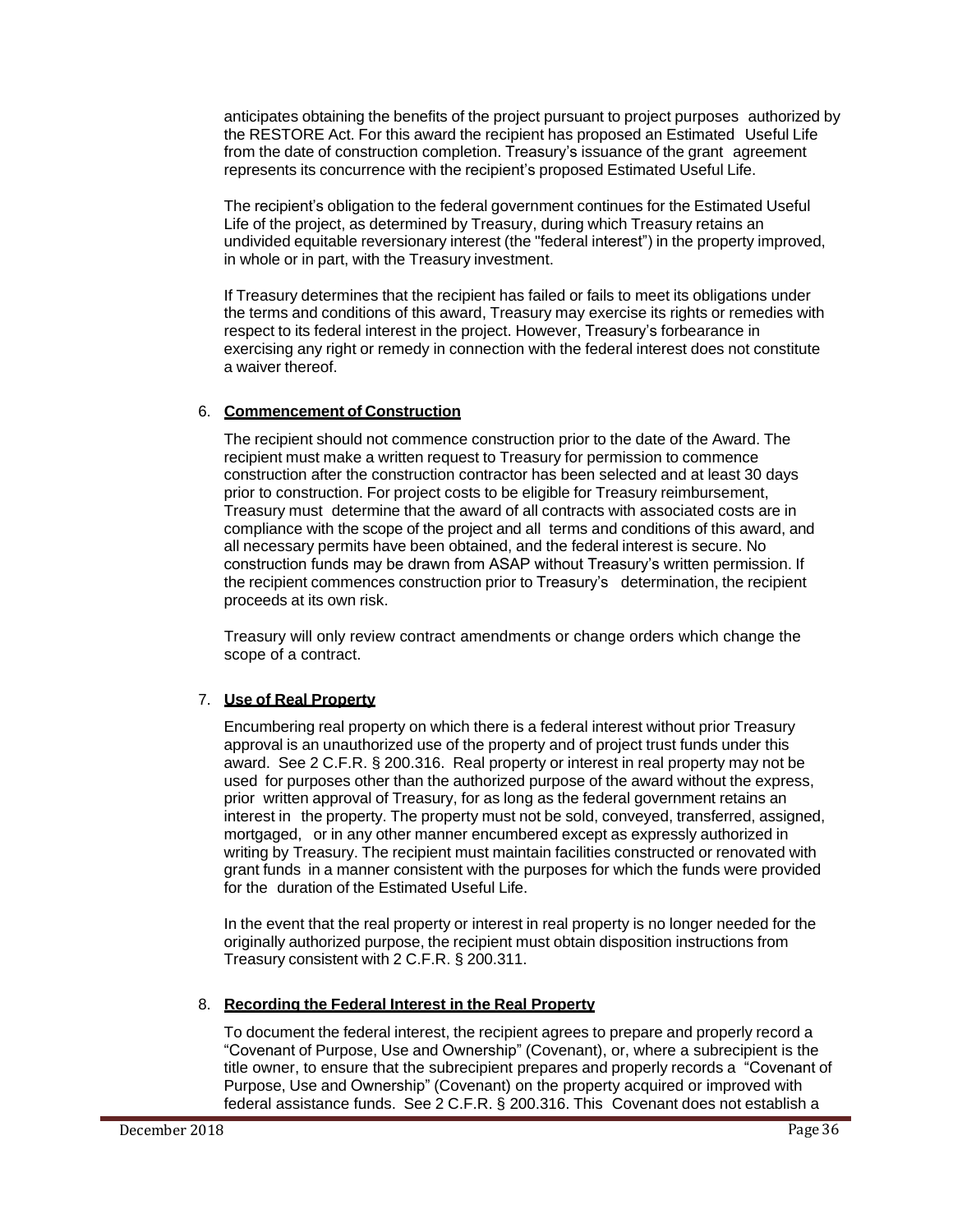traditional mortgage lien in that it does not establish a traditional creditor relationship requiring the periodic repayment of principal and interest, or the ability of Treasury to foreclose on the real property at any time. Rather, pursuant to the Covenant, the recipient and/or the subrecipient, as applicable, acknowledges that it holds title to the real property in trust for the public purposes of the financial assistance award and agrees, among other commitments, that it will repay the federal interest if it disposes of or alienates an interest in the real property, or uses it in a manner inconsistent with the public purposes of the award, during the Estimated Useful Life of the property.

- a. The Covenant must be satisfactory in form and substance to Treasury, must include the name and current address of the recipient and subrecipient (if applicable), the grant award number, amount and date of award and subrecipient agreement (if applicable), date of the purchase of property (if applicable), and the Estimated Useful Life of the project. It must also include statements that the real property will only be used for purposes consistent with the RESTORE Act; that it will not be mortgaged or used as collateral, sold or otherwise transferred to another party, without the written permission of Treasury; and that the federal interest cannot be subordinated, diminished, nullified or released through encumbrance of the property, transfer of the property to another party or any other action the recipient/subrecipient takes without the written permission of Treasury.
- b. The recipient agrees to provide to Treasury an attorney's title opinion as to the title owner of the property, and to properly record, in accordance with applicable law, the Covenant in the real property records in the jurisdiction in which the real property is located in order to provide public record notice to interested parties that there are certain restrictions on the use and disposition of the real property during its Estimated Useful Life, and that Treasury retains an undivided equitable reversionary interest in the real property to the extent of its participation in the project for which funds have been awarded.
- c. Treasury requires an opinion of counsel for the recipient to substantiate that the document has been properly recorded.
- d. Failure to properly and timely file and maintain documentation of the federal interest may result in appropriate enforcement action, including, but not limited to, disallowance of the cost of the acquisition or improvement by Treasury.
- e. The Federal Interest must be perfected and recorded/filed in accordance with state and/or local law concurrent with the acquisition of the real property, where an award includes real property acquisition, and for construction of buildings and projects to improve the real property, no later than the date construction and/or improvement work commences.
- f. When the Estimated Useful Life of the project is ended, the federal interest is extinguished and the federal government has no further interest in the real property.

Exclusions from the requirement that the federal interest on real property be recorded will be at Treasury's sole discretion. The types of projects for which Treasury may agree to this exclusion are those projects for which federal funds will not be used to fund the construction of built structures, improvements to state parks, water and sewer lateral line projects affecting private properties, and shoreline stabilization projects.

9. **Administration, Operation and Maintenance** The recipient agrees to administer, operate, and maintain the project for its Estimated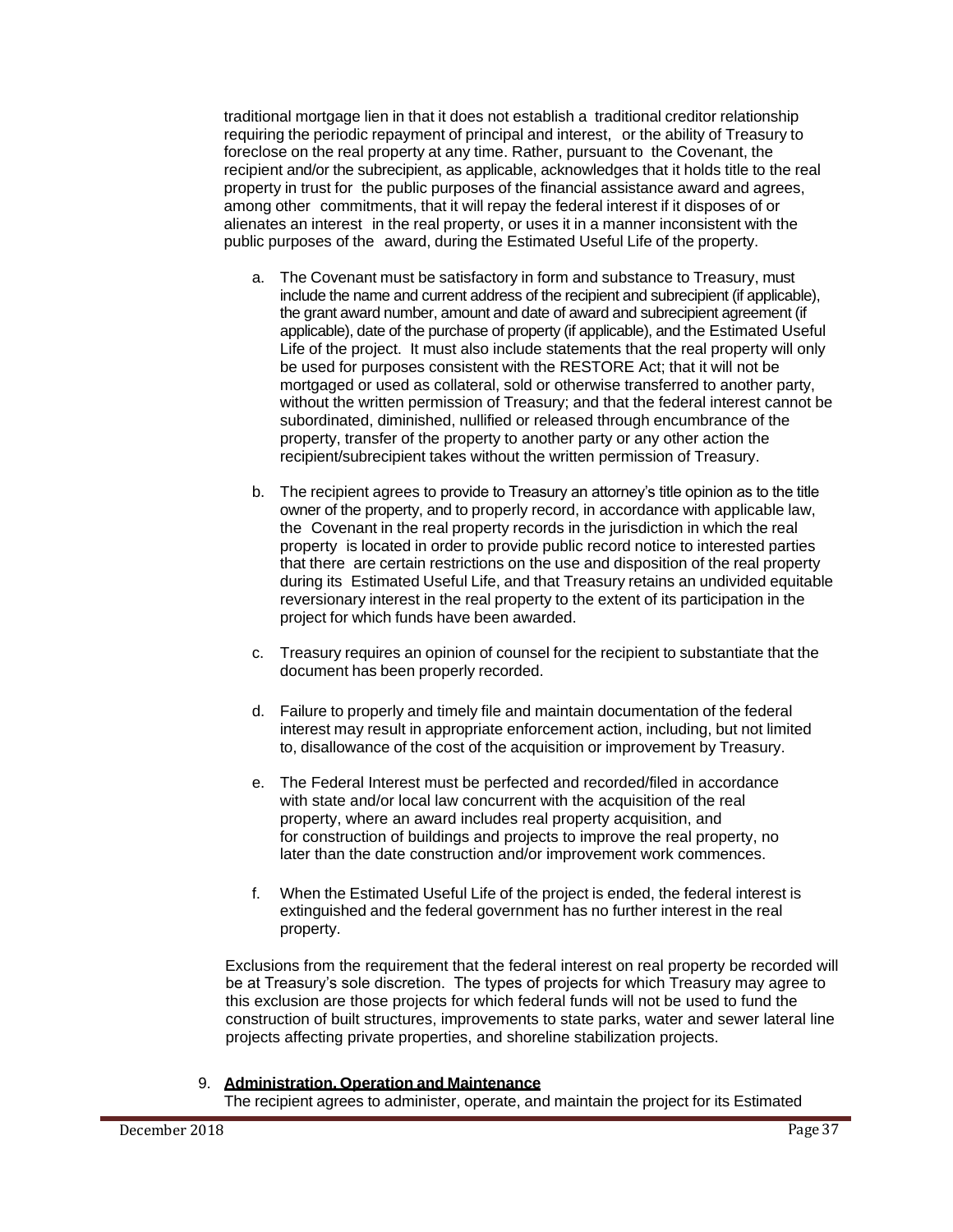Useful Life in the same manner in which it operates and maintains similar facilities and equipment owned by it, and in accordance with state and local standards, laws and regulations. The recipient must not be in breach of its obligations under this award except to the extent the failure to fulfill any obligation is due to an Uncontrollable Force. "Uncontrollable Force" means an event beyond the reasonable control of, and without the fault or negligence of, the party claiming the Uncontrollable Force that prevents the recipient from honoring its contractual obligations under this Agreement and which, by exercise of the recipient's reasonable care, diligence and foresight, such recipient was unable to avoid. Uncontrollable Forces include, but are not limited to:

- a. Strikes or work stoppage;
- b. Floods, earthquakes, or other natural disasters; terrorist acts; and
- c. Final orders or injunctions issued by a court or regulatory body having competent subject matter jurisdiction which the recipient, claiming the Uncontrollable Force, after diligent efforts, was unable to have stayed, suspended, or set aside pending review by a court of competent subject matter jurisdiction. Neither the unavailability of funds or financing, nor conditions of national or local economies or markets must be considered an Uncontrollable Force.

#### 10. **Reporting Requirement**

The recipient must complete and submit to Treasury a report on the status of the real property or interest in real property in which the federal government retains an interest, using a *SF-429 Real Property Status Report* form annually for the first three years after real property acquisition or completion of construction, and thereafter every five years until the end of the Estimated Useful Life or time of disposition, whichever is less. All reports must be for the period ending December 31, or any portion thereof, beginning with the year of completion of construction or real property acquisition, and are due no later than 30 days following the end of the reporting period.

#### 11. **Insurance**

The recipient must, at a minimum, provide the equivalent insurance coverage for real property improved with federal funds as provided to property owned by the recipient state, county or parish, in compliance with 2 C.F.R. § 200.310.

#### 12. **Bonding**

For construction or facility improvement contracts or subcontracts exceeding the simplified acquisition threshold, the recipient or pass-through entity may request in writing that Treasury accept its bonding policy and requirements. If Treasury determines that the federal interest in the project is adequately protected, the recipient or passthrough entity need not comply with the following three bonding requirements. For all other recipients and pass-through entities, the minimum requirements for construction or facility improvement contracts or subcontracts exceeding the simplified acquisition threshold are as follows:

a. A bid guarantee from each bidder equivalent to five percent of the bid price. The "bid guarantee" must consist of a firm commitment such as a bid bond, certified check, or other negotiable instrument accompanying a bid as assurance that the bidder will, upon acceptance of the bid, execute such contractual instruments as may be required within the time specified.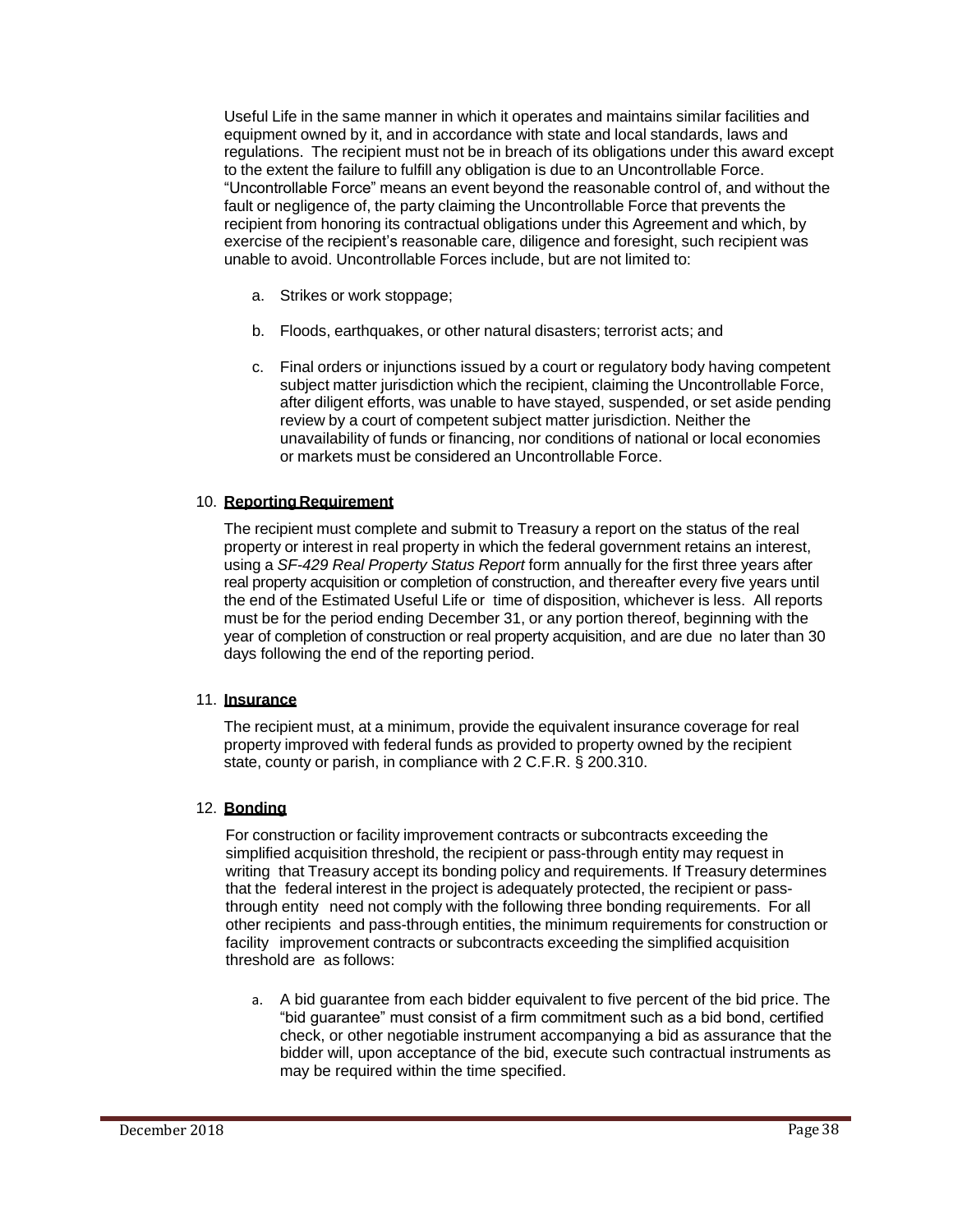- b. A performance bond on the part of the contractor for 100 percent of the contract price. A "performance bond" is one executed in connection with a contract to secure fulfillment of all the contractor's obligations under such contract.
- c. A payment bond on the part of the contractor for 100 percent of the contract price. A "payment bond" is one executed in connection with a contract to assure payment as required by law of all persons supplying labor and material in the execution of the work provided for in the contract.

#### 13. **Floodplain Requirements**

In accordance with 44 C.F.R. Part 9, prior to Treasury's authorization to commence construction in a designated 100-year floodplain, the recipient must provide evidence satisfactory to Treasury of a Floodplain Notice, that the 30-day period established for receipt of comments from the public in response to public notice published regarding the potential for adverse project impact on the values and functions of a designated 100 year floodplain has expired and that identified concerns (if any) have been addressed to Treasury's satisfaction. This notice may be satisfied through a federal/state environmental assessment process used as the vehicle for public notice, involvement, and explanation per 44 C.F.R. § 9.8(2).

In addition, prior to Treasury's authorization to commence construction of structures and/or buildings within a designated 100-year floodplain, the recipient must provide evidence satisfactory to Treasury of the following:

- a. Floodplain Protection: That the project engineer/architect has certified that the project facility will be adequately protected from damage by floods in this area of apparent potential flood hazard. The evidence must include adequate justification for the Base Flood Elevation designation for the financial assistance award site.
- b. Floodplain Insurance: That the community is participating in the National Flood Insurance Program, and that as required, the recipient will purchase flood insurance.

#### 14. **Goals for Women and Minorities in Construction**

Department of Labor regulations set forth in 41 C.F.R. § 60-4 establish goals and timetables for participation of minorities and women in the construction industry. These regulations apply to all federally assisted construction contracts in excess of \$10,000. The recipient must comply with these regulations and must obtain compliance with 41 C.F.R. § 60-4 from contractors and subcontractors employed in the completion of the project by including such notices, clauses and provisions in the Solicitations for Offers or Bids as required by 41 C.F.R. § 60-4.

- a. The goal for participation of women in each trade area must be as follows: From April 1, 1981, until further notice: 6.9 percent;
- b. All changes to this goal, as published in the Federal Register in accordance with the Office of Federal Contract Compliance Programs regulations at 41 C.F.R. § 60-4.6, or any successor regulations, must hereafter be incorporated by reference into these Special Award Conditions; and,
- c. Goals for minority participation must be as prescribed by Appendix B-80, Federal Register, Volume 45, No. 194, October 3, 1980, or subsequent publications. The recipient must include the "Standard Federal Equal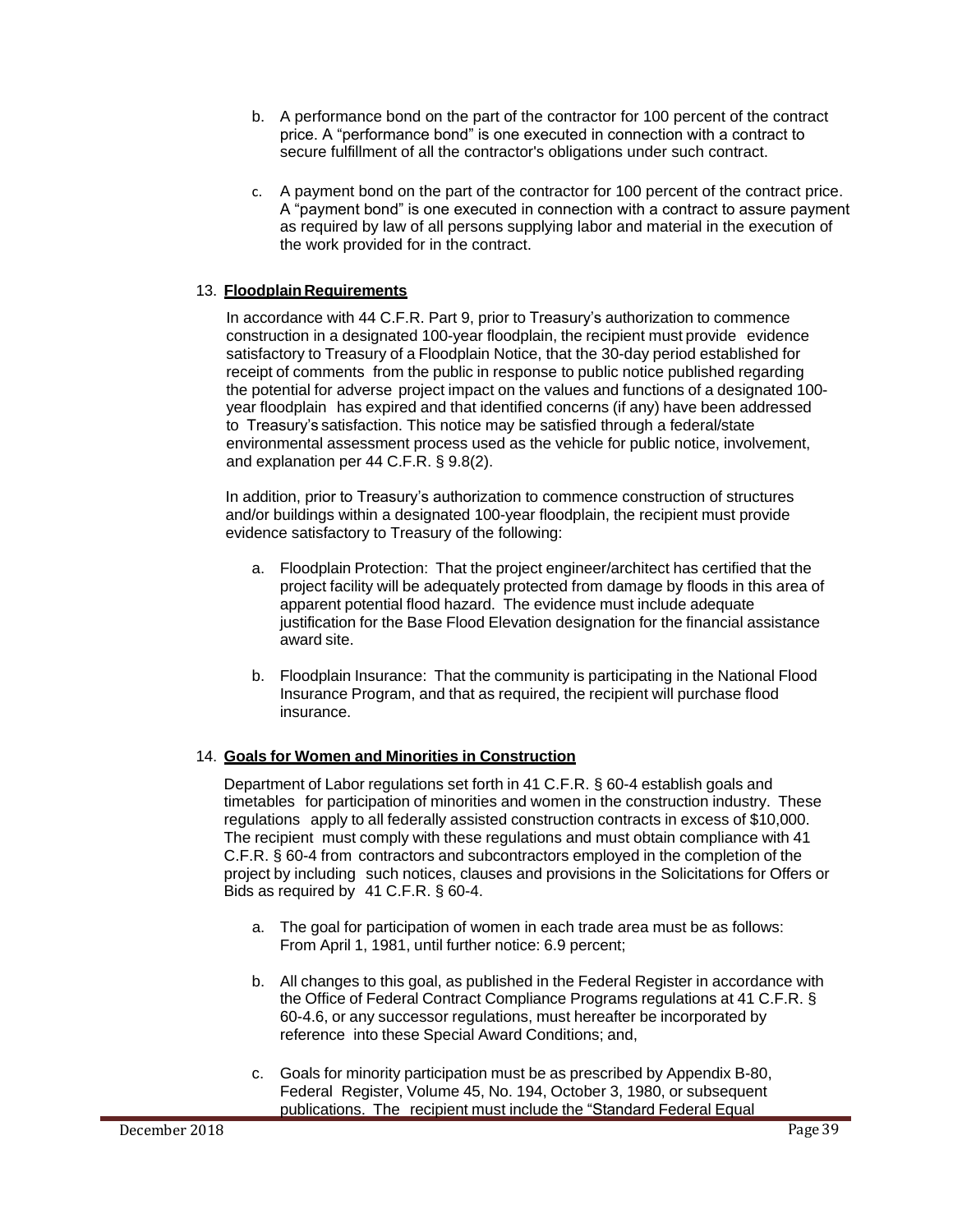Employment Opportunity Construction Contract Specifications" (or cause them to be included, if appropriate) in all federally assisted contracts and subcontracts. The goals and timetables for minority and female participation may not be less than those published pursuant to 41 C.F.R. § 60-4.6.

#### 15. **Davis Bacon Act, as amended (40 U.S.C. §§ 3141–3148)**

Davis-Bacon Act-related provisions are applicable for a construction project if it is for the construction of a project that can be defined as a "treatment works" in 33 U.S.C § 1292; or for a construction project regardless of whether it is a "treatment works" project if it is receiving federal assistance from another federal agency operating under an authority that requires the enforcement of Davis-Bacon Act-related provisions. When required, all prime construction contracts in excess of \$2,000 awarded by the non-Federal entity must include a provision for compliance with the Davis-Bacon Act (40 U.S.C. §§ 3141–3144, and §§ 3146–3148) as supplemented by Department of Labor regulations (29 C.F.R. Part 5, "Labor Standards Provisions Applicable to Contracts Covering Federally Financed and Assisted Construction"). In accordance with the statute, contractors must be required to pay wages to laborers and mechanics at a rate not less than the prevailing wages specified in a wage determination made by the Secretary of Labor. In addition contracts must be required to pay wages not less than once a week.

The non-Federal entity must place a copy of the current prevailing wage determination issued by the Department of Labor in each solicitation. The decision to award a contract or subcontract must be conditioned upon the acceptance of the wage determination. The non-Federal entity must report all suspected or reported violations to Treasury. The contracts must also include a provision for compliance with the Copeland "Anti-Kickback" Act (40 U.S.C. § 3145), as supplemented by Department of Labor regulations (29 C.F.R. Part 3, "Contracts and Subcontractors on Public Building or Public Work Financed in Whole or in Part by Loans or Grants from the United States"). The Act provides that each contractor or subrecipient must be prohibited from inducing, by any means, any person employed in the construction, completion, or repair of public work, to give up any part of the compensation or which he or she is otherwise entitled. The non-federal entity must report all suspected or reported violations to Treasury.

#### 16. **Equal Opportunity Clause**

Pursuant to 41 C.F.R. § 60-1.4(b), Federally assisted construction contracts, for construction which is not exempt from the requirements of the equal opportunity clause, 41 C.F.R. Part 60-1—Obligations of Contractors and Subcontractors, [t]he [recipient] hereby agrees that it will incorporate or cause to be incorporated into any contract for construction work, or modification thereof, as defined in the regulations of the Secretary of Labor at 41 C.F.R. Chapter 60, which is paid for in whole or in part with funds obtained from the federal government or borrowed on the credit of the federal government pursuant to a grant, contract, loan, insurance, or guarantee, or undertaken pursuant to any federal program involving such grant, contract, loan, insurance, or guarantee, the following equal opportunity clause:

#### *41 C.F.R. § 60-1.4 Equal opportunity clause.*

*During the performance of this contract, the contractor agrees as follows:*

*(1) The contractor will not discriminate against any employee or applicant for employment because of race, color, religion, sex, sexual orientation, gender identity, or national origin. The contractor will take affirmative action to ensure that applicants are employed, and that employees are treated during employment without regard to their race, color, religion, sex, sexual orientation, gender identity, or national origin. Such action shall include, but not be limited to the following:*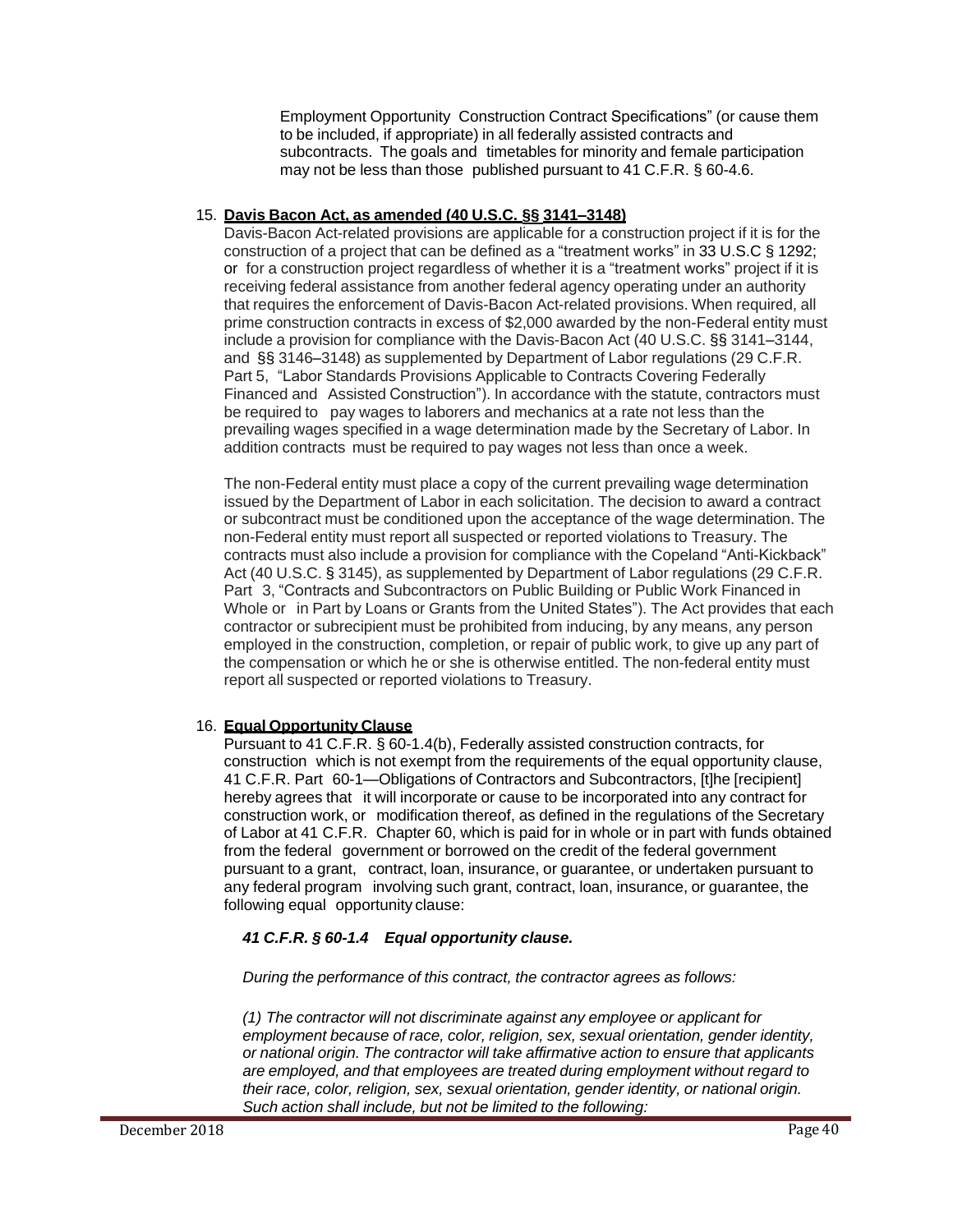*Employment, upgrading, demotion, or transfer; recruitment or recruitment advertising; layoff or termination; rates of pay or other forms of compensation; and selection for training, including apprenticeship. The contractor agrees to post in conspicuous places, available to employees and applicants for employment, notices to be provided setting forth the provisions of this nondiscrimination clause.*

*(2) The contractor will, in all solicitations or advertisements for employees placed by or on behalf of the contractor, state that all qualified applicants will receive consideration for employment without regard to race, color, religion, sex, sexual orientation, gender identity, or national origin.*

*(3) The contractor will not discharge or in any other manner discriminate against any employee or applicant for employment because such employee or applicant has inquired about, discussed, or disclosed the compensation of the employee or applicant or another employee or applicant. This provision shall not apply to instances in which an employee who has access to the compensation information of other employees or applicants as a part of such employee's essential job functions discloses the compensation of such other employees or applicants to individuals who do not otherwise have access to such information, unless such disclosure is in response to a formal complaint or charge, in furtherance of an investigation, proceeding, hearing, or action, including an investigation conducted by the employer, or is consistent with the contractor's legal duty to furnish information.*

*(4) The contractor will send to each labor union or representative of workers with which he has a collective bargaining agreement or other contract or understanding, a notice to be provided advising the said labor union or workers' representatives of the contractor's commitments under this section, and shall post copies of the notice in conspicuous places available to employees and applicants for employment.*

*(5) The contractor will comply with all provisions of Executive Order 11246 of September 24, 1965, and of the rules, regulations, and relevant orders of the Secretary of Labor.*

*(6) The contractor will furnish all information and reports required by Executive Order 11246 of September 24, 1965, and by rules, regulations, and orders of the Secretary of Labor, or pursuant thereto, and will permit access to his books, records, and accounts by the administering agency and the Secretary of Labor for purposes of investigation to ascertain compliance with such rules, regulations, and orders.*

*(7) In the event of the contractor's noncompliance with the nondiscrimination clauses of this contract or with any of the said rules, regulations, or orders, this contract may be canceled, terminated, or suspended in whole or in part and the contractor may be declared ineligible for further Government contracts or federally assisted construction contracts in accordance with procedures authorized in Executive Order 11246 of September 24, 1965, and such other sanctions may be imposed and remedies invoked as provided in Executive Order 11246 of September 24, 1965, or by rule, regulation, or order of the Secretary of Labor, or as otherwise provided by law.*

*(8) The contractor will include the portion of the sentence immediately preceding paragraph (1) and the provisions of paragraphs (1) through (8) in every subcontract or purchase order unless exempted by rules, regulations, or orders of the Secretary of Labor issued pursuant to section 204 of Executive Order 11246 of September 24, 1965, so that such provisions will be binding upon each subcontractor or vendor. The*